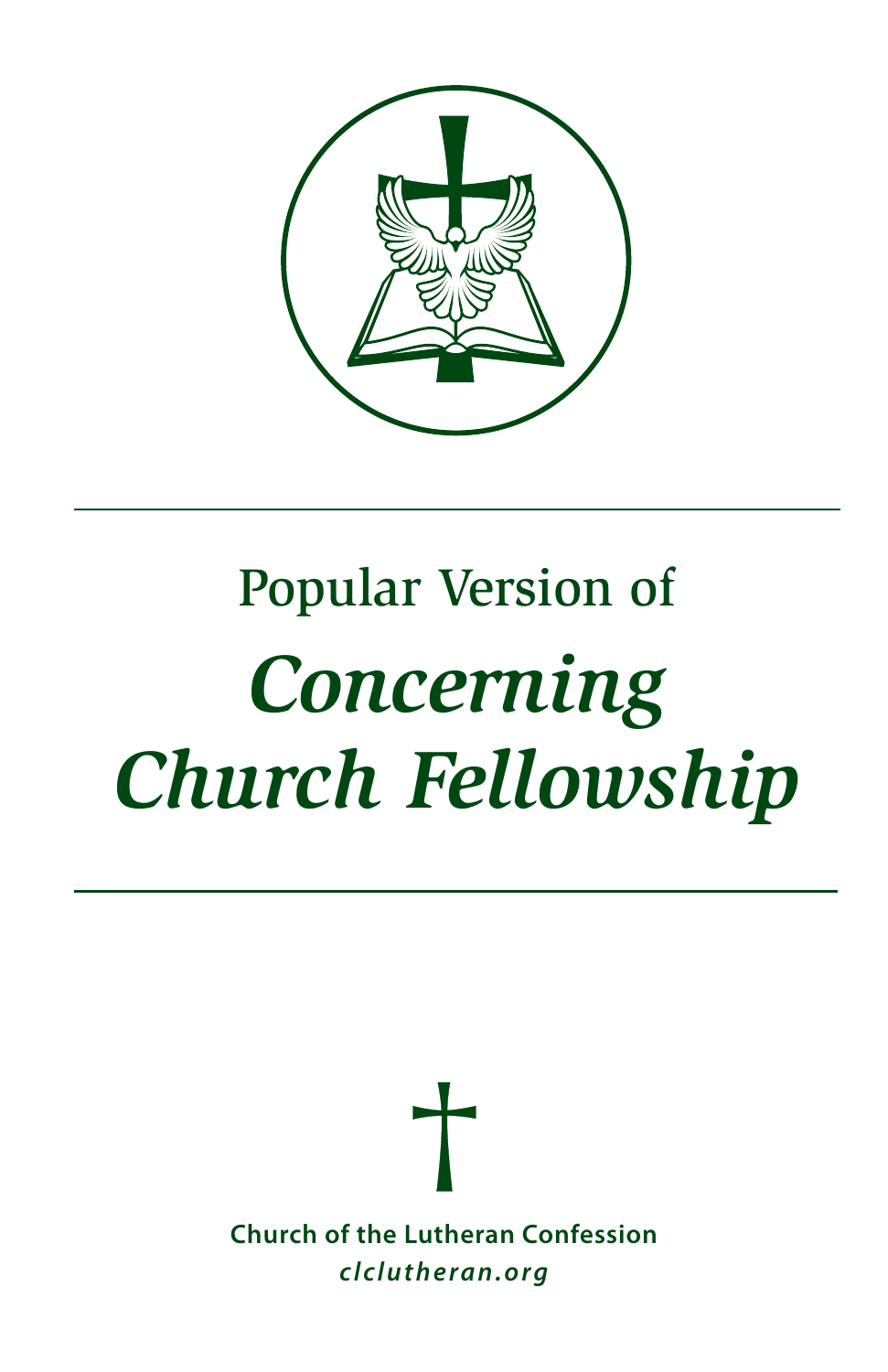

#### **Preface**

At the General Pastoral Conference of the Church of the Lutheran Confession in 2013 one of the topics for discussion was the 1960 confessional statement of the CLC entitled *Concerning Church Fellowship*. It became evident at that time that some readers of this document, both inside and outside of our church body, have had difficulty understanding certain terms and expressions used in the document. Therefore the pastors of the Pacific Coast Conference of the CLC made a list of certain expressions that could be improved for a clearer understanding. The CLC Board of Doctrine was asked to condense *Concerning Church Fellowship* by reducing each section to three sentences. Daniel Fleischer, chairman of the Board of Doctrine, succeeded in doing just that, and his condensation has been published by the CLC Board of Education and Publications in a pamphlet with the title *Summary of Concerning Church Fellowship*.

David Lau, another member of the Board of Doctrine, decided to reword the entire document in an attempt to alleviate the concerns of the Pacific Coast pastors. He was assisted substantially in this effort by Richard Kanzenbach, Paul Naumann, and the CLC Board of Doctrine. The pastors of the Pacific Coast Conference made a thorough study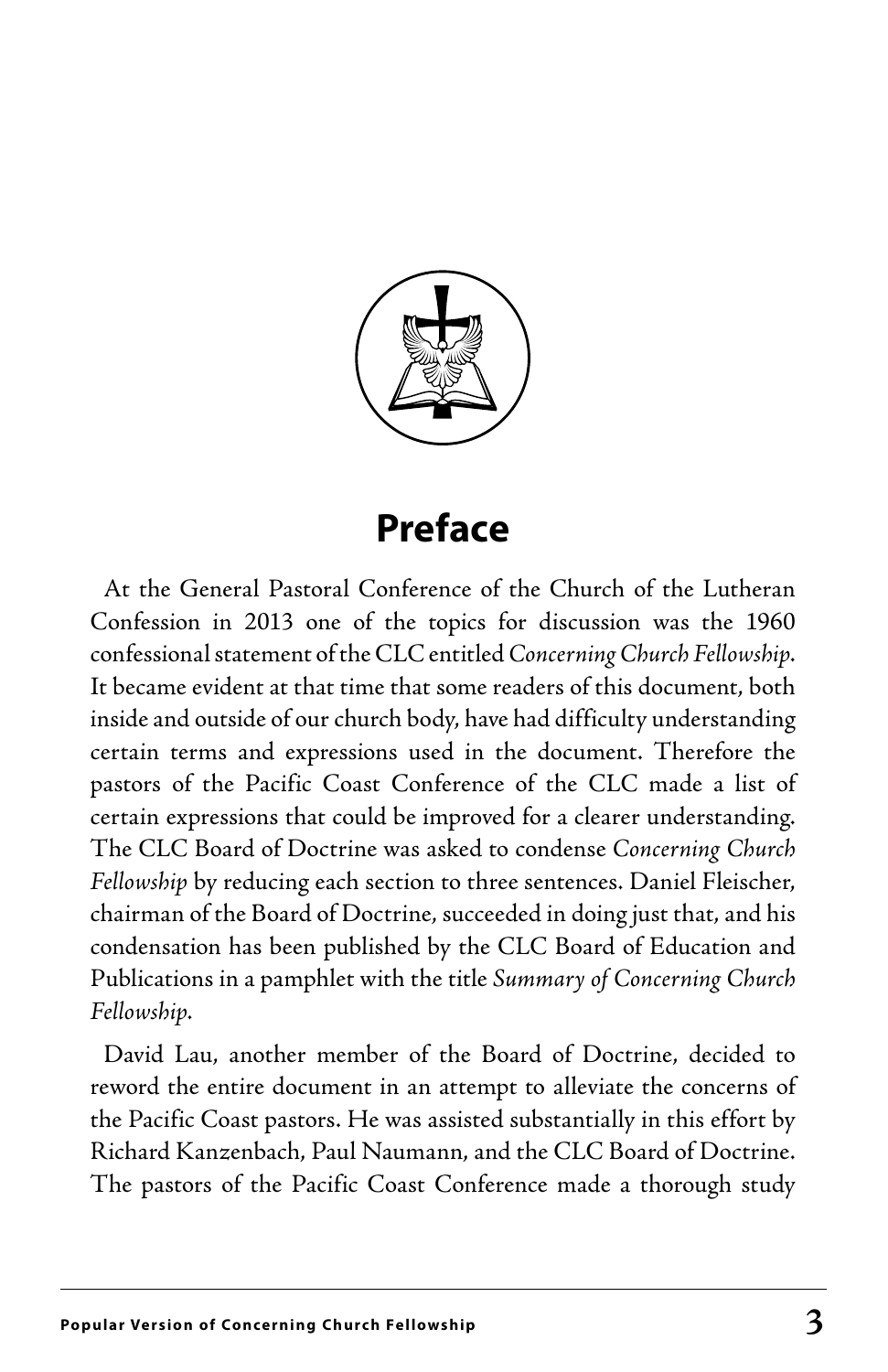of this reworded version of *Concerning Church Fellowship*, approved of its contents, and asked that it be submitted to the General Pastoral Conference of the CLC in 2015. The 2014 CLC convention agreed with this proposal.

The 2015 General Pastoral Conference recommended that this document, entitled *Popular Version of Concerning Church Fellowship*, be made available. In response the 2016 CLC convention resolved "that the *Popular Version of Concerning Church Fellowship* be made available on the CLC website and in the CLC Book House after final editing." At the same time the convention stated that this new document "is not a replacement for *Concerning Church Fellowship*," and that it "does not alter by addition or subtraction any of the doctrines or principles of *Concerning Church Fellowship*."

It is to be noted that in this version the original Epitome of *Concerning Church Fellowship* is retained exactly as it was adopted in 1960. Only the elaboration has been changed. In this elaboration the Bible passages, quoted according to the New King James Version, are in bold face. The confessions of the CLC contained in the CLC Constitution, as well as their contents, are printed in italics.

May our gracious Lord make use of this attempt to glorify His name in accordance with His gracious will.

CLC Board of Education and Publications, October 2016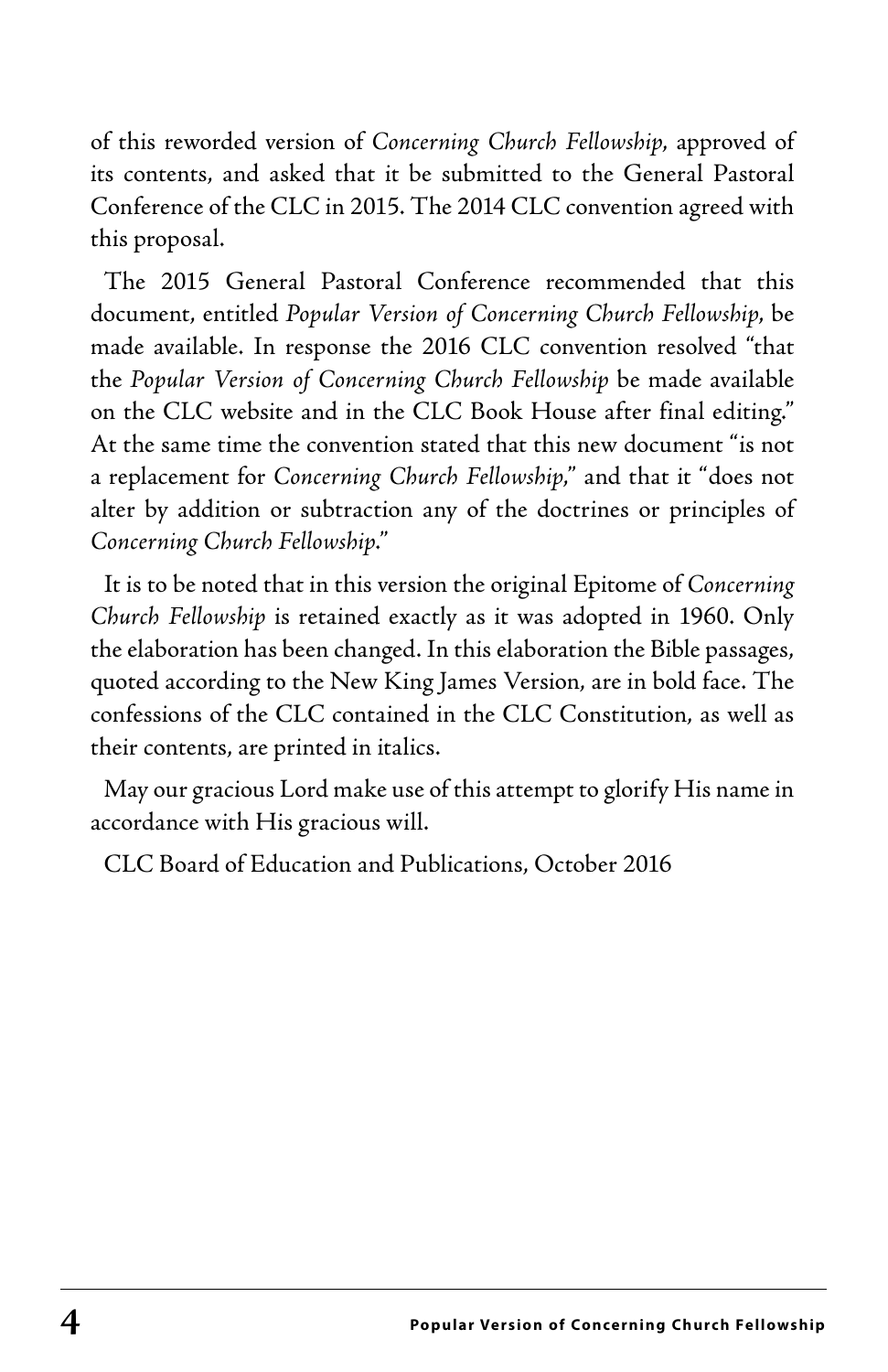### Popular Version of *Concerning Church Fellowship*

#### **Foreword**

The organizing convention of the Church of the Lutheran Confession (CLC) in August of 1960 adopted a document entitled *Concerning Church Fellowship* as a statement of its doctrinal confession. This document was the end result of an intensive study of the Bible's teaching on church fellowship on the part of pastors, teachers, and delegates who were troubled by false doctrines and practices that had arisen in the synods of the Synodical Conference from 1938 to 1960. Before a new church body could be organized, it was determined that there must be unity in what we believe and confess the Bible to say on this matter. By God's grace *Concerning Church Fellowship* was adopted and included as an official part of the CLC Constitution, together with the *Book of Concord*  of 1580, the *Brief Statement* of 1932, and some theses on the doctrine of church and ministry. Since that time *Concerning Church Fellowship*  has served well to present the CLC's teaching and practice concerning church fellowship to its own members as well as to anyone else who has desired to know what we teach and confess.

The original need for such a document arose because of the influence of the ecumenical movement on Christian church bodies, including American Lutheran church bodies. Instead of necessary agreement on Bible truth, there was an emphasis on union without confessional agreement. Lutheran church bodies were merging and working together in Gospel work without agreement in what the Bible says. The foreword to the first edition of *Concerning Church Fellowship* declares: "It is true that the trend of our times is toward union, particularly also among Lutherans, and the great mergers of the current century seem to testify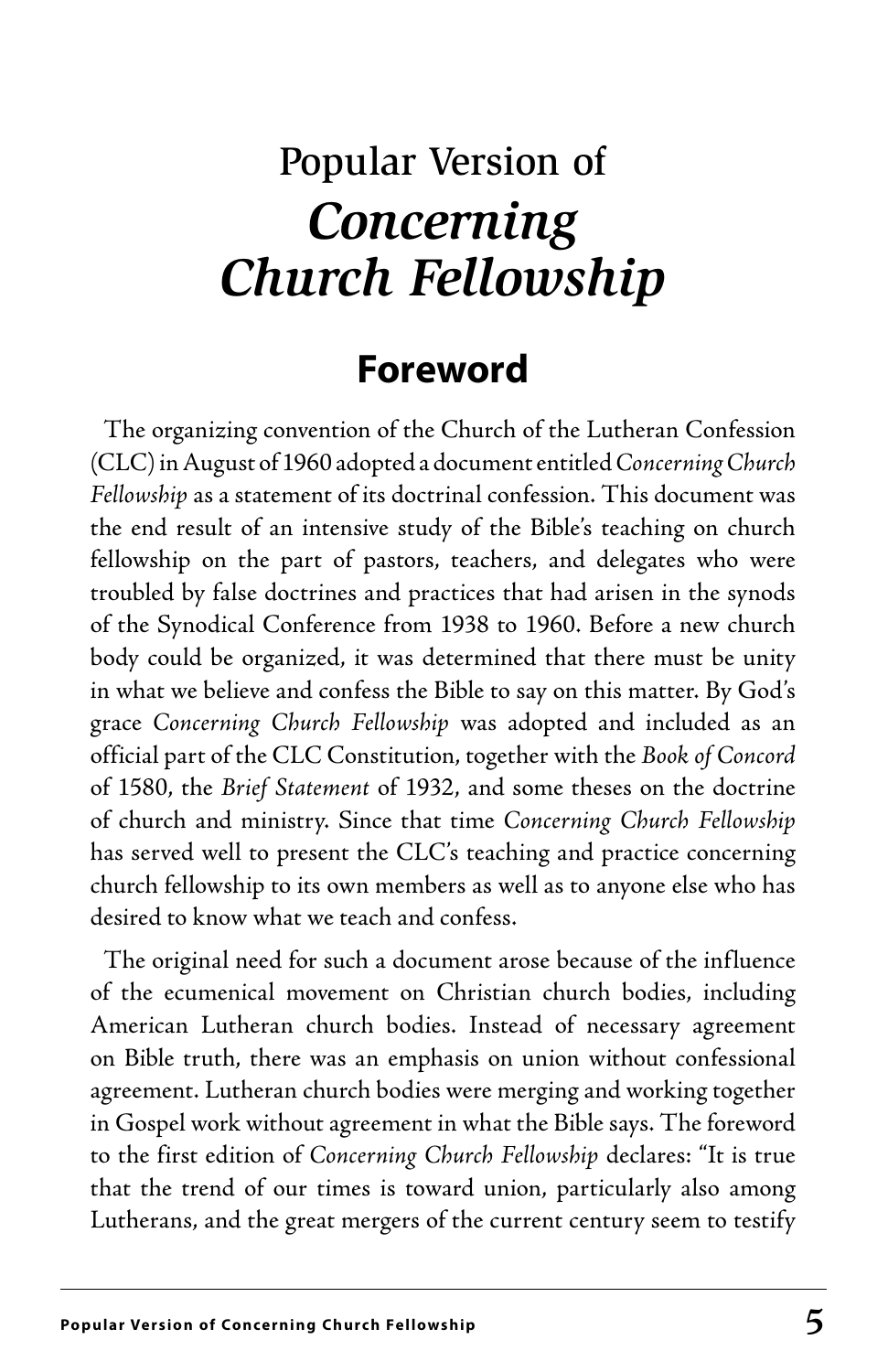to its effectiveness. … Then there are the wider associations of the National Lutheran Council (NLC) and the Lutheran World Federation (LWF), as well as the official participation of many of these groups in the interdenominational National Council of Churches of Christ, and even the World Council of Churches. All this creates the appearance of progress—until one remembers how many doctrinal issues were left unresolved in these unions."

This alternate version of *Concerning Church Fellowship* is not intended to replace the original document, which stands as the official doctrinal position of our church body. Nor does it intend to alter by addition or subtraction any of the doctrines or principles asserted in the original document. In fact, the epitome of the original document remains exactly as it was in the original document. Only the elaboration of the epitome has been rewritten in an attempt to make our confession as clear as it can be.

In this alternate version the text of the *New King James Version* has been used (except in the *Epitome* where the *King James Version* is used, as in the original *Concerning Church Fellowship*). The confessions of *The Book of Concord* have been quoted according to the wording given in the edition of 2000 edited by Robert Kolb and Timothy Wengert. Perhaps this alternate version may prove to be useful in certain congregations in certain circumstances. If so, may the Lord of the Church and the Holy Spirit work with it and through it, to the glory of God alone.

We reiterate what was written in the foreword to the original document: "We have not tried to cover the entire field of the doctrines of Scripture, nor do we see any need for attempting this. We have not even touched on all the points that are in controversy today. But in addressing ourselves to certain specific issues which, as we firmly believe, are at the root of most if not all of the evils which are troubling our beloved Lutheran Church in our time, we are appealing to the precedent established by the confessors of 1580, who in their opening paragraphs stated: Necessity, therefore, requires us to explain these controverted articles according to God's Word and approved writings, so that every one who has Christian understanding can notice which opinion concerning the matters in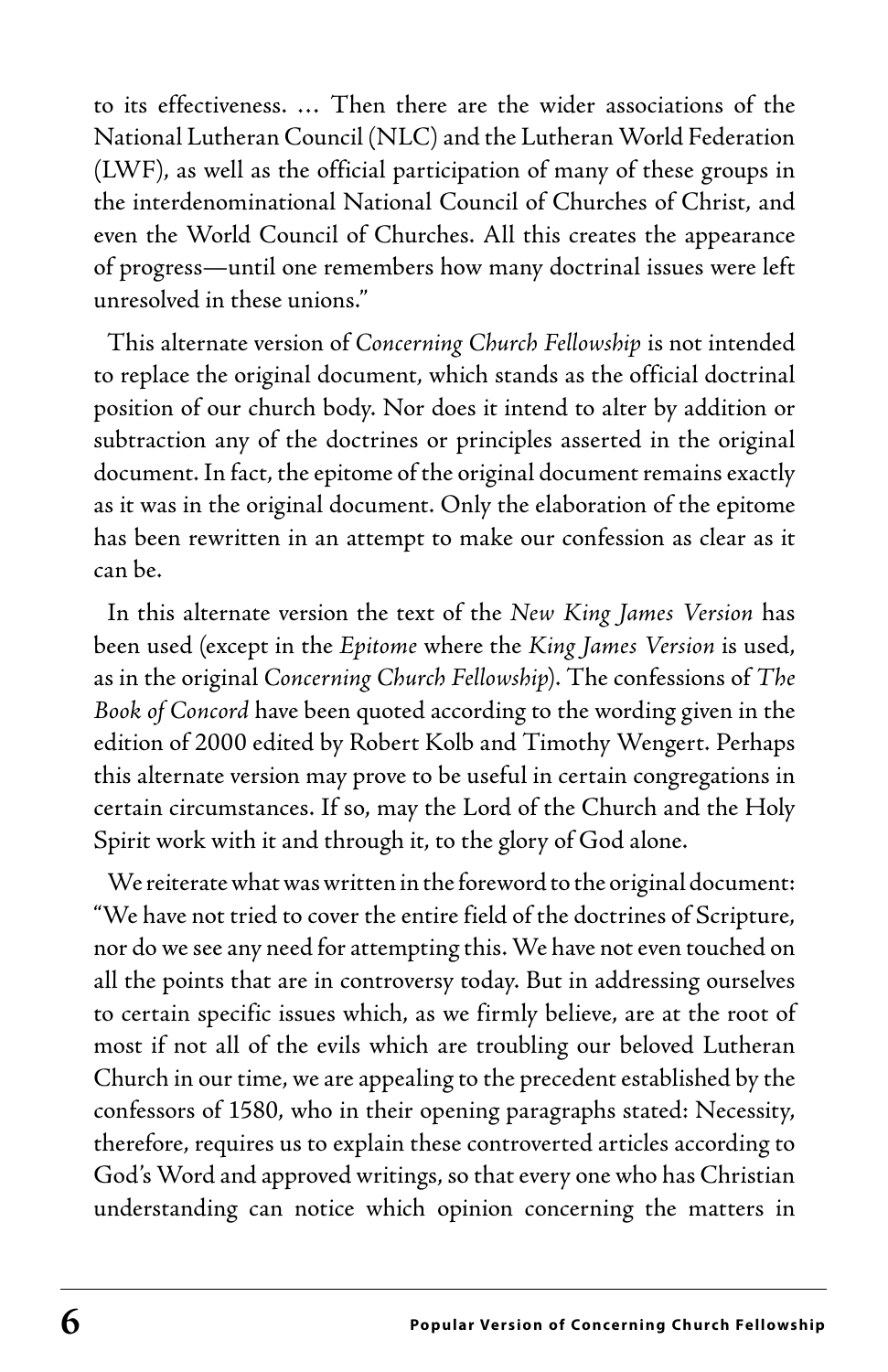controversy accords with God's Word and the Christian Augsburg Confession, and which does not. And sincere Christians who have the truth at heart may guard and protect themselves against the errors and corruptions that have arisen. (Foreword to Thorough Declaration, *Formula of Concord, Concordia Triglotta* 849:10)

"We harbor no extravagant notions as to the impression which this our little confession will make. Yet we venture to dedicate it to a great and noble purpose, one stated so clearly and masterfully in the closing statement of the Formula, so that we can only repeat:

"From this our explanation, friends and enemies, and therefore every one, may clearly infer that we have no intention of yielding aught of the eternal, immutable truth of God for the sake of temporal peace, tranquility, and unity. Nor would such peace and unity, since it is devised against the truth and for its suppression, have any permanency. Still less are we inclined to adorn and conceal a corruption of the pure doctrine and manifest, condemned errors. But we entertain heartfelt pleasure and love for, and are on our part sincerely inclined and anxious to advance, that unity according to our utmost power, by which His glory remains to God uninjured, nothing of the divine truth of the Holy Gospel is surrendered, no room is given to the least error, poor sinners are brought to true, genuine repentance, raised up by faith, confirmed in new obedience, and thus justified and eternally saved alone through the sole merit of Christ. (*Conc. Trgl.* 1095: 95)

"That God may graciously use and bless our halting efforts toward this end, that is our earnest and confident prayer."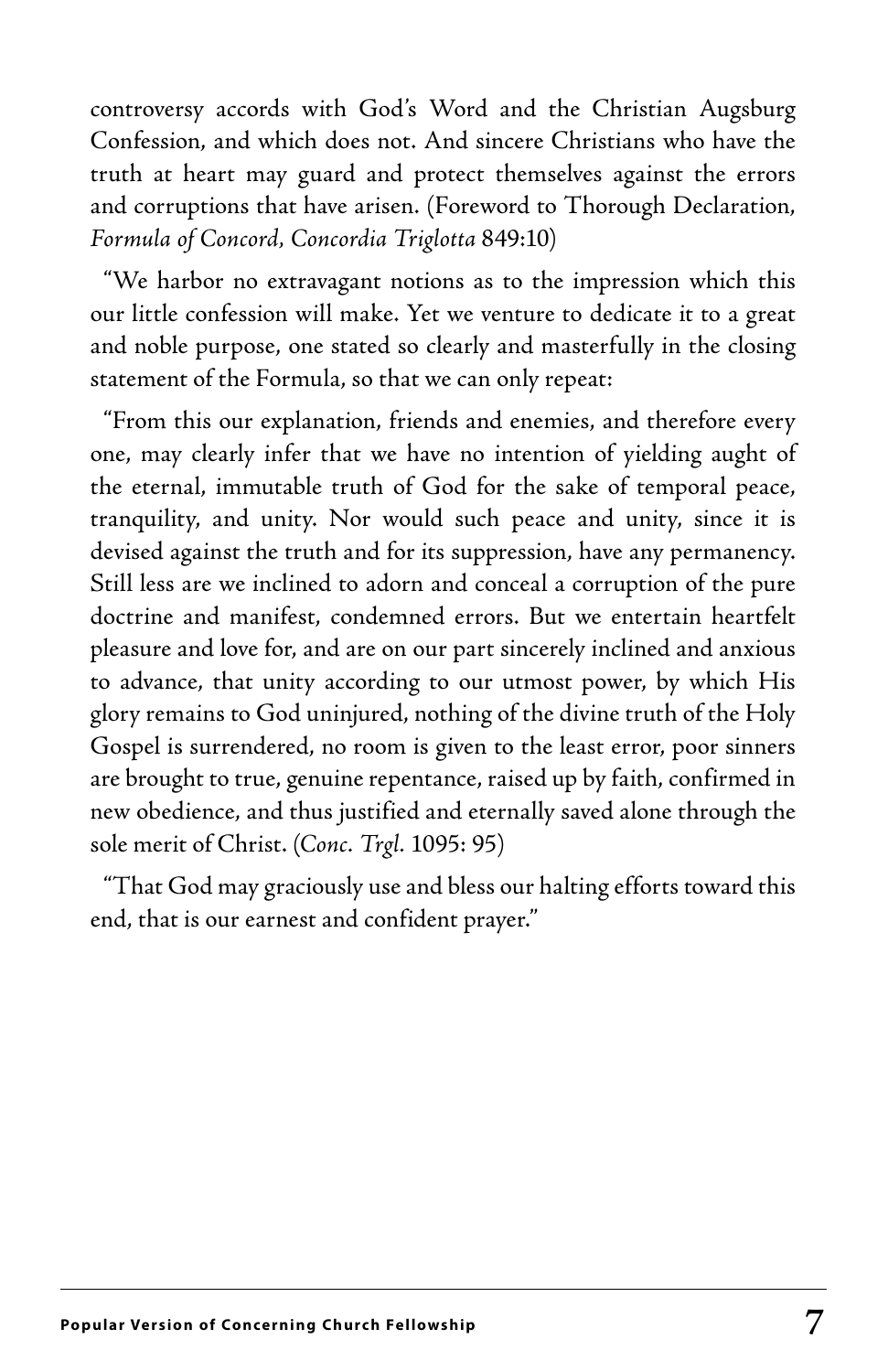## **CONCERNING CHURCH FELLOWSHIP**

or, more specifically,

### **CONCERNING THE SEPARATION PRINCIPLE EPITOME**

A Summary of the Content of Our Confession

CONCERNING CHURCH FELLOWSHIP

The Principal Question in This Controversy

Three questions have arisen in the Lutheran Church concerning this doctrine.

- 1. What extent of doctrinal agreement does Scripture require as a basis for fellowship? Some have taught that agreement in all doctrines is required; others, that fellowship is to be permitted though there be less than such complete agreement.
- 2. Later, a controversy arose among those who taught that complete agreement was necessary as a basis for fellowship. To what extent is fellowship forbidden among those who are not in complete doctrinal agreement? Some have taught that all manifestations of fellowship are forbidden with those who deviate in doctrine; others have taught that there are areas of church work which do not require complete agreement.
- 3. Finally, a controversy arose among those who taught that all manifestations of fellowship are forbidden with all who deviate in doctrine. What is the Scriptural criterion for termination of fellowship with errorists with whom one has been in fellowship, but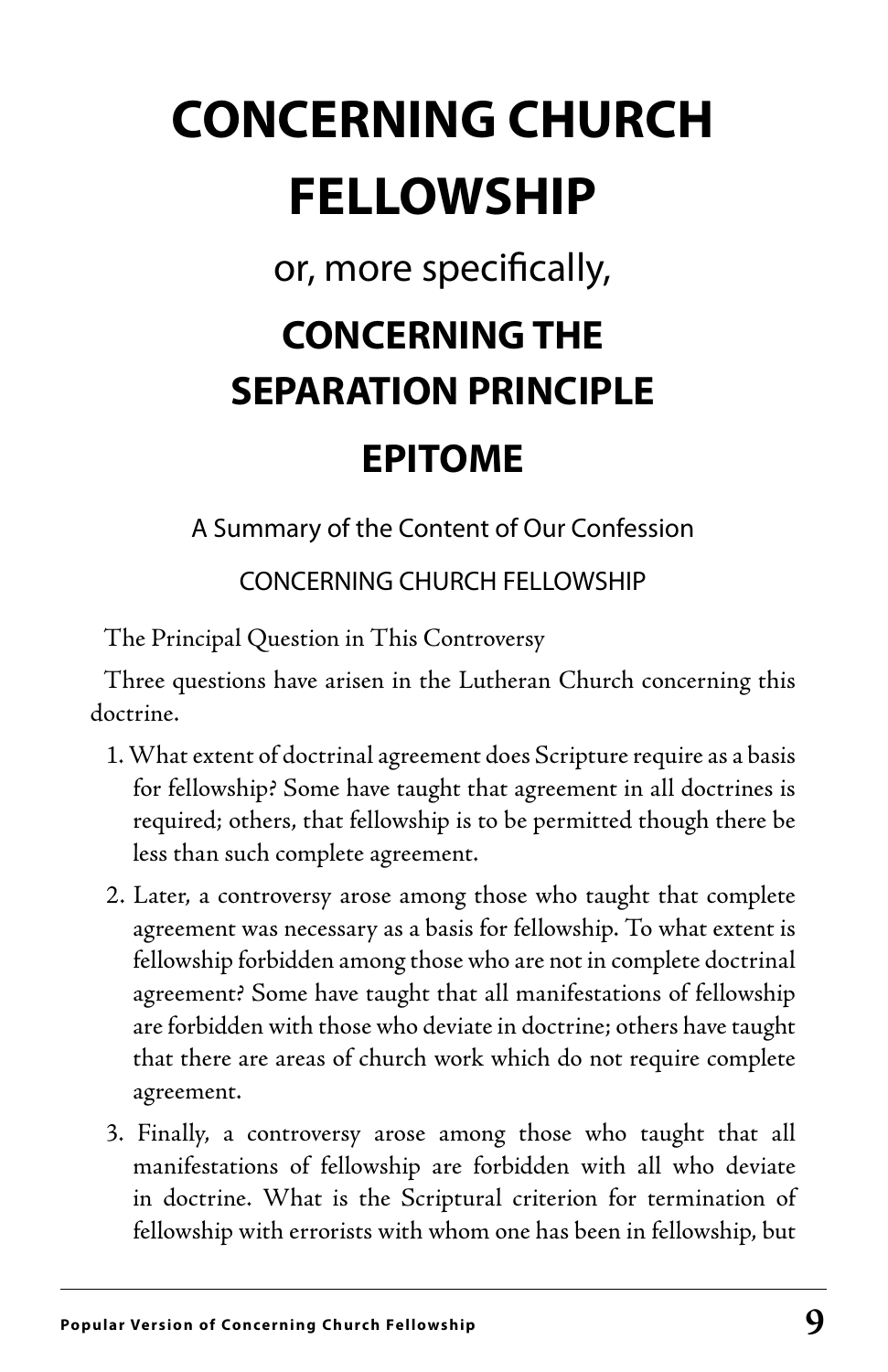who later deviate in doctrine? Some have taught that the exercise of church fellowship is to cease when it is clear that the error is actually being taught and defended; others have taught that fellowship may be practiced as long as the errorists do not openly contradict the Word of God and do not refuse to discuss the issues involved.

### **STATEMENT OF TRUE DOCTRINE**

- 1. We believe, teach, and confess that complete doctrinal agreement is the Scriptural basis for church fellowship. "Now I beseech you, brethren, by the name of our Lord Jesus Christ, that ye all speak the same thing, and that there be no divisions among you; but that ye be perfectly joined together in the same mind and in the same judgment" (1 Cor. 1:10) (§ 4-7).
- 2. We further believe that the doctrine which the Church should teach and hold is restricted to the doctrine of the Bible. "If any man speak, let him speak as the oracles of God" (1 Pet. 4:11). (§ 8-9)
- 3. We further believe that the Word of God (the Old and New Testaments) is inerrant, inviolable, and clear. "All Scripture is given by inspiration of God, and is profitable for doctrine, for reproof, for correction, for instruction in righteousness" (2 Tim. 3:16); "…the Scripture cannot be broken (John 10:35); "Thy word is a lamp unto my feet, and a light unto my path'' (Ps. 119:105) (§ 10-13 ).
- 4. We believe that all aberrations from the doctrines of Scripture are condemned by God. "Behold, I am against the prophets, saith the Lord, that use their tongues, and say, He saith" (Jer. 23:31), and "If any man preach any other gospel unto you than that ye have received, let him be accursed" (Gal. 1:9). (§14-15)
- 5. We believe and teach that church fellowship is forbidden with all who deviate from the Word of God in their teachings. "Now I beseech you, brethren, mark them which cause divisions and offenses contrary to the doctrine which ye have learned; and avoid them" (Rom. 16:17). (§ 16-41)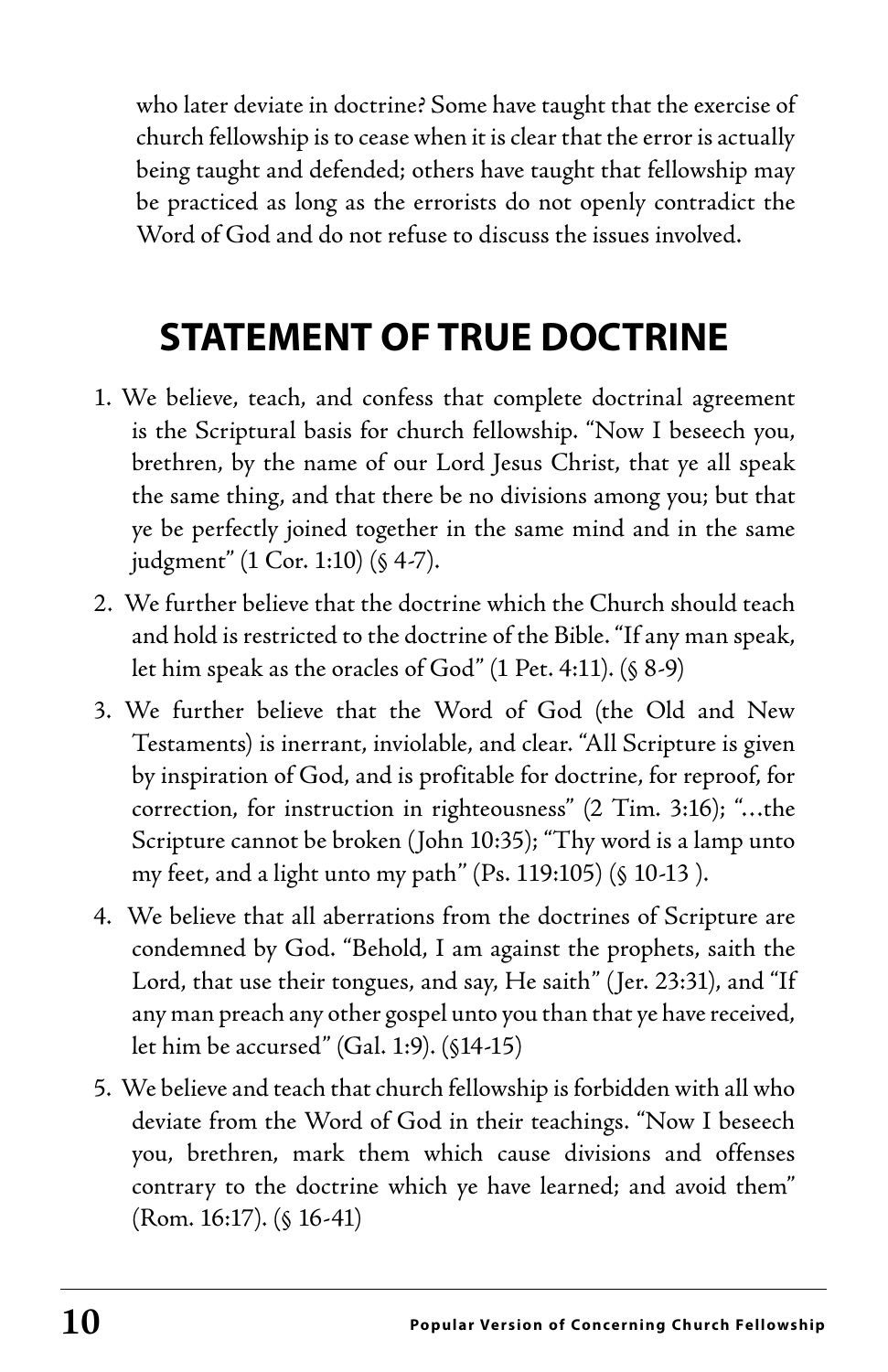- 6. We further believe that all manifestations of fellowship are forbidden with those who deviate from the Word of God in their teachings (Rom. 16:17b). (§ 42-45)
- 7. We further believe and teach that suspension of an established fellowship is to take place when it has been ascertained that a person or group is causing divisions and offenses through a false position in doctrine or practice (Rom. 16:17-18). (§ 46-48)

### **REJECTION OF FALSE DOCTRINE**

- 1. We reject and condemn any limitations on the extent of the application of the Scriptural injunctions to separate from false churches and teachers. (§ 49)
	- a. We reject the teaching that the application is limited to non-Christian bodies. (§ 50)
	- b. We reject the teaching that the application is limited to those who deny the redemptive work of Christ. (§ 51)
	- c. We reject the teaching that the application is limited to those who err in fundamental doctrines. (§ 58-60)
	- d. We further reject the teaching that errorists and their followers are to be avoided only when they no longer listen to admonition, or that we are to remain in fellowship with errorists as long as we think there is hope that they might give up their errors. (§ 61-72)
	- e. Though the teaching Church is ever an admonishing Church, we reject the opinion that separation from errorists is dependent upon the course of admonition. (§ 73)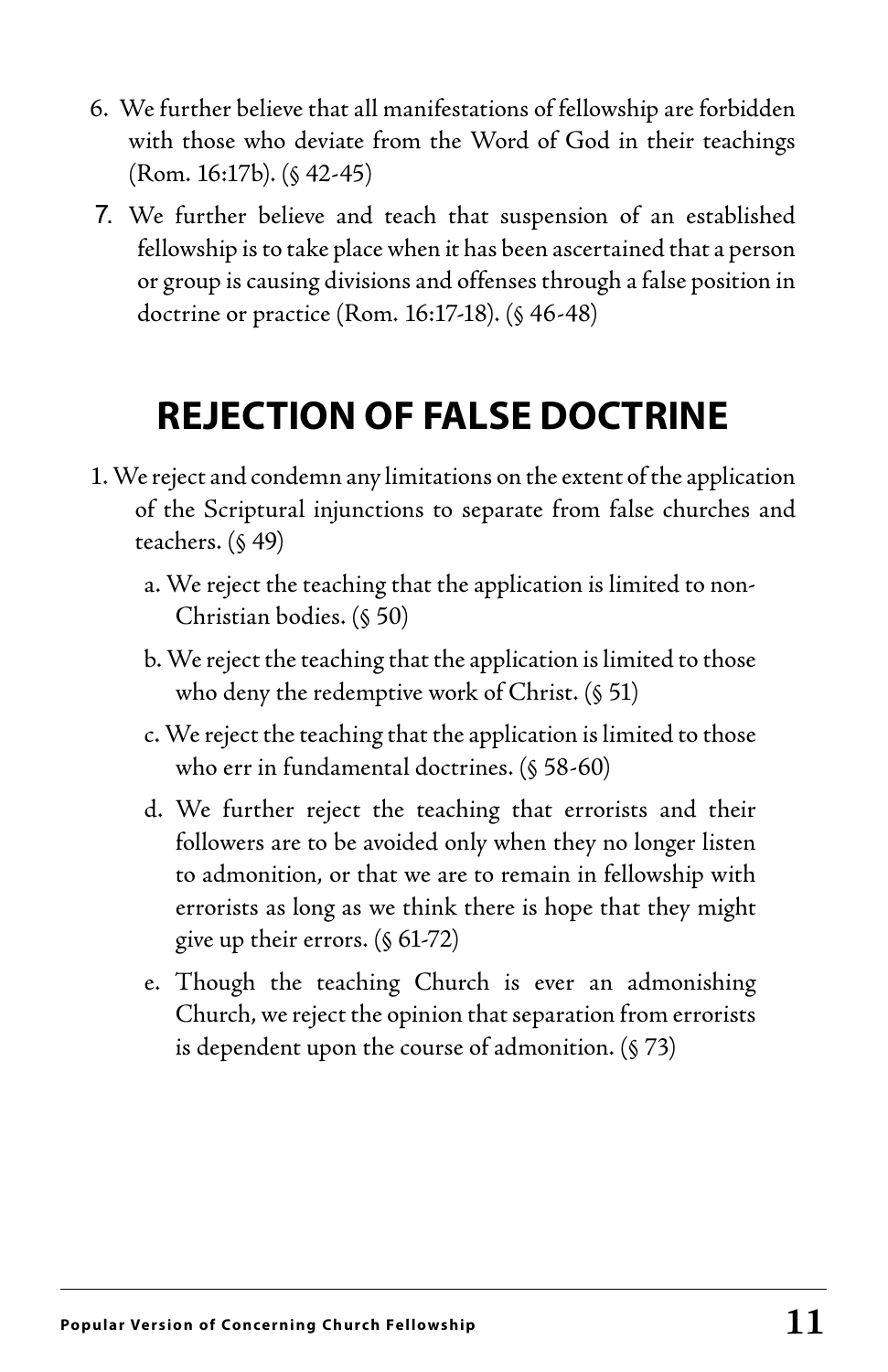- 2. We also reject and condemn all limitations on the intensiveness of such divinely commanded separation from false churches and teachers.
	- a. We reject as false the teaching which would forbid only joint worship services with errorists. (§ 75-77)
	- b. We reject as spurious the distinction which is made between prayer fellowship and joint prayer, namely, that while the former is indeed forbidden with errorists, an occasional joint prayer would not be displeasing to God. (§ 78-80)
	- c. We also reject the teaching that fellowship with errorists is permitted if there be no complicity with the error itself, or that the errorist may be fellowshipped but not his error. (§ 82)
	- d. We also reject the teaching that one may practice outward or external fellowship with errorists, if one does not embrace the error in his heart. (§ 83-84)
	- e. We also reject the idea of protesting fellowships when they are used as license to practice fellowship with errorists. (§ 85-88) 5
	- f. Finally, we reject the plea of "cooperation in externals" when it is used as license for actual joint church work with errorists. (§ 81)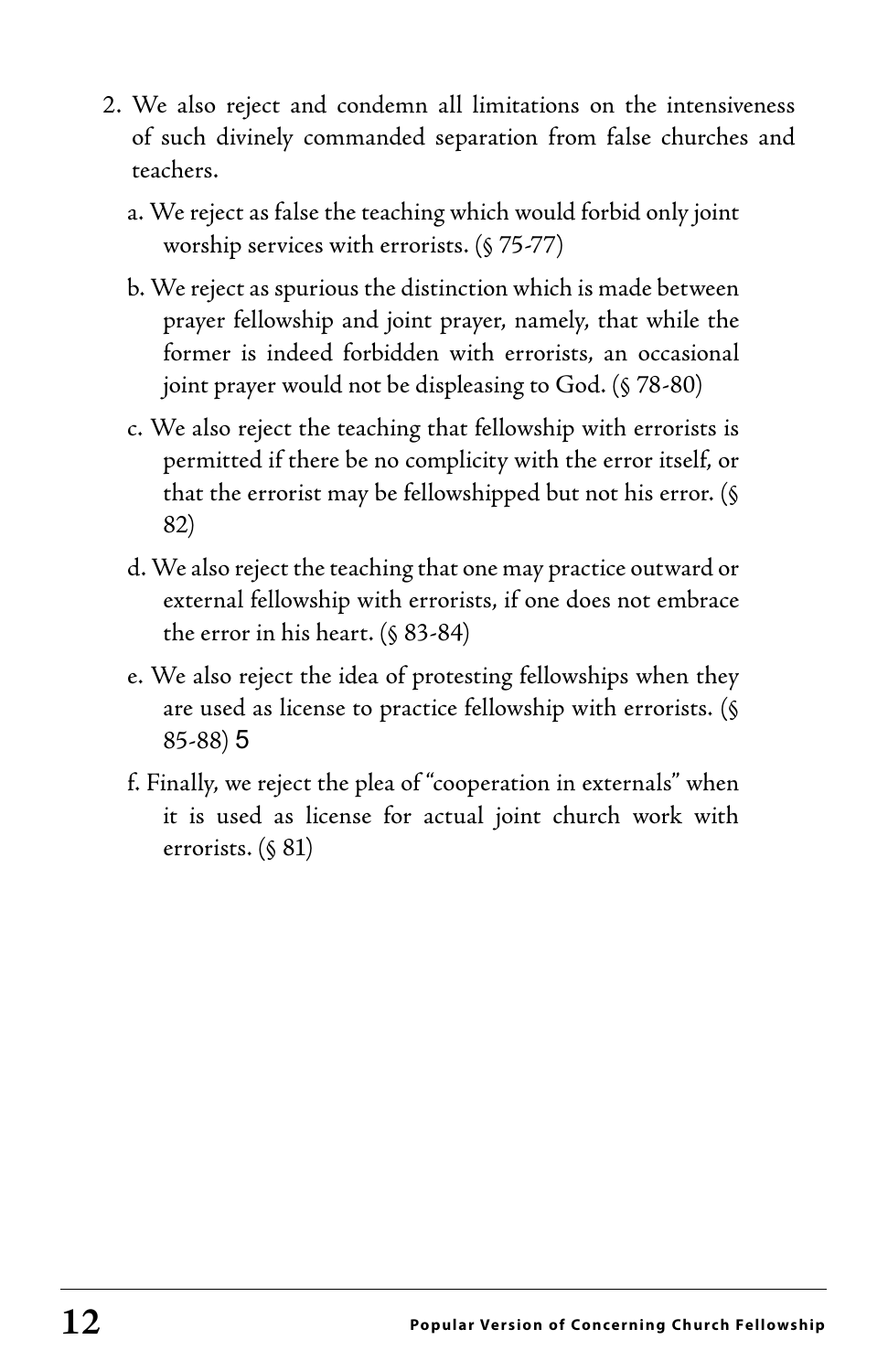### **ELABORATION OF THE EPITOME**

### **STATEMENT OF TRUE DOCTRINE**

Thesis One: *We believe, teach, and confess that complete doctrinal agreement is the Scriptural basis for church fellowship.* 

"Now I beseech you, brethren, by the name of our Lord Jesus Christ, that ye all speak the same thing, and that there be no divisions among you; but that ye be perfectly joined together in the same mind and in the same judgment" (1 Cor. 1:10).

The first thing to be understood about church fellowship is what the Scriptures teach about Christ's Church. In the New Testament the Greek word translated "church" is *ekklesia*, which is generally used in Scripture to refer to those who are believers in Jesus Christ, either the entire number of believers in Jesus throughout the world in every age, or a portion of them at a certain time and place. The apostle Paul's letter to the Ephesians presents to us the *sedes doctrinae* for the Christian teaching concerning Christ's Church, teaching us that Christ's Church is *"one* (Eph. 4:4)*, holy* (Eph. 2:21)*, universal* (Eph. 4:6), *and apostolic* (Eph. 2:20)*"* (*Nicene Creed*, *Book of Concord*, Colb and Wengert, 2000 ed., p 23). (From this point on, *BC* refers to *Book of Concord*).

### **Consider also these Scriptural references:**

Romans 3: 21-24: "But now the righteousness of God apart from the law is revealed, being witnessed by the Law and the Prophets, even the righteousness of God, through faith in Jesus Christ, to all and on all who believe. For there is no difference, for all have sinned and fall short of the glory of God, being justified freely by His grace through the redemption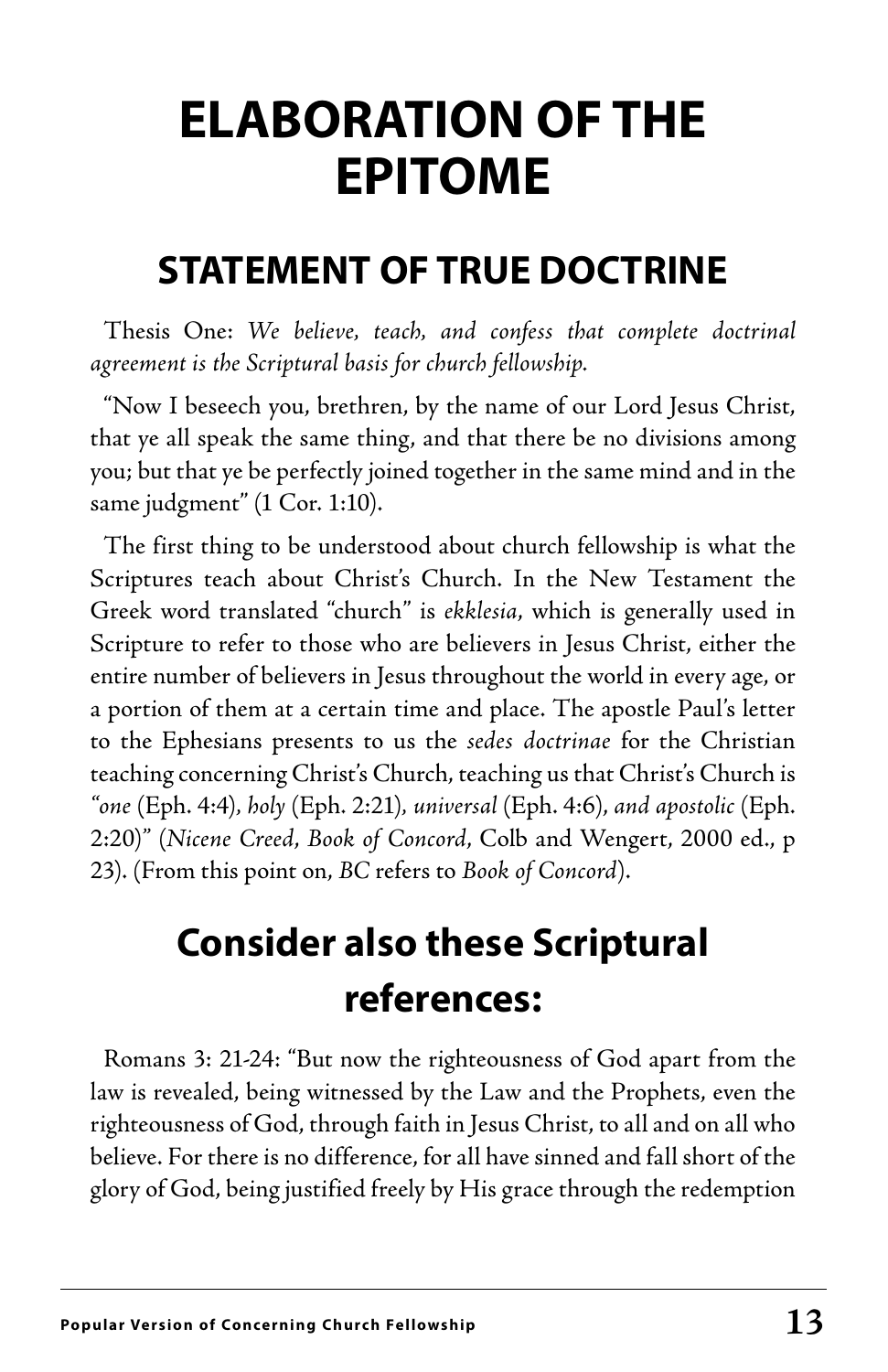that is in Christ Jesus." All Christians believe that they are sinners saved alone through Christ's redemption of all, and through the work of the Holy Spirit, who through Word and Sacrament conveys the benefits of this redemption to us and creates the faith that receives this redemption.

Galatians 3:28: "There is neither Jew nor Greek, there is neither slave nor free, there is neither male nor female; for you are all one in Christ Jesus."

John 17: 20-21: "I do not pray for these alone, but also for those who will believe in Me through their word; that they all may be one, as You, Father, are in Me, and I in You." Jesus' prayer is fulfilled when the Holy Spirit through the Word brings us to faith in Christ, and we become members of the body of Christ and thus united with every other Christian.

Romans 12:5: "We, being many, are one body in Christ, and individually members of one another."

Ephesians 4: 4-6: "There is one body and one Spirit, just as you were called in one hope of your calling; one Lord, one faith, one baptism; one God and Father of all, who is above all, and through all, and in you all."

#### **For more discussion on this matter please refer to**  *Concerning Church and Ministry.*

All of our Lutheran confessions insist, with Martin Luther, that Christ's Church is *"holy believers and 'the little sheep who hear the voice of their shepherd.' … Its holiness exists in the Word of God and true faith"*  (*Smalcald Articles*, BC 324-325). Our confirmands learn from Luther's *Small Catechism* that the Holy Spirit *"calls, gathers, enlightens, and makes holy the whole Christian church on earth and keeps it with Jesus Christ in the one common, true faith. Daily in this Christian church the Holy Spirit abundantly forgives all sins – mine and those of all believers"* (BC 355-356).

In explaining this in his *Large Catechism* Luther defines Christ's Church as *"a community that is composed only of saints"* and states as his personal confession: *"I believe that there is on earth a holy little flock and community of pure saints under one head, Christ. It is called together by the Holy Spirit*  in one faith, mind, and understanding. It possesses a variety of gifts, and yet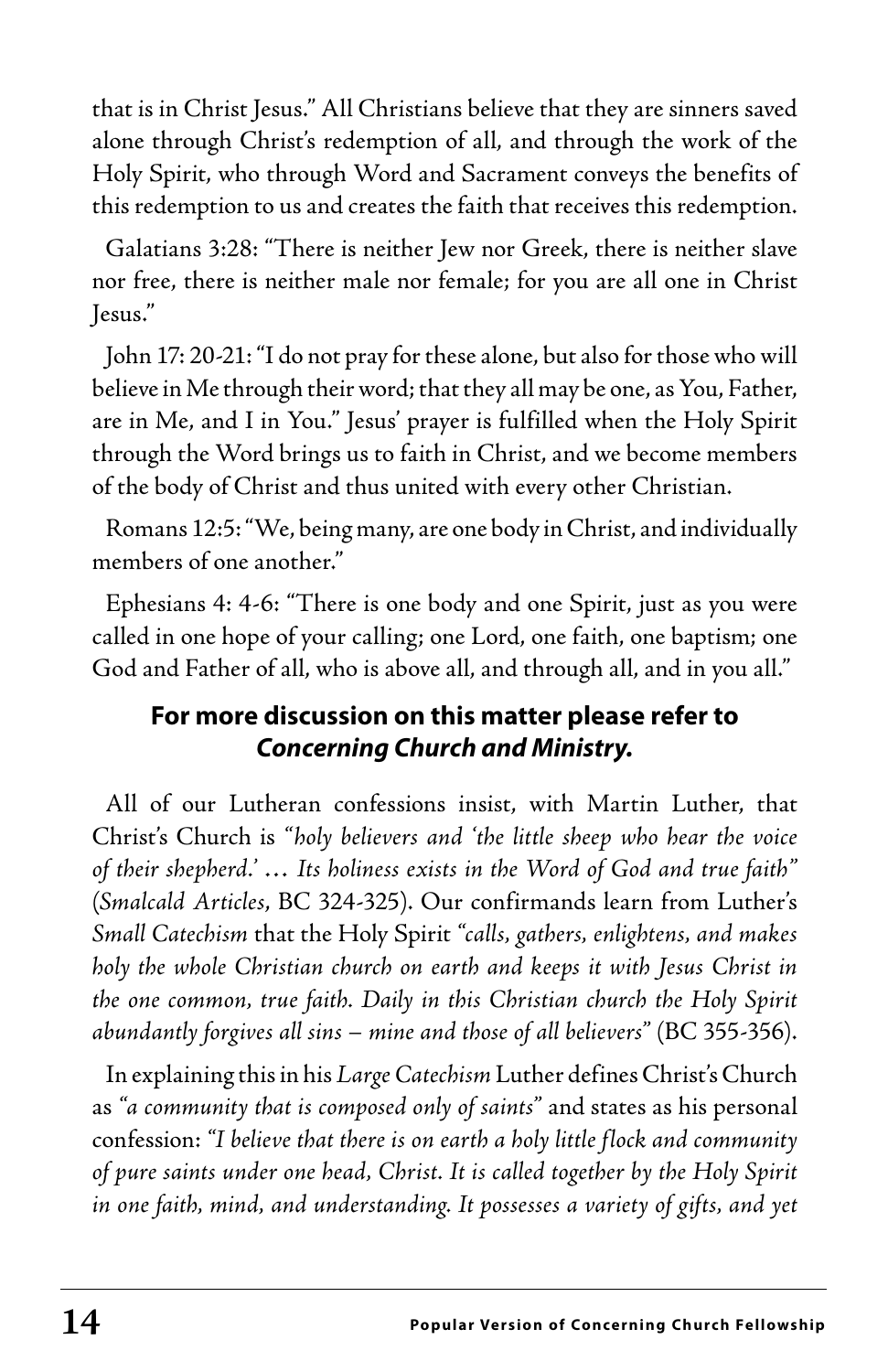*is united in love without sect or schism. Of this community I also am a part and member, a participant and co-partner in all the blessings it possesses. I was brought into it by the Holy Spirit and incorporated into it through the fact that I have heard and still hear God's Word, which is the beginning point for entering it"* (BC, 437-438).

It is customary for us to use the term "invisible" with respect to Christ's holy Christian Church, and to capitalize the word "Church" when it is used in this context. (The practice of capitalizing the word "Church" when it refers to the "invisible" Church has not been uniform in the past.) We call it "invisible" because the faith in Christ that marks all members of this Church cannot be seen in the sense that we can determine absolutely who believes in Jesus Christ and who does not.

Since the Holy Spirit calls persons to faith in Jesus Christ through the means of grace (the Gospel in Word and Sacrament), it is clear that wherever the means of grace are in use, there the Holy Spirit is creating believers in Christ and thus adding members to Christ's Church.

Therefore *"we teach that this Church, which is the invisible communion of all believers, is to be found not only in those external church communions which teach the Word of God purely in every part, but also where, along with error, so much of the Word of God still remains that men may be brought to the knowledge of their sins and to faith in the forgiveness of sins, which Christ has gained for all men"* (*Brief Statement of 1932*, #26).

It is obvious therefore that some members of Christ's Church find themselves in visible church bodies where the clear Word of God has been obscured to a greater or lesser extent. Since false teaching is condemned in Scripture in many places, such false teaching is a danger to those believers in Christ who are wittingly or unwittingly participants in groups where false teaching is tolerated. For this reason God has given His believers clear instructions concerning the practice of church fellowship.

In this connection it is essential for us to distinguish between the spiritual and invisible union that exists between all believers in Jesus Christ, on the one hand, and the practice of church fellowship, on the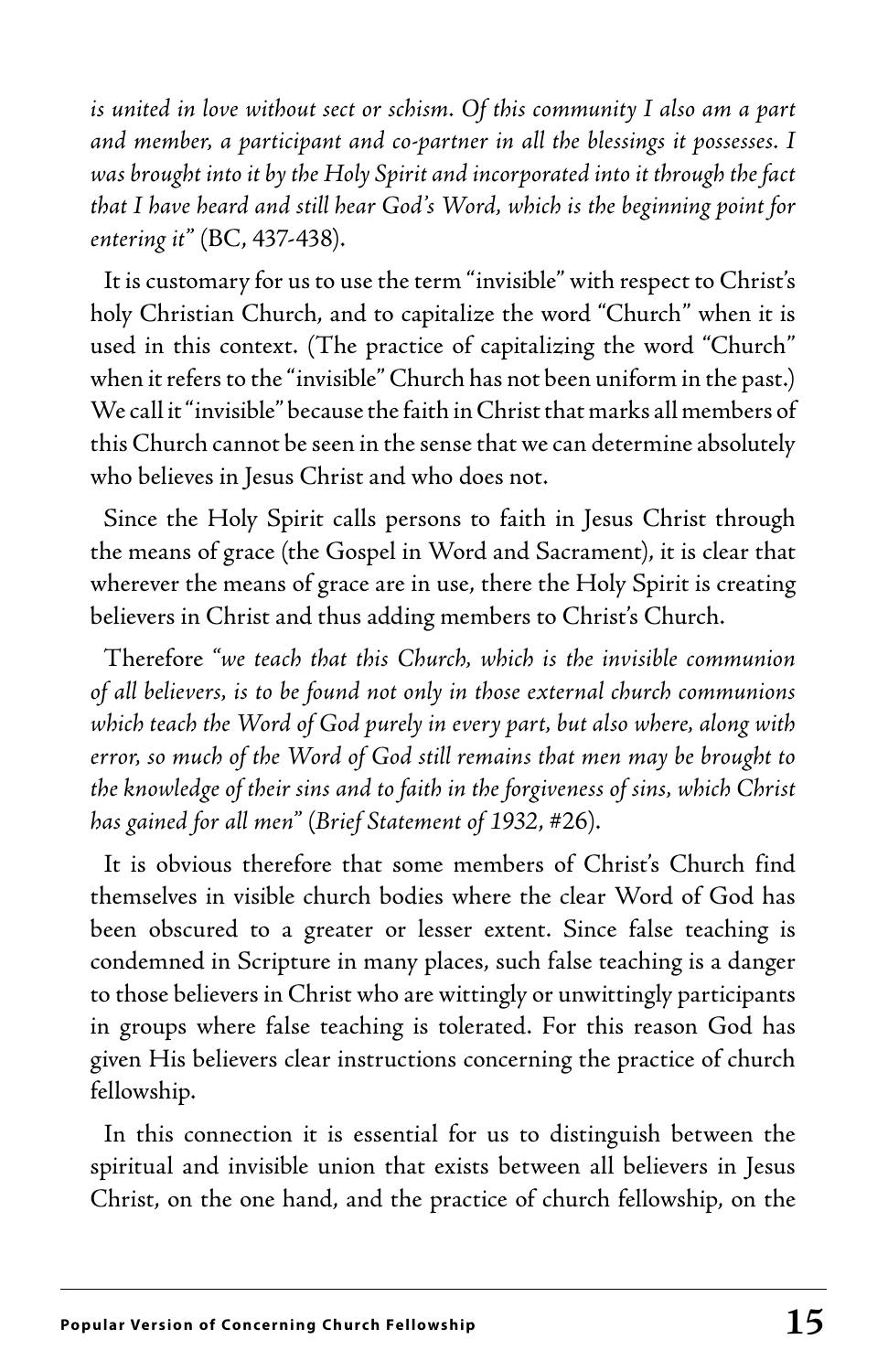other. Thus all believers in Jesus Christ are united with Christ and therefore united also with all other believers in Jesus Christ in the one holy Christian Church. Accordingly, they are one in Christ with a blessed spiritual union, and as such believers in Christ they will be united with Christ and all other believers in Christ in the enjoyment of eternal life. There are many dangers that threaten the faith of these believers, and one of these dangers is false teaching. That is why the Holy Spirit warns against false teaching in many places and teaches believers in Christ that they should separate themselves from all false teaching.

Satan is always attempting to lead believers astray regarding this matter. For he suggests that since there are believers in false-teaching churches (which we happily admit), we should express our fellowship with such believers by worshiping with them, joining with them in their Gospel ministry, partaking of the Lord's Supper with them, and praying together with them, at least to some extent. But, as we shall see, such an expression of fellowship is contrary to our Lord's clear warnings against false teaching.

So the Holy Spirit's teaching concerning the one holy Christian Church is one thing, and we rejoice in this teaching. The Holy Spirit's teaching concerning the practice of church fellowship on earth is another thing, and we rejoice in this teaching also, because in this way our Lord, as the Good Shepherd of His sheep, is steering us away from dangers to our faith in Christ.

Our Lutheran confessions also recognize this difference. With regard to the invisible Church the *Apology of the Augsburg Confession* declares: *"The church … is principally an association of faith and the Holy Spirit in the hearts of persons"* (BC 174). On the other hand, the *Formula of Concord*  has this to say on the practice of fellowship: *"We have no intention of giving up anything of the eternal, unchangeable truth of God (which we also do not have the power to do) for the sake of temporal peace, tranquility, and outward unity. Such peace and unity, which is intended to contradict the truth and suppress it, would not last. It makes even less sense to whitewash and cover up falsifications of pure teaching and publicly condemned errors. Rather*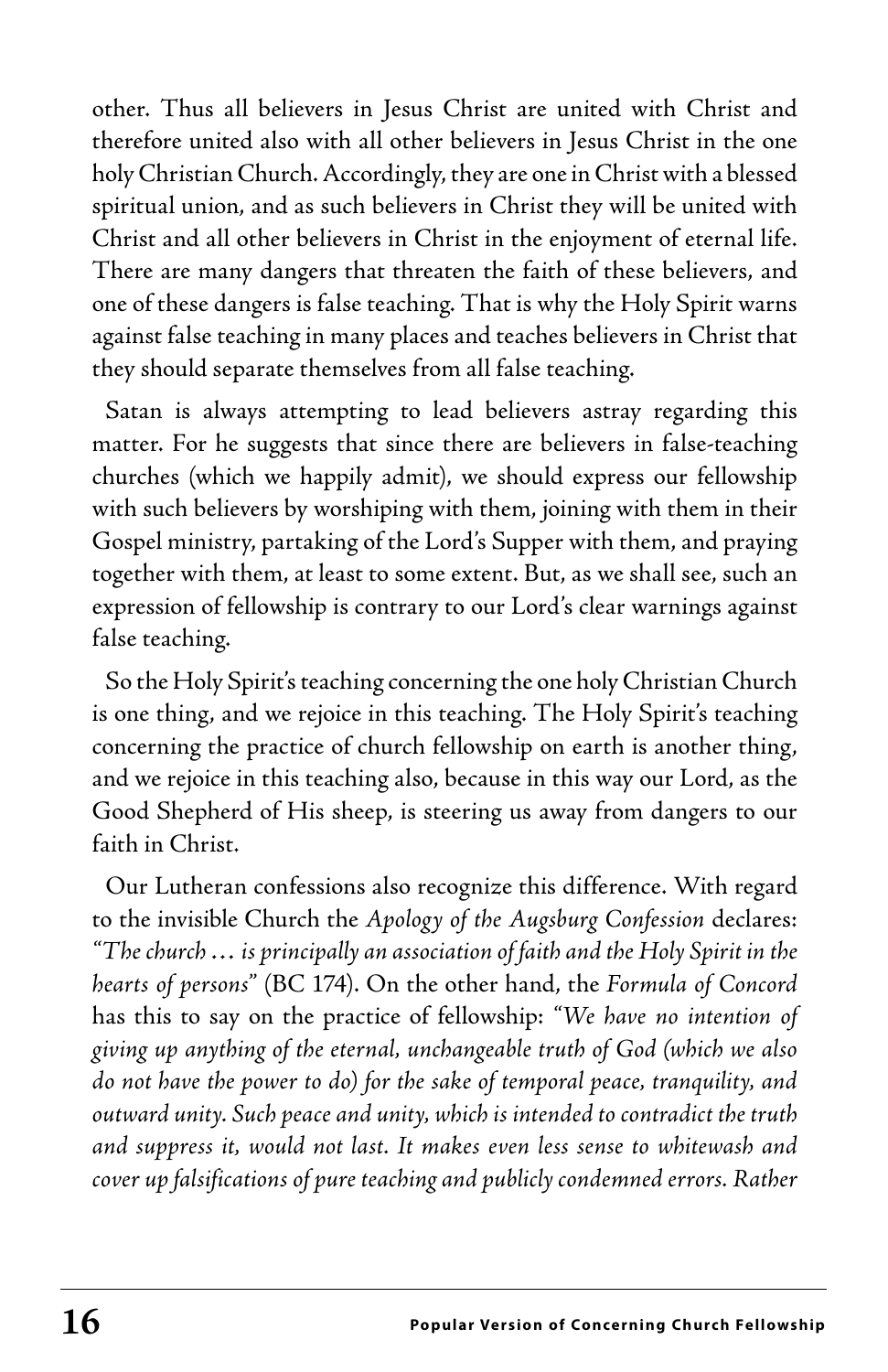*we have a deep yearning and desire for true unity and on our part have set our hearts and desires on promoting this kind of unity to our utmost ability. This unity keeps God's honor intact, does not abandon the divine truth of the holy gospel, and concedes nothing to the slightest error. Instead, it leads poor sinners to true, proper repentance, raises them up through faith, strengthens them in new obedience, and thus justifies and saves them eternally, solely through the merit of Christ"* (BC 655-656).

We distinguish between membership in the invisible Church of Christian brotherhood and the practice of church fellowship on earth between visible church bodies and their members. Faith in Jesus Christ in the heart is the mark of membership in Christ's "invisible" Church. But since faith is invisible, these brothers and sisters are not known to us, and we are assured of their existence only by the Word and promise of God. Romans 10:10 - "For with the heart one believes unto righteousness."

Our practice of church fellowship, on the other hand, is not based on the faith of an individual or group, which we cannot see, but on the outward confession that is made by the individual or group, whether by written or spoken words or by actions.

This leads us to our first thesis: *"We believe, teach, and confess that complete doctrinal agreement is the Scriptural basis for church fellowship."* 

The call for unity in teaching is expressed clearly by the apostle Paul in First Corinthians 1:10: "Now I plead with you, brethren, by the name of our Lord Jesus Christ, that you all speak the same thing, and that there be no divisions among you, but that you be perfectly joined together in the same mind and in the same judgment." Divisions caused by differences in the content of what we speak are condemned. When our churches and schools and public spokesmen are all speaking the same thing and are perfectly joined together in the same mind and the same judgment, then we are in complete doctrinal agreement and we can work together in carrying out our Gospel ministry. This thesis is also supported by Romans 15: 5-6: "Now may the God of patience and comfort grant you to be like-minded toward one another, according to Christ Jesus, that you may with one mind and one mouth glorify the God and Father of our Lord Jesus Christ."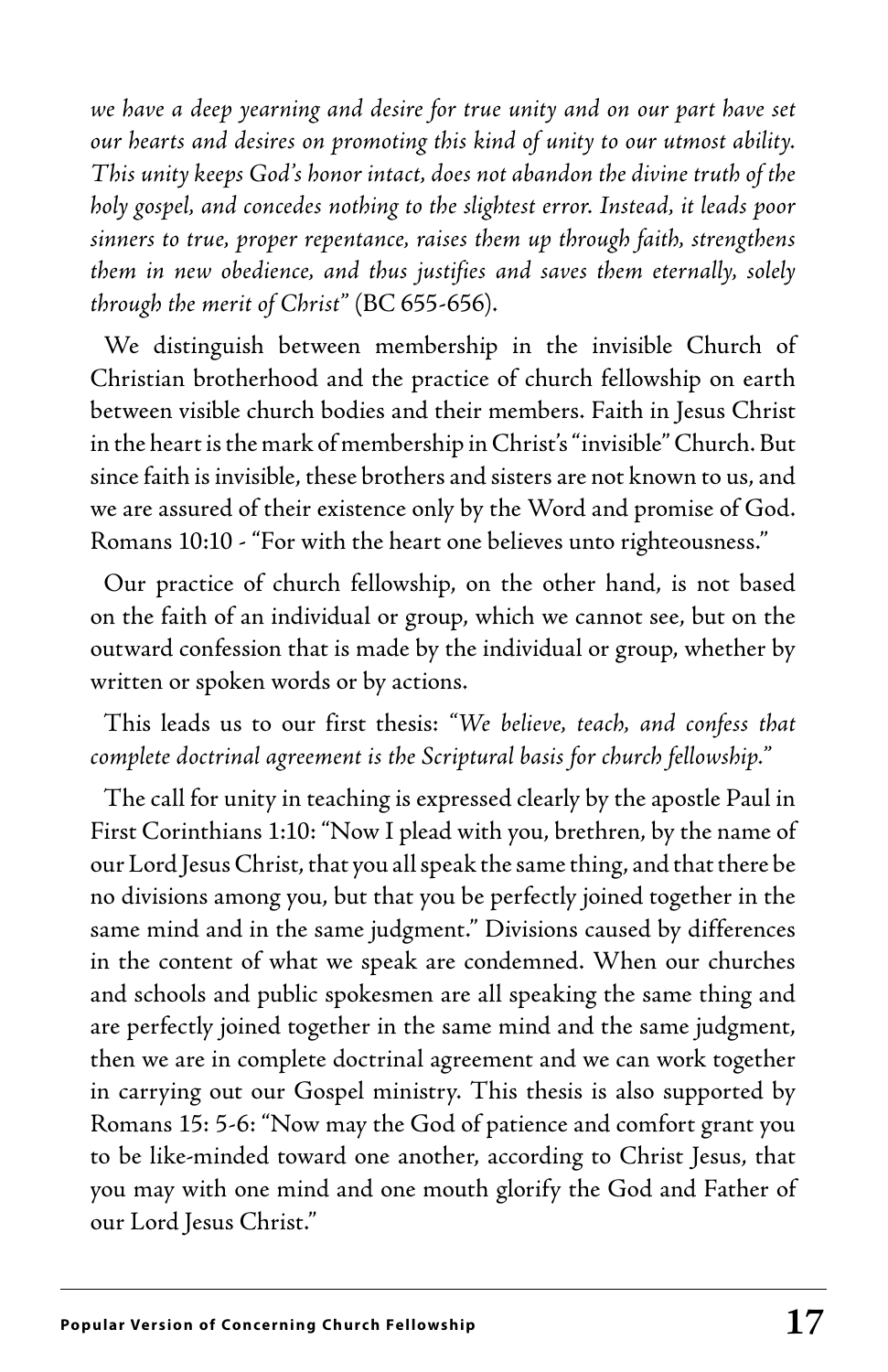It is clear that the spiritual unity we have as members of Christ's invisible Church should move us Christians to speak as one voice in matters of doctrine and practice, to work hard to maintain and protect the unity that the Holy Spirit has already established in our hearts, and to strive to maintain unity of doctrine and practice in our church bodies. Ephesians 4: 1-3: "I, therefore, the prisoner of the Lord, beseech you to walk worthy of the calling with which you were called, with all lowliness and gentleness, with longsuffering, bearing with one another in love, endeavoring to keep the unity of the Spirit in the bond of peace."

#### Thesis Two: *We further believe that the doctrine which the Church should teach and hold is restricted to the doctrine of the Bible.*

"If any man speak, let him speak as the oracles of God" (1 Pet. 4:11).

Since we Christians are all to speak "the same thing" (1 Cor. 1:10), it is important to know what that thing is that we are to speak. The Old Testament prophets generally began their speaking by saying: "Thus says the LORD" (Jeremiah 2:1 and many other passages). So also the speaking of Christian congregations and church bodies today must be the Word of the Lord, that is, "the oracles of God." "If anyone speaks, let him speak as the oracles of God. If anyone ministers, let him do it as with the ability which God supplies, that in all things God may be glorified through Jesus Christ, to whom belong the glory and the dominion forever and ever. Amen" (First Peter 4:11). God is not glorified when Christians teach or allow the teaching of human wisdom in their congregations, or put such wisdom on a par with God's wisdom in Holy Scripture. The united message of Christians is the revelation sent down from heaven through prophets and apostles, and especially by Jesus Christ, the incarnate Word of God. "God, who at various times and in various ways spoke in time past to the fathers by the prophets, has in these last days spoken to us by His Son" (Hebrews 1:1).

Isaiah 8:20: "To the law and to the testimony! If they do not speak according to this word, it is because there is no light in them."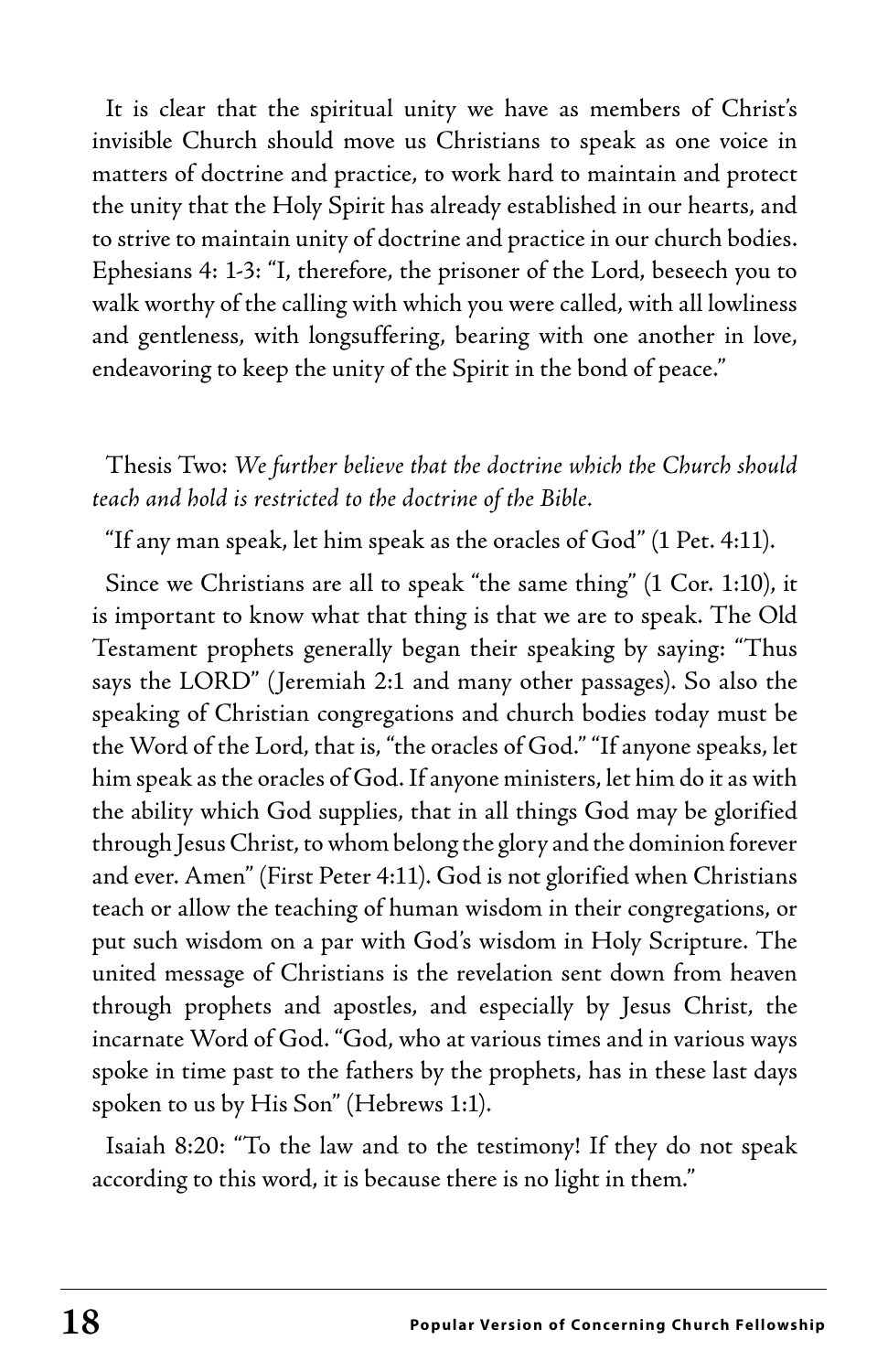Although we have no . . . teach, Jesus promised, "The Helper , . . . you: (John 14:26).

Although we have no direct writing of Jesus Himself to give us the content we are to teach, Jesus promised, "The Helper, the Holy Spirit, whom the Father will send in My name, He will teach you all things, and bring to your remembrance all things that I said to you" (John 14:26).

These are the things that we as Christians today are to teach in our churches and church schools, in accordance with Jesus' words: "Go therefore and make disciples of all the nations, baptizing them in the name of the Father and of the Son and of the Holy Spirit, teaching them to observe all things that I have commanded you; and lo, I am with you always, even to the end of the age" (Matthew 28: 19-20).

First Corinthians 2: 12-13: "Now we have received, not the spirit of the world, but the Spirit who is from God, that we might know the things that have been freely given to us by God. These things we also speak, not in words which man's wisdom teaches but which the Holy Spirit teaches."

First John 1:3 : "That which we have seen and heard we declare to you."

Thesis Three: *We further believe that the Word of God (the Old and New Testaments) is inerrant, inviolable, and clear.* 

"All Scripture is given by inspiration of God, and is profitable for doctrine, for reproof, for correction, for instruction in righteousness" (2 Tim. 3:16);

"The Scripture cannot be broken" (John 10:35);

"Thy word is a lamp unto my feet, and a light unto my path'' (Ps. 119:105).

Our CLC Constitution states: "We accept without reservation the canonical Scriptures of the Old and the New Testaments as the verbally inspired Word of God ('Verbally' – First Corinthians 2:13, cf. also Second Peter 1:21) and therefore as the sole and only infallible rule of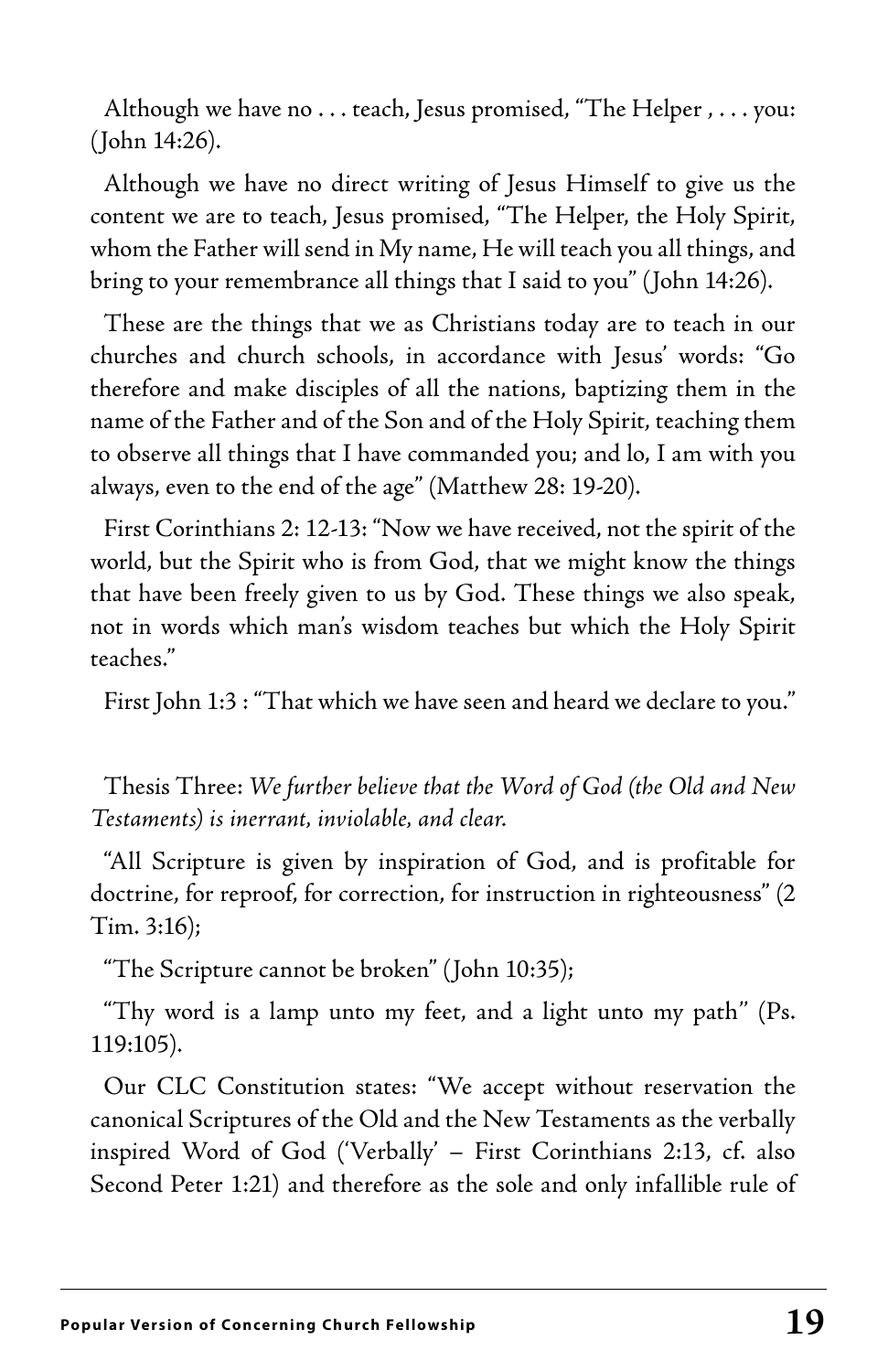doctrine and life" (*Constitution of the Church of the Lutheran Confession*, Article III).

As a summary of our belief in the inerrancy of Scripture, we quote the *Brief Statement of 1932*, paragraphs 1 and 3: *"We teach that the Holy Scriptures differ from all other books in the world in that they are the Word of God. They are the Word of God because the holy men of God who wrote the Scriptures wrote only that which the Holy Ghost communicated to them by inspiration."* 

*'All Scripture is given by inspiration of God (God-breathed), and is profitable for doctrine, for reproof, for correction, for instruction in righteousness'*  (Second Timothy 3:16).

*''For prophecy never came by the will of man, but holy men of God spoke as they were moved by the Holy Spirit'* (Second Peter 1:21).

*"We teach also that the verbal inspiration of the Scriptures is not a socalled 'theological deduction,' but that it is taught by direct statements of the Scriptures, Second Timothy 3:16; John 10:35; Romans 3:2; First Corinthians 2:13."* 

*'The Scripture cannot be broken'* (John 10:35).

*'To them* (the Jews) *were committed the oracles of God'* (Romans 3:2).

*'These things we also speak, not in words which man's wisdom teaches but which the Holy Spirit teaches'* (First Corinthians 2:13).

*"Since the Holy Scriptures are the Word of God, it goes without saying that they contain no errors or contradictions, but that they are in all their parts and words the infallible truth, also in those parts which treat of historical, geographical, and other secular matters, John 10:35."* 

*"We reject the doctrine which under the name of science has gained wide popularity in the church of our day that Holy Scripture is not in all its parts the Word of God, but in part the Word of God and in part the word of man and hence does, or at least might, contain error. We reject this erroneous doctrine as horrible and blasphemous, since it flatly contradicts Christ and His holy apostles, sets up men as judges over the Word of God, and thus overthrows the foundation of the Christian Church and its faith."* We also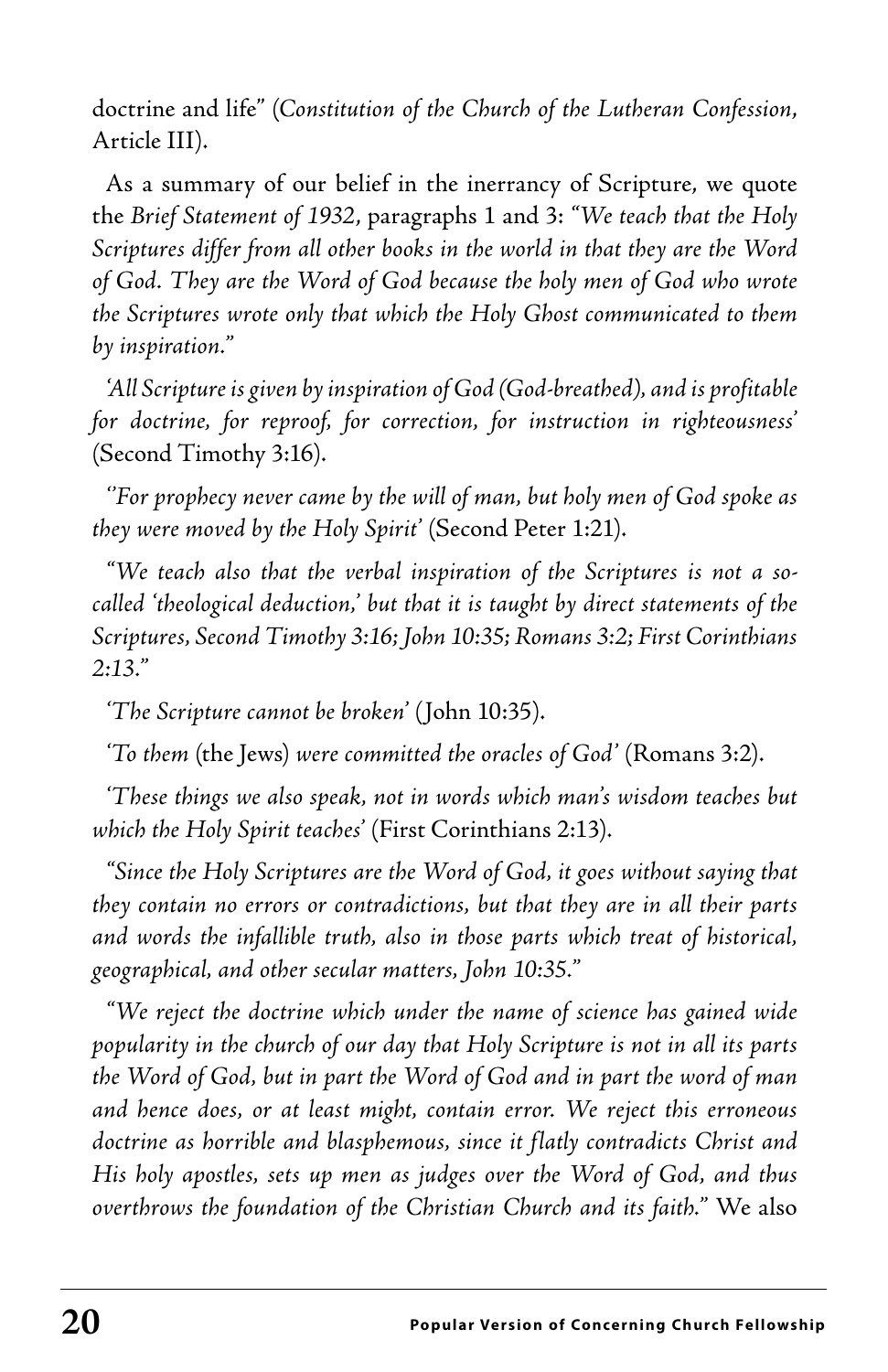believe that this inerrant Scripture is inviolable. The Scripture warns us against any additions to Scripture or subtractions from it.

"You shall not add to the word which I command you, nor take from it" (Deuteronomy 4:2).

"If anyone adds to these things, God will add to him the plagues that are written in this book; and if anyone takes away from the words of the book of this prophecy, God shall take away his part from the Book of Life, from the holy city, and from the things which are written in this book" (Revelation 22: 18-19).

"Every word of God is pure; He is a shield to those who put their trust in Him. Do not add to His words, lest He rebuke you, and you be found a liar" (Proverbs 30: 5-6).

It is also clear that God will allow no tampering with His Word, even in seemingly insignificant details.

"The Scripture cannot be broken" (John 10:35).

"For assuredly, I say to you, till heaven and earth pass away, one jot or one tittle will by no means pass from the law till all is fulfilled" (Matthew 5:18).

Thus we are to tremble at the Word of God. Any changes, additions, or subtractions are an insult to our loving God, who has given us truth in His Word.

Along with its inerrancy and inviolability, we confess the clarity or perspicuity of Scripture. Surely our God does not give sinners confused directions regarding the way to heaven. Holy Scripture makes all doctrines and precepts laid down in the inspired Word accessible to every reader. The Bible itself makes this claim.

"Your word is a lamp to my feet and a light to my path" (Psalm 119:105).

"The entrance of Your words gives light; it gives understanding to the simple" (Psalm 119:130).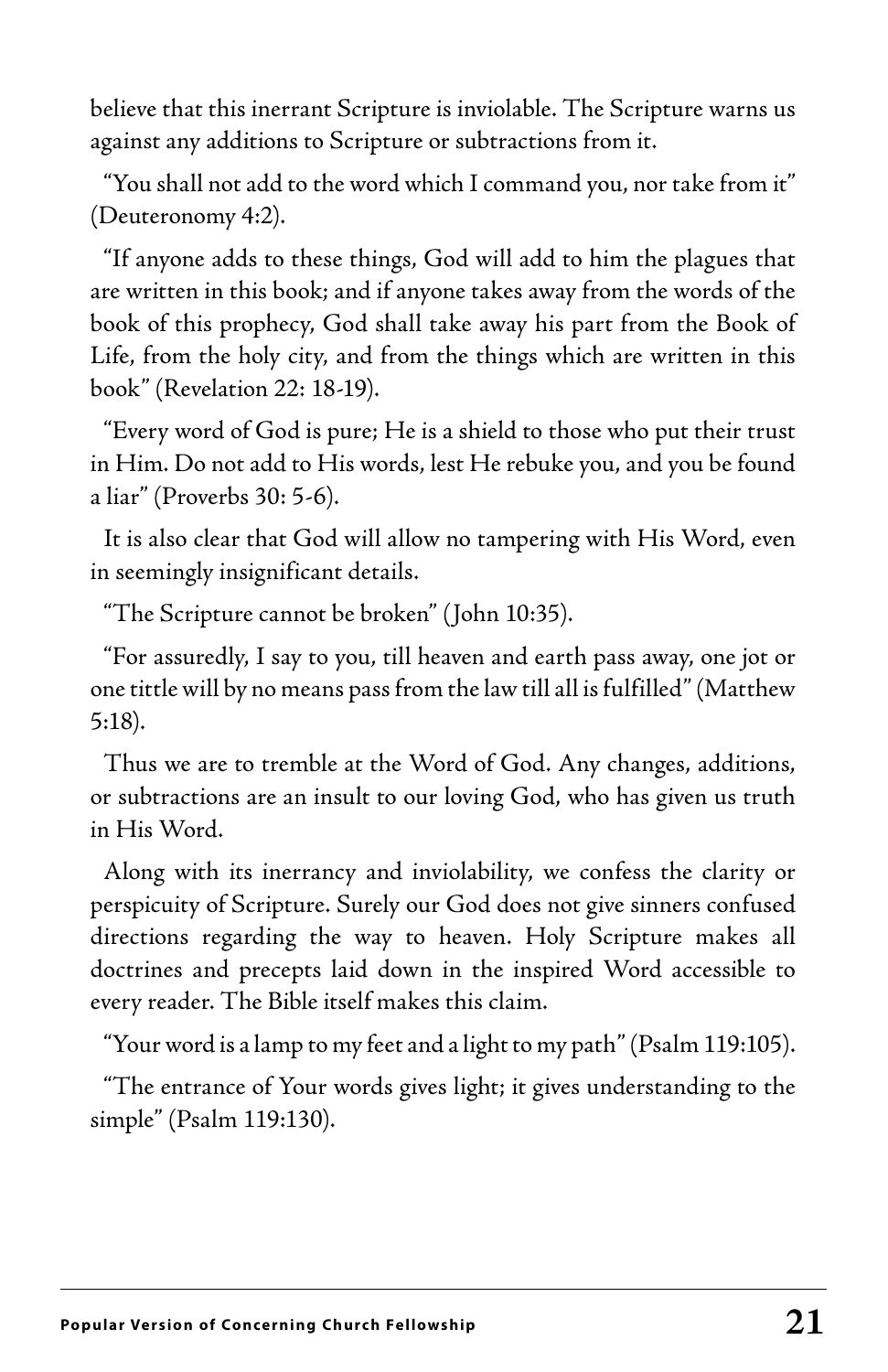"The commandment of the LORD is pure, enlightening the eyes" (Psalm 19:8).

"If you abide in My word, you are My disciples indeed. And you shall know the truth, and the truth shall make you free" (John 8: 31-32).

Christian doctrines are not based on interpretations of Scripture, but on the bare Scripture itself. We need to base our faith on what God says in His Word, not on the interpretations of pope, church councils, or synods. The many differences in the teaching of church bodies and congregations are not due to the unclarity of Scripture, but to human ignorance, misguided teaching, or obstinacy. Human beings, even those in high position in the churches, all too easily desire to be masters over Scripture and refuse to submit to God's clear Word.

"For the weapons of our warfare are not carnal but mighty in God for pulling down strongholds, casting down arguments and every high thing that exalts itself against the knowledge of God, bringing every thought into captivity to the obedience of Christ" (Second Corinthians 10: 4-5).

"Some, desiring to be teachers of the law, understanding neither what they say nor the things which they affirm" (First Timothy 1:7).

Thesis Four: *We believe that all aberrations from the doctrines of Scripture are condemned by God.* 

"'Behold, I am against the prophets,' says the LORD, 'who use their tongues and say, "He says"'" (Jeremiah 23:31).

"As we have said before, so now I say again, if anyone preaches any other gospel to you than what you have received, let him be accursed" (Galatians 1:9).

Our Lord Jesus has made it clear that He wants His followers, as spokesmen for God, to teach God's truth, and nothing but God's truth. For He says that we are to be busy "teaching them to observe all things that I have commanded you" (Matthew 28:20).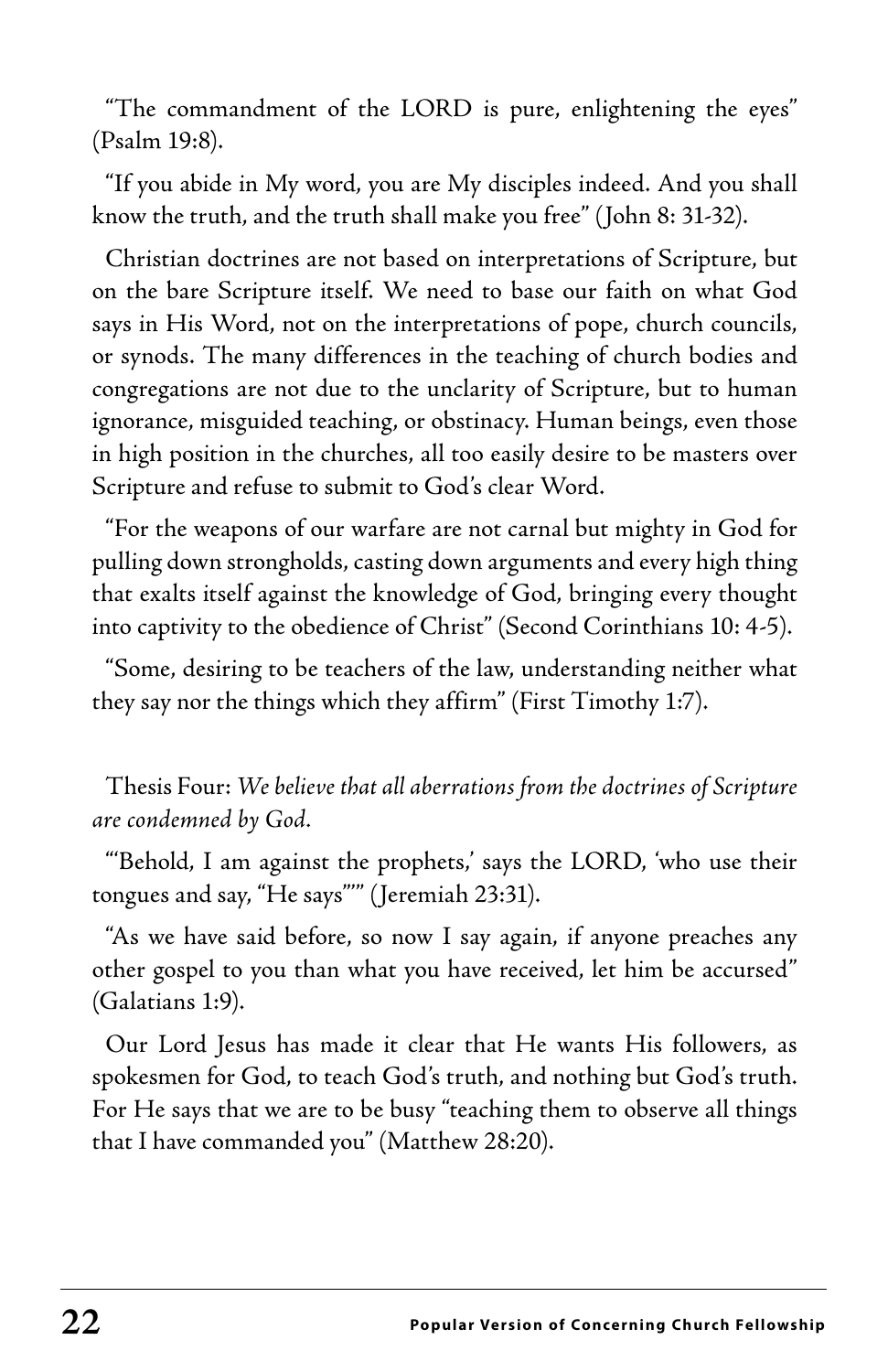It was the Old Testament prophet Jeremiah who made this perfectly plain. "The prophet who has a dream, let him tell a dream; and he who has My word, let him speak My word faithfully. What is the chaff to the wheat? … 'Behold, I am against the prophets,' says the LORD, 'who use their tongues and say, "He says." Behold, I am against those who prophesy false dreams,' says the LORD, 'and tell them, and cause My people to err by their lies and by their recklessness. Yet I did not send them or command them; therefore they shall not profit this people at all, says the LORD."

The apostle Paul admonished Timothy, his assistant, to "hold fast the pattern of sound words which you heard from me" (Second Timothy 1:13). He also gave Timothy the order to "charge some that they teach no other doctrine" (First Timothy 1:3). Paul warned the Galatians against false teachers who mix error with the truth: "As we have said before, so now I say again, if anyone preaches any other gospel to you than what you have received, let him be accursed" (Galatians 1:9).

The Lord spoke through the prophet Isaiah: "But on this one will I look: on him who is poor and of a contrite spirit, and who trembles at My word." (Isaiah 66:2).

Therefore Christians, in particular Christian leaders, should not dare to tamper with God's Word or mix error with it. Every sin with respect to God's Word is a sin against God Himself. It is clear that this holds true for all aberrations from God's Word, whether they are considered small or great. "A little leaven leavens the whole lump" (Galatians 5:9).

Our Lord has taught us to pray: "Hallowed be Your name" (Matthew 6:9). How is God's name hallowed among us? *"Whenever the Word of God is taught clearly and purely and we, as God's children, also live holy lives according to it. To this end help us, dear Father in heaven! However, whoever teaches and lives otherwise than the Word of God teaches profanes the name of God among us. Preserve us from this, heavenly Father!"* (*Luther's Small Catechism*, BC 356).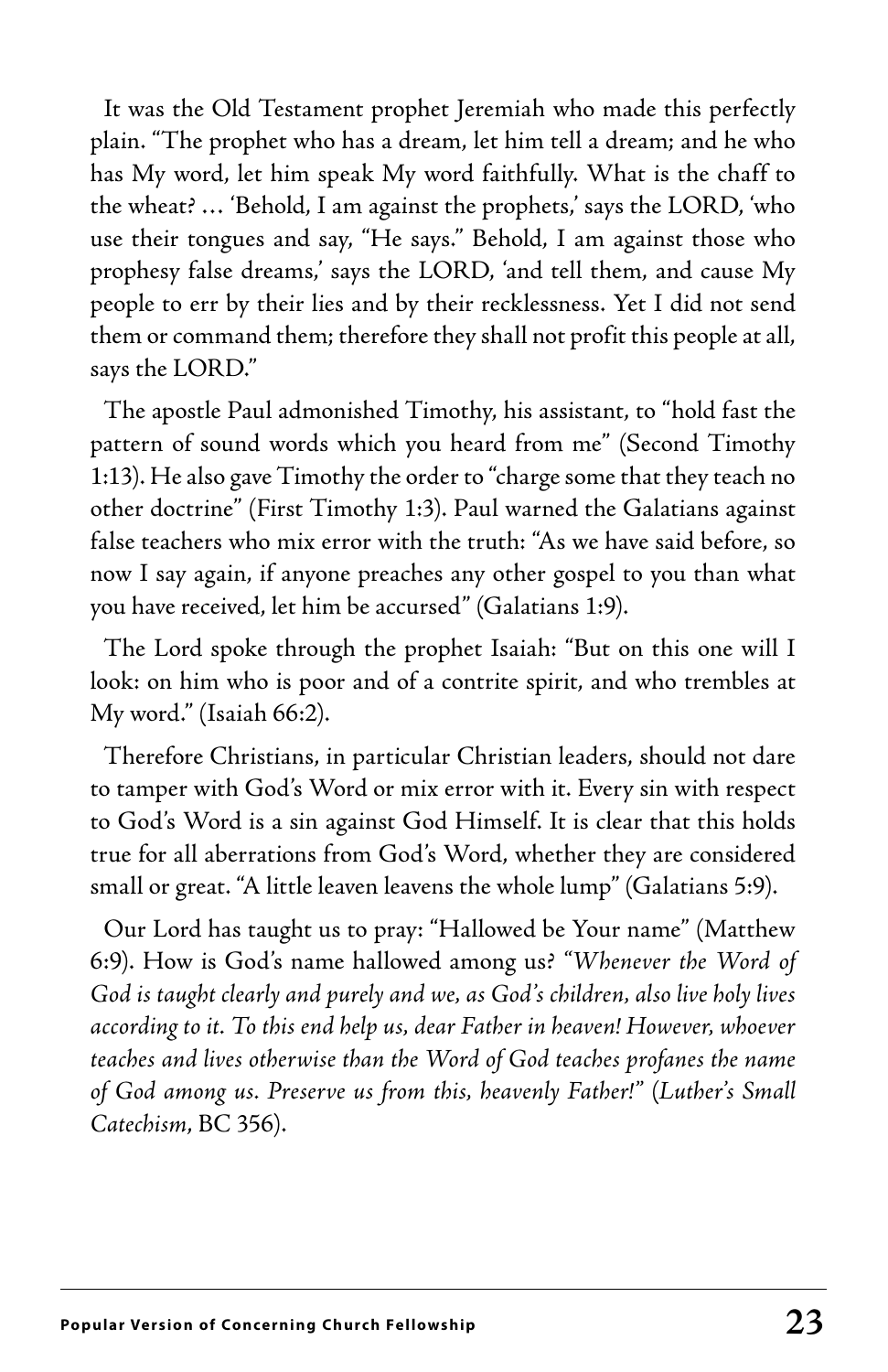Thesis Five: *We believe and teach that church fellowship is forbidden with all who deviate from the Word of God in their teachings.* 

"Now I urge you, brethren, note those who cause divisions and offenses contrary to the doctrine which you learned, and avoid them. For those who are such do not serve our Lord Jesus Christ, but their own belly, and by smooth words and flattering speech deceive the hearts of the simple" (Romans 16: 17-18, one comma deliberately omitted).

This Thesis presents the separation principle that God has laid out in Scripture for the sake of protecting and preserving for us the truth of the Gospel, the sole source of faith, life, and salvation. Scripture emphatically demands that Christians separate themselves from all who deviate in their doctrinal position from the truth of God's Word.

For a summary of what Scripture teaches concerning this, we quote the *Brief Statement of 1932*, paragraph 28: *"Since God ordained that His Word only, without the admixture of human doctrine, be taught and believed in the Christian Church, First Peter 4:11; John 8: 31-32; First Timothy 6: 3-4, all Christians are required by God to discriminate between orthodox and heterodox church bodies, Matthew 7:15, to have church fellowship only with orthodox church bodies, and, in case they have strayed into heterodox church bodies, to leave them, Romans 16:17. We repudiate unionism, that is, church fellowship with the adherents of false doctrine, as disobedience to God's command, as causing divisions in the Church* [sic]*, Romans 16:17; Second John 9-10, and as involving the constant danger of losing the Word of God entirely, Second Timothy 2: 17-21."* 

First Peter 4:11: "If anyone speaks, let him speak as the oracles of God. If anyone ministers, let him do it with the ability which God supplies, that in all things God may be glorified through Jesus Christ, to whom belong the glory and the dominion forever and ever. Amen."

John 8: 31-32: "If you abide in My word, you are My disciples indeed. And you shall know the truth, and the truth shall make you free."

First Timothy 6: 3-4: "If anyone teaches otherwise and does not consent to wholesome words, even the words of our Lord Jesus Christ, and to the doctrine which accords with godliness, he is proud, knowing nothing,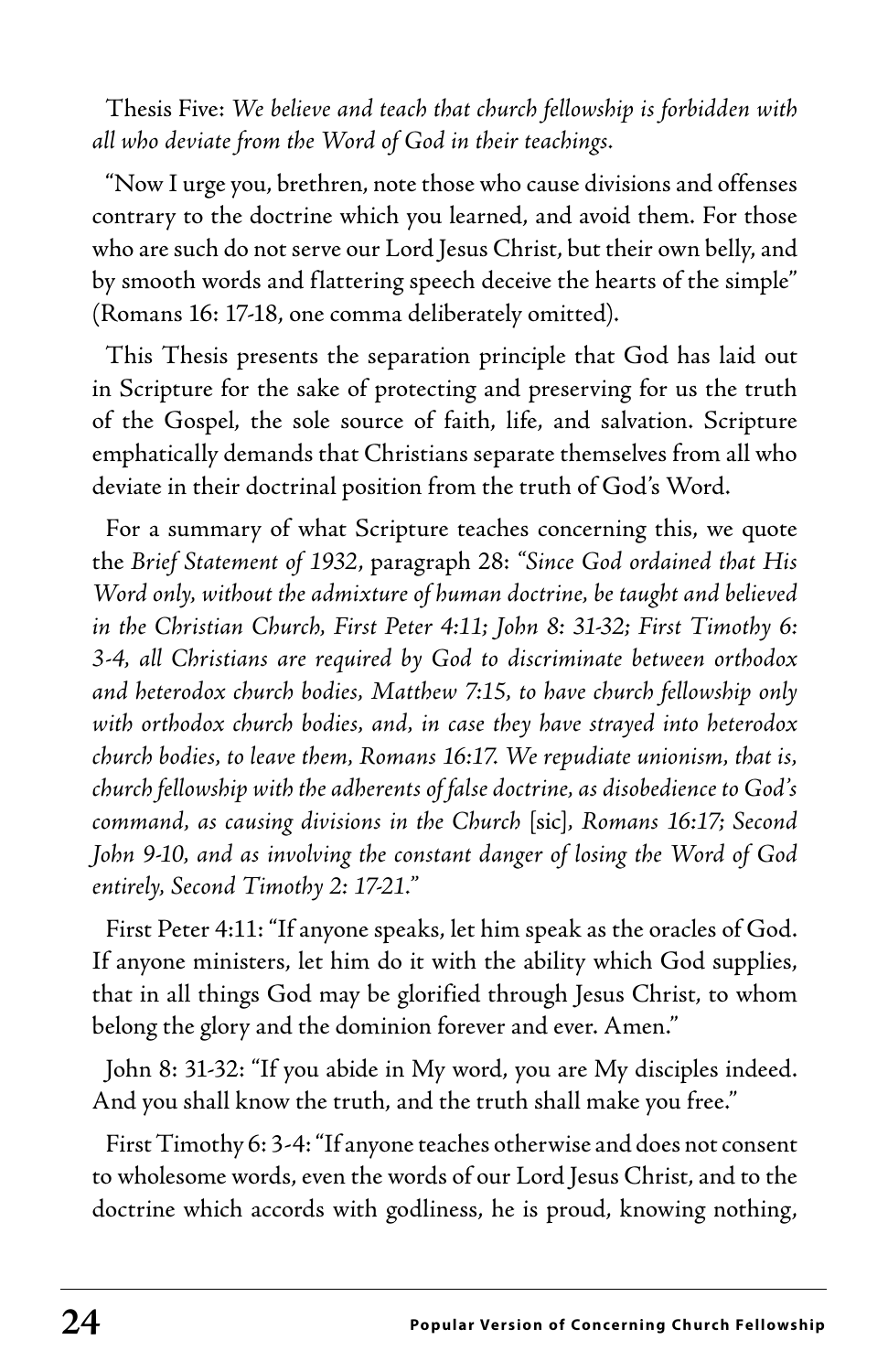but is obsessed with disputes and arguments over words, from which come envy, strife, reviling, evil suspicions."

Matthew 7:15: "Beware of false prophets, who come to you in sheep's clothing, but inwardly they are ravenous wolves."

Romans 16:17: "Now I urge you, brethren, note those who cause divisions and offenses contrary to the doctrine which you learned, and avoid them" (one comma deliberately omitted).

Second John 9-10: "Whoever transgresses and does not abide in the doctrine of Christ does not have God. He who abides in the doctrine of Christ has both the Father and the Son. If anyone comes to you and does not bring this doctrine, do not receive him into your house nor greet him."

Second Timothy 2: 17-21: "And their message will spread like cancer. Hymenaeus and Philetus are of this sort, who have strayed concerning the truth, saying that the resurrection is already past; and they overthrow the faith of some. Nevertheless the solid foundation of God stands, having this seal: 'The Lord knows those who are His,' and, 'Let everyone who names the name of Christ depart from iniquity.' But in a great house there are not only vessels of gold and silver, but also of wood and clay, some for honor and some for dishonor. Therefore if anyone cleanses himself from the latter, he will be a vessel for honor, sanctified and useful for the Master, prepared for every good work."

As we confess in the *Brief Statement* (adopted by the Lutheran Church – Missouri Synod in 1932, and included in the CLC Constitution as a confession of the CLC)*,* visible church bodies (denominations, synods, congregations) are of two kinds: orthodox and heterodox. An orthodox church body teaches the Word of God in its truth and purity without mixing error with it. A heterodox church body teaches things that are contrary to the Word of God or in addition to it, or suppresses the teaching of a portion of God's Word, or tolerates in its midst those who do these things. Scripture has warned us that there would be such heterodox church bodies. For example, Paul told the elders of Ephesus: "For I know this, that after my departure savage wolves will enter in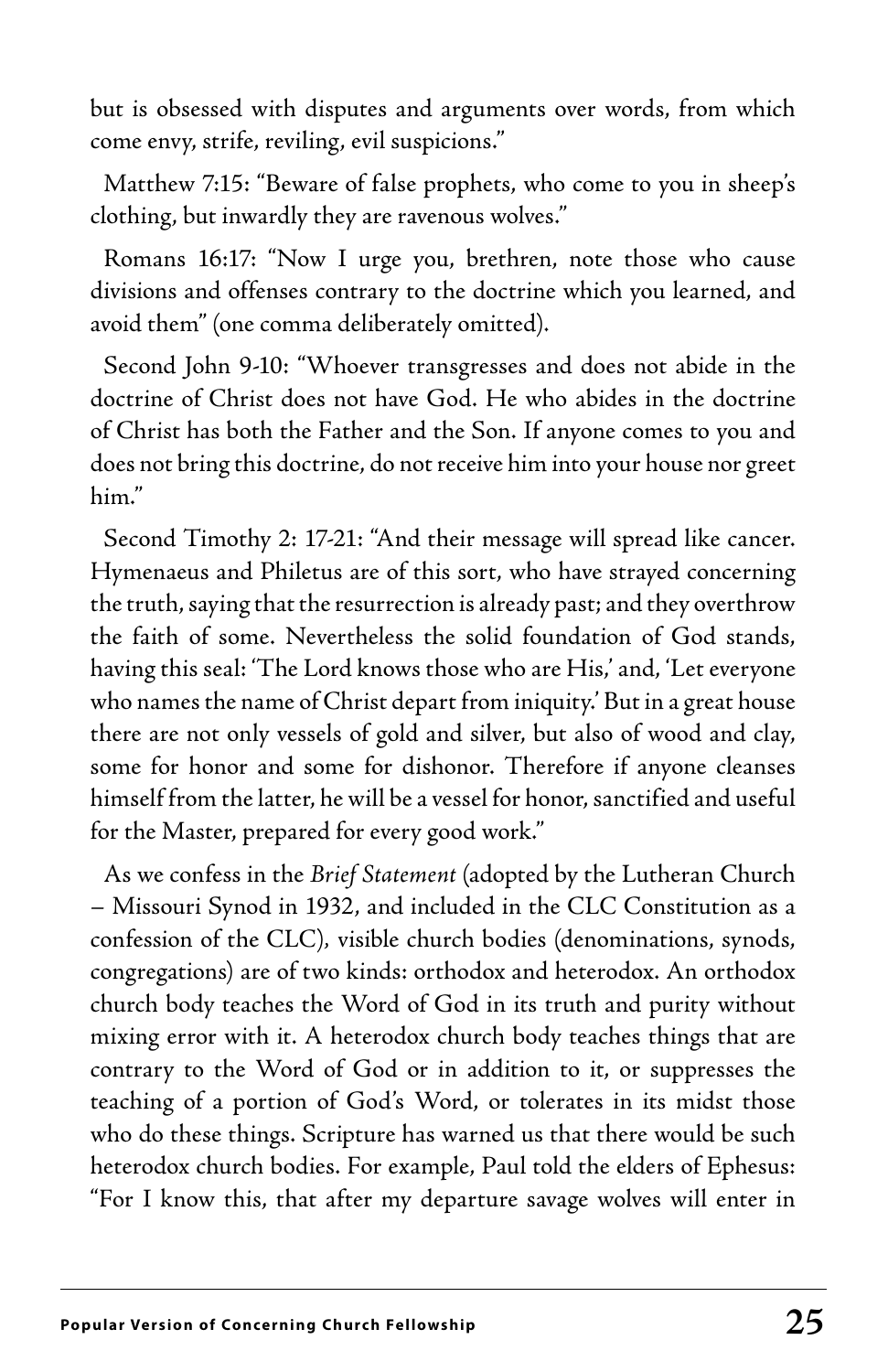among you, not sparing the flock. Also from among yourselves men will rise up, speaking perverse things, to draw away the disciples after themselves" (Acts 20: 29-30). So also Paul writes: "For there must also be factions among you, that those who are approved may be recognized among you" (First Corinthians 11:19).

It is widely believed today that no church body should declare itself to be totally orthodox, since church bodies are made up of sinners. We certainly do not claim perfection for ourselves. Surely there are weaknesses of various kinds also in orthodox church bodies. We submit the following statement of August Pieper as an adequate definition of what we mean by purity of doctrine: "We claim to have pure doctrine only in this sense: that first of all we have set forth the doctrine of Scripture in its purity in our official confessions; second, that no false teaching will be tolerated; and third, that we seek to clean out false practice with all earnestness and patience wherever it shows itself " (*Wauwatosa Theology*, Vol. 2, p.14).

Even though there are many who consider the separation from heterodox church bodies to be an impossible demand and even believe there are benefits in having a variety of teaching among churches, we maintain that God is not pleased when churches permit teaching that is not found in His Word. Although we happily confess that God's children are to be found in heterodox churches as long as the Gospel is still being proclaimed in them to some extent, we do not have liberty to join heterodox church bodies in their ministry, since our Lord has commanded us to avoid them.

Together with our Lutheran fathers *"we reject and condemn as incorrect, false, heretical, and opposed to the Word of God"* all the errors of heterodox church bodies. *"All upright Christians would and should avoid them if they hold dear the welfare of their souls and their salvation"* (*Formula of Concord*, BC 660).

Likewise: *"We also believe, teach, and confess that no church should condemn another because the one has fewer or more external ceremonies not commanded by God than the other has, when otherwise there is unity with*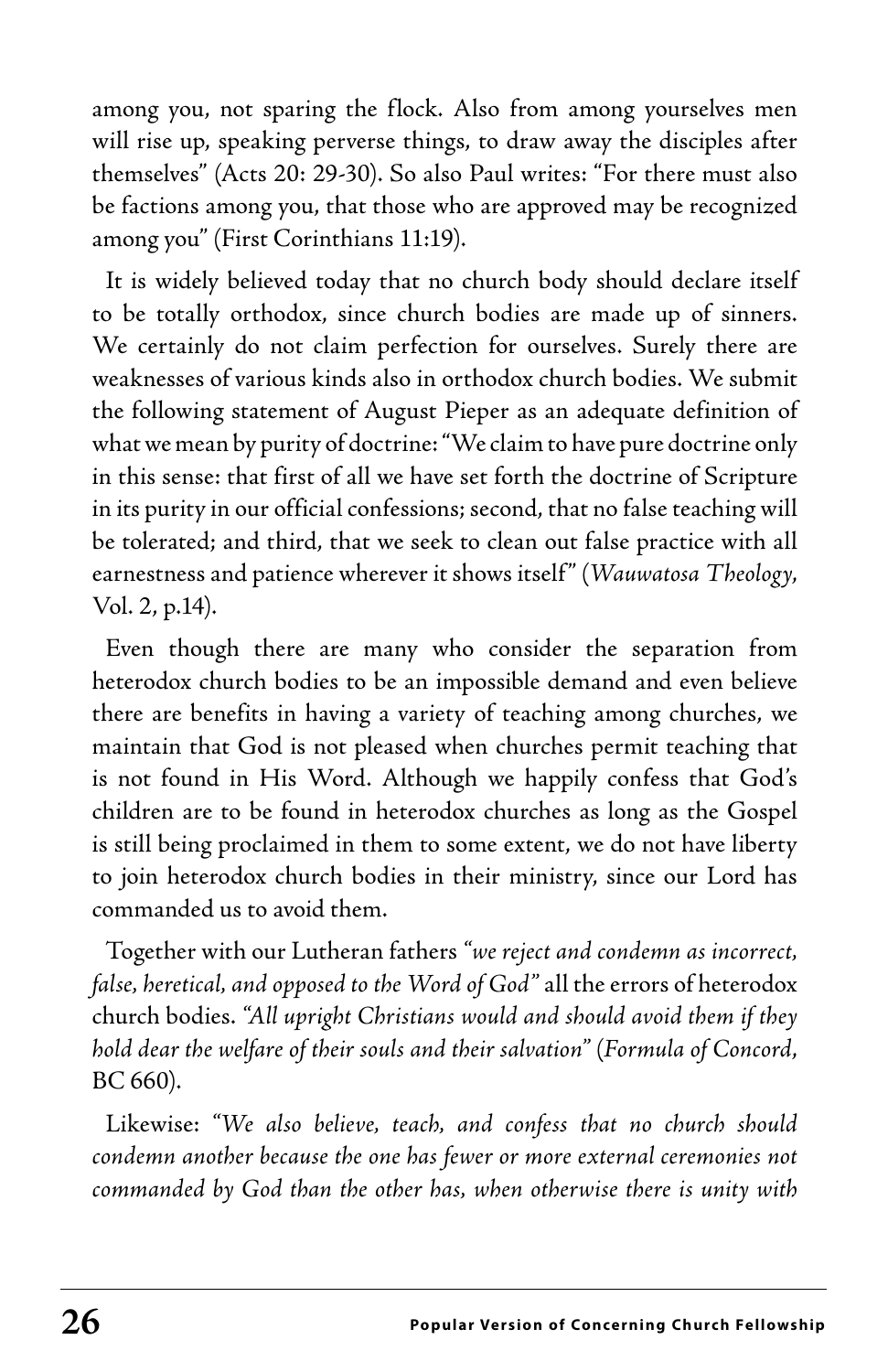*the other in teaching and all the articles of faith and in the proper use of the holy sacraments"* (BC 516).

This instruction from God's Word is not intended only for Christian pastors and teachers and church leaders. Our Lord and His apostles are addressing all Christians when they say: "Beware of false prophets" (Matthew 7:15), and: "Beloved, do not believe every spirit, but test the spirits, whether they are of God; because many false prophets have gone out into the world" (First John 4:1).

Having distinguished between orthodox and heterodox church bodies, Christians are required to act on this knowledge and to practice church fellowship only with orthodox church bodies. We should not become followers of false teachers, but rather we are to flee from them. The reason for such avoidance is plain, for those who cause divisions and offenses by contrary teaching "by smooth words and flattering speech deceive the hearts of the simple" (Romans 16:18). Our Lord does not want us to be deceived by lies or to support lies. It is this danger that led John to write: "If anyone comes to you and does not bring this doctrine, do not receive him into your house nor greet him; for he who greets him shares in his evil deeds" (Second John 9-10). Obviously we are not even to encourage in any way the purveyors of false teaching, lest we ourselves become guilty of supporting that false teaching.

Scripture teaches a clear difference between truth and error. Listen to Paul's warning in Second Corinthians 6: 14-18: "Do not be unequally yoked together with unbelievers. For what fellowship has righteousness with lawlessness? And what communion has light with darkness? And what accord has Christ with Belial? Or what part has a believer with an unbeliever? And what agreement has the temple of God with idols? For you are the temple of the living God. As God has said: 'I will dwell in them and walk among them. I will be their God, and they shall be My people.' Therefore 'Come out from among them and be separate, says the Lord. Do not touch what is unclean, and I will receive you.' 'I will be a Father to you, and you shall be My sons and daughters, says the LORD Almighty.'"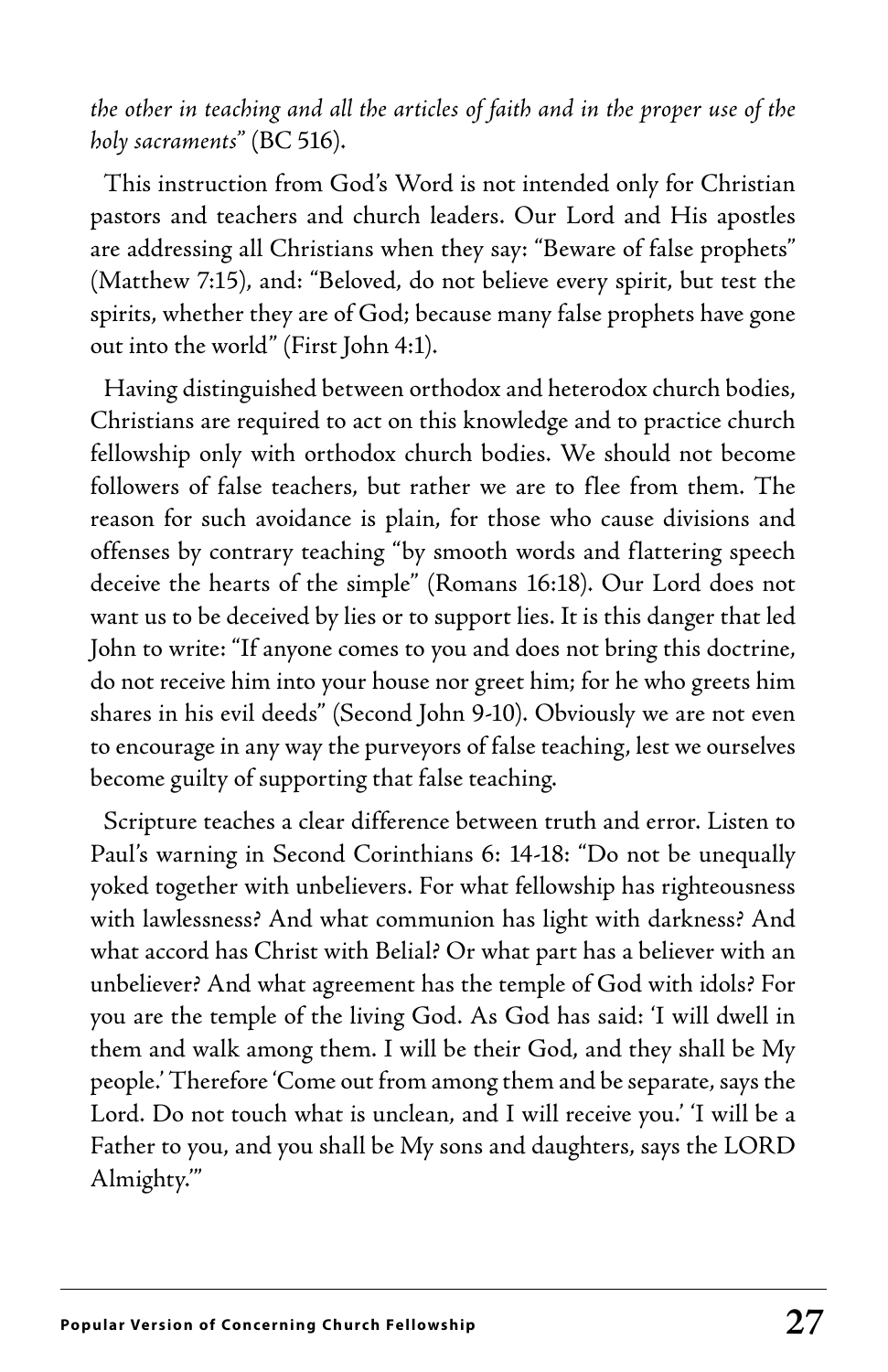Orthodox teaching is righteousness, light, in accord with Christ, and promoting faith in Christ, whereas false teaching is lawlessness, darkness, in accord with Belial, and endangering faith in Christ. Just as believers are called on to separate from unbelievers, so it is clear that those who teach God's truth need to separate from those who teach or tolerate false teaching along with the truth. This is expressly taught in Romans 16: 17, which is the *sedes doctrinae* for the separation principle practiced by confessional Christians from the days of the apostles. "Now I urge you, brethren, note those who cause divisions and offenses contrary to the doctrine which you learned, and avoid them" (one comma purposely omitted).

Note that Paul in this passage calls for both distinguishing between truth and error ("Note") and acting on that knowledge ("Avoid"). We are directed to take note of those who are deviating from God's truth by teaching or tolerating false doctrine alongside of the true doctrine, and we are directed to avoid them.

The practice of fellowship cannot be based on whether a person or group has faith in Christ, for God alone can read hearts. "The Lord knows those who are His" (Second Timothy 2:19). What we are to take note of is the doctrine that is proclaimed and confessed by word and deed. On the basis of an orthodox confession we practice fellowship, and on the basis of a false confession we refrain from fellowship. We do not need to make any judgments about the faith of those who are involved in a confession of error. "Therefore judge nothing before the time, until the Lord comes, who will both bring to light the hidden things of darkness and reveal the counsels of the hearts" (First Corinthians 4:5).

Thus our practice of fellowship must be based on the confession in word or deed of the person or group. The apostle John was confronted in his time with a false teaching regarding the incarnation of the Son of God. He advised his readers to make their determination of teachers on the basis of their confession. "By this you know the Spirit of God: Every spirit that confesses that Jesus Christ has come in the flesh is of God, and every spirit that does not confess that Jesus Christ has come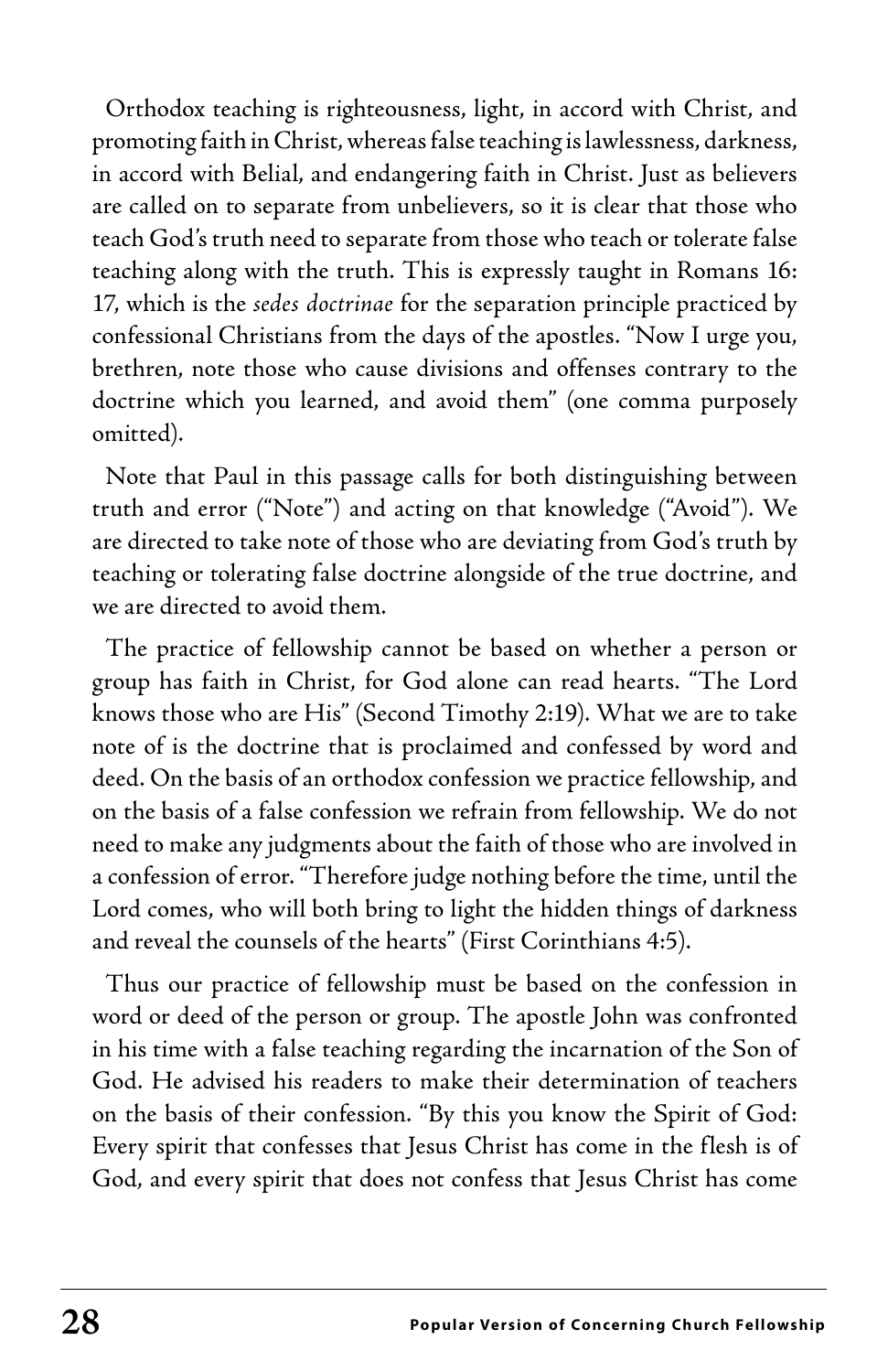in the flesh is not of God" (First John 4: 2-3). In this same way we are to practice fellowship with those whose confession is in line with "the doctrine which you learned," but to refrain from fellowship with those whose confession is "contrary to the doctrine which you learned."

We know that the membership of the Holy Christian Church is not identical to the membership of orthodox church bodies. There are true Christians in church bodies that confess error alongside God's truth. There are non-Christians or hypocrites in church bodies that have an orthodox confession. The spiritual unity of true Christians in the invisible Christian Church remains as long as true faith in Christ remains, even though for a time such Christians are separated from each other by differing confessions. It is also for the benefit of the believers in heterodox churches that we do not practice fellowship with them. Thereby we are constantly reminding them that they are in the wrong place. By God's grace some may be led out from heterodox churches to orthodox churches, where their faith will not be endangered by false teaching. Of course there are other factors that endanger faith, but where the orthodox teaching prevails, there the Word of God is at work in full force to strengthen believers in their Christian faith and life.

Every deviation from God's truth, small or great, endangers saving faith in Christ. Consequently the apostle Paul warns the Galatians: "A little leaven leavens the whole lump" (Galatians 5:9). The false teachers in Galatia still confessed the Gospel of Christ, but they wanted to supplement the Gospel by an insistence on other religious practices as well. Paul warns them against the far-reaching consequences of this "little" deviation from God's truth.

In his second letter to Timothy Paul discusses a doctrinal error concerning the resurrection and compares it with cancer: "And their message will spread like cancer. Hymenaeus and Philetus are of this sort, who have strayed concerning the truth, saying that the resurrection is already past; and they overthrow the faith of some" (Second Timothy 2: 17-18). Even small deviations from God's truth are dangerous, because one false teaching may lead to another, until the Gospel itself is lost.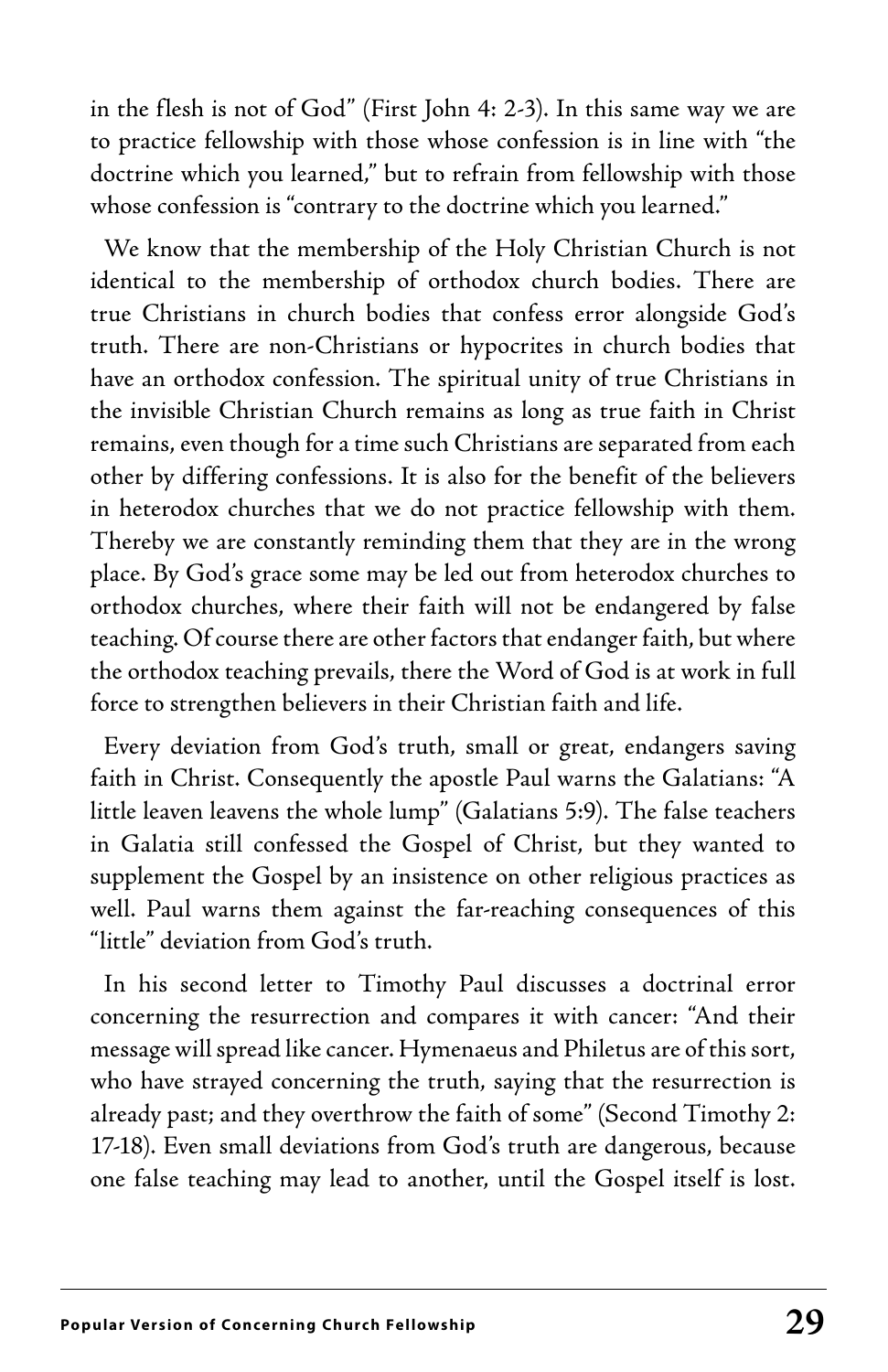There is safety in one rule only: "Let everyone who names the name of Christ depart from iniquity" (Second Timothy 2:19). Those who confess the truth should separate from all error, even as the Israelites of old were to stand apart from the tents of Korah and his partners in rebellion (Numbers 16: 20-24).

This separation principle is often denounced as being legalistic rather than evangelical. But it is a principle which is in complete accord with the heart of the Gospel. For it is the Gospel of universal salvation for all sinners which is at stake. We know that God wants all human beings to be saved. That is why Christ came into the world and carried out His work of redemption. That is why God has this Gospel of Christ's universal salvation proclaimed and explained in the Bible. "Now all things are of God, who has reconciled us to Himself through Jesus Christ, and has given us the ministry of reconciliation, that is, that God was in Christ reconciling the world to Himself, not imputing their trespasses to them, and has committed to us the word of reconciliation" (Second Corinthians 5: 18-19). This Gospel, and this Gospel only, brings hope and comfort and peace to sinners. Any human deviation from this Gospel coming from man's legalistic spirit will inevitably tend to rob the Gospel of its hope and comfort. False teaching is always a threat to the universality and completeness of the redemption which is in Christ Jesus. It is in the interest of the preservation of the true Gospel that God is so explicit in forbidding fellowship with error, no matter how minute or trivial it may seem to be. The reason for avoiding those who cause divisions and offenses contrary to true doctrine is specifically stated: so that the hearts of the simple will not be deceived (Romans 16: 17-18). Our loving Lord does not want the faith of His simple believers to be disturbed or destroyed.

The apostle Paul is our great teacher here. He was certainly concerned about bringing the Gospel of God's peace to every corner of the world. But at the same time, and for the same reason, He waged constant warfare against every effort of man to change, pervert, or mutilate the Gospel. What could be worse than passing on to the next generation a gospel that is no longer the Gospel of universal salvation won by Christ and received by faith alone?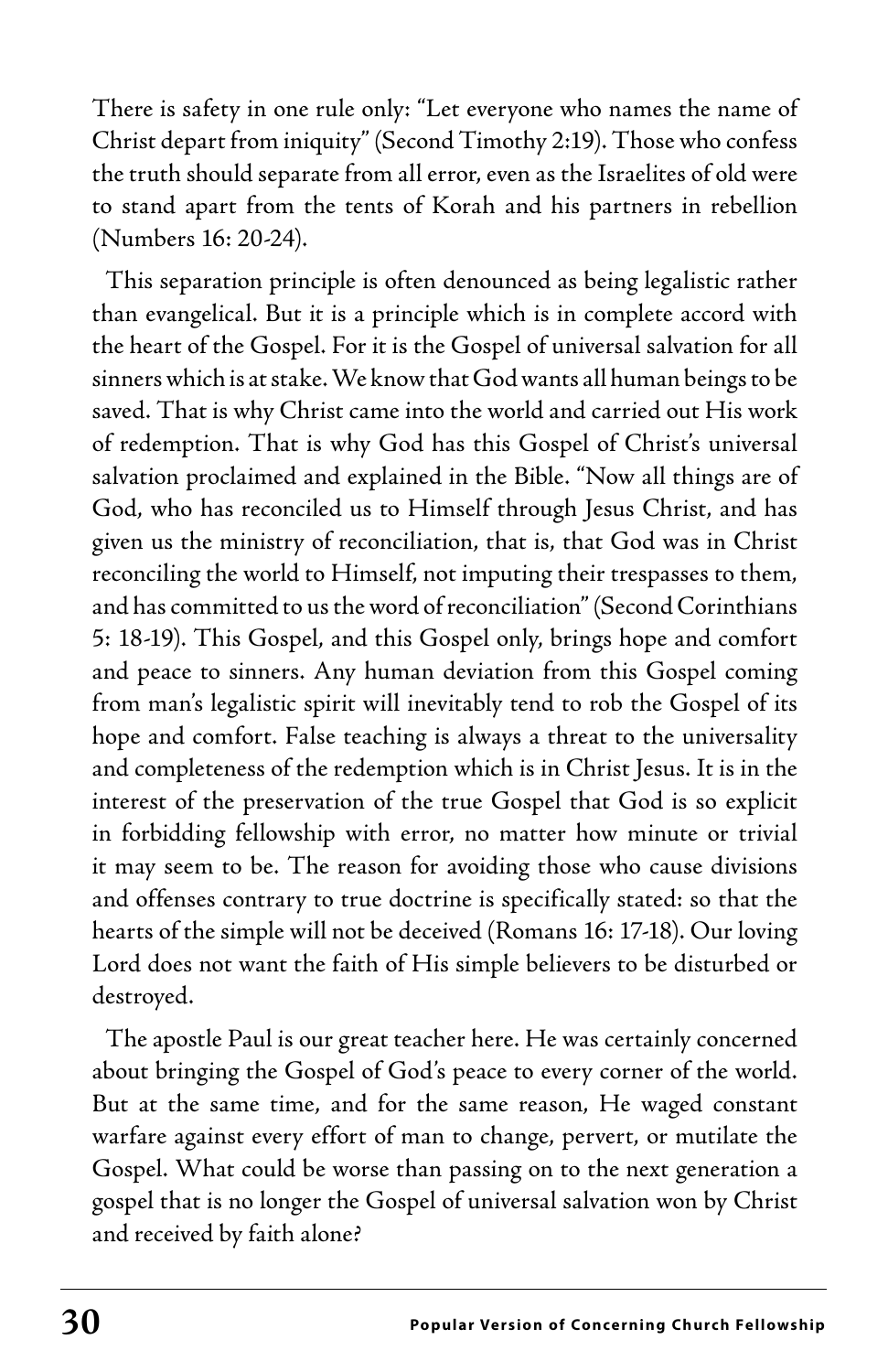This is not to say that all separation among Christians is a good thing. There is a wrong exclusivism that does not stem from the all-inclusive Gospel. Any separation that is based on pride in one's self or in one's group is sinful, such as the separation practiced by the Pharisees at Jesus' time. Any separation among Christians which is not made in the interest of God's glory and the glory of His Gospel is to be condemned just as much as unionism, the fellowshipping with false teachers.

There are those who claim that separation from all who deviate from God's truth in their teaching is not in keeping with Christian love. The fact is, however, that it is our loving God who gives us the instructions to "avoid" (Romans 16:17) and "withdraw" (First Timothy 6:5) and "reject" (Titus 3:10). Obviously such divine commands cannot contradict His equally divine command to love Him above all others and love our neighbor as ourselves. Since the imagination of man's heart is evil from his youth, the Christian knows that it is never safe to follow our ideas of what we think God should have said instead of doing what He says. The time will never come when we can safely relax our efforts and fail to guard against the intrusion of false teachers and their errors, as well as the intrusion of error into our own teaching.

Scripture gives many examples of Satan's attempts to steer believers away from God's truth. In the Garden of Eden Adam and Eve listened to Satan's voice even after it was clear that what he said deviated from God's clear command. Throughout the Old Testament God's people were always being tempted to join with unbelievers in their false beliefs and their false worship. It was because of their failure to separate from false religion that God sent the flood and confused the languages at Babel. God's command to Abraham to leave his family served to separate him and his descendants from false religions. God gave the Israelites the Law to separate them from others so that the Gospel might be preserved among them until the birth of the Savior. Nevertheless, the Israelites often failed to listen to God's warnings against that which was false and thus brought on themselves God's severe judgments. The history of Israel illustrates how compromise with error and the practice of syncretism lead eventually to total apostasy.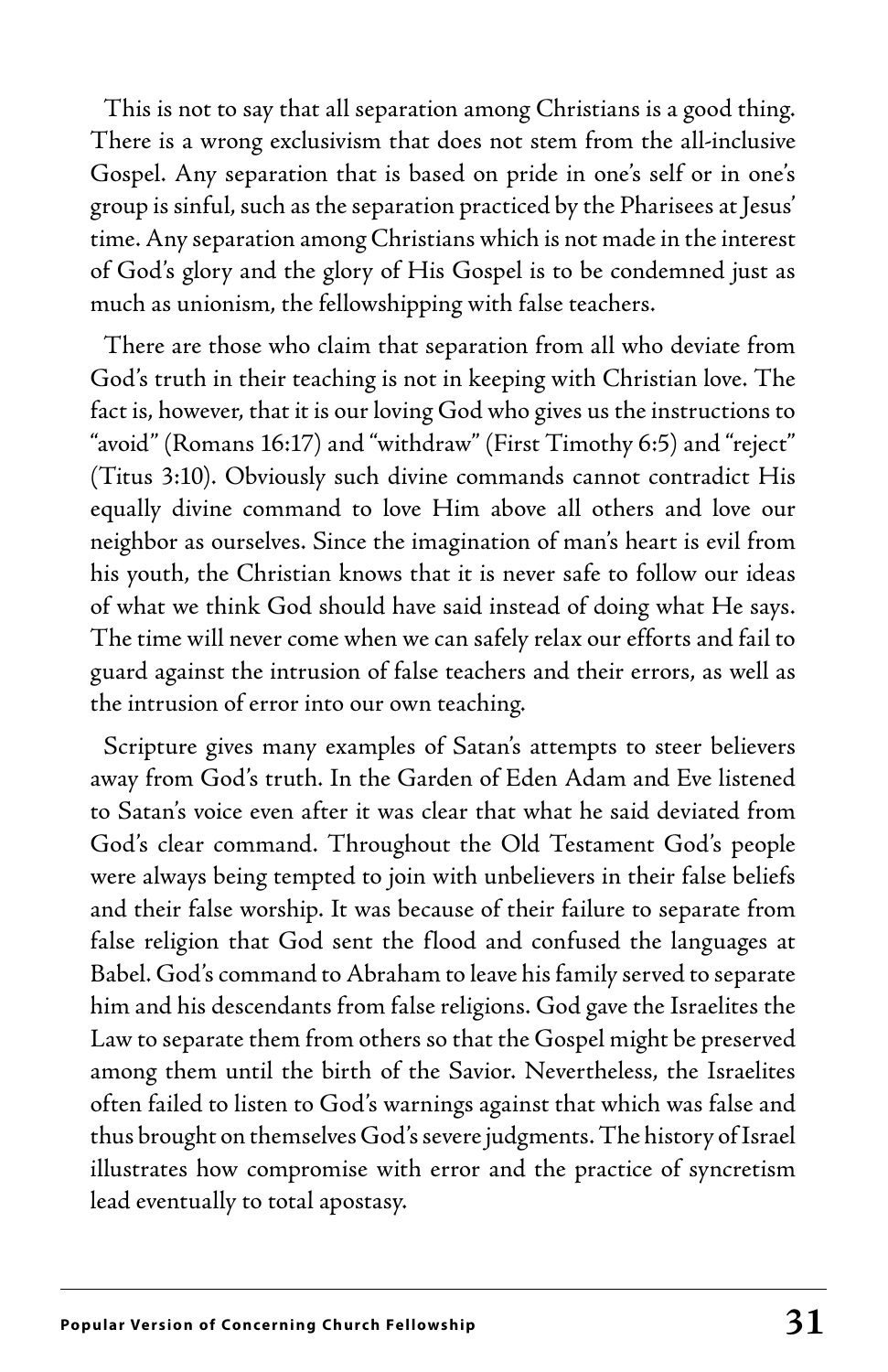On the other hand, when the principle of exclusivism for the Gospel's sake was followed, God blessed His people, giving them full possession of the Holy Land and victory over all their foes. It was only when they became lax in following this principle that they were seduced by the false teachings of their neighbors, whom God then allowed to remain in their midst as snares and traps. In the New Testament the consequence of tolerating errorists is the same. They become thorns in our flesh and cause serious divisions and offenses.

When the Israelites allowed error and falsehood to be mingled with the priceless truth committed to them, it brought ruin and havoc. On the other hand, when they remained faithful to their God and worshiped Him according to His directions, even though they were greatly outnumbered, God's blessings came in bountiful measure.

Thus Scripture teaches by precept and many examples that Christians are to separate from all false religion, from all false teachers, lest the honor of God be violated, His name profaned, and the possession of the Gospel endangered for them and their children; lest they share in their evil deeds (Second John 11).

Thesis Six: *We further believe that all manifestations of fellowship are forbidden with those who deviate from the Word of God in their teachings.* 

"Now I urge you, brethren, note those who cause divisions and offenses contrary to the doctrine which you learned, and avoid them" (Romans 16:17, one comma deliberately omitted).

The strong Scriptural words used in enunciating the separation principle ("avoid" [Rom. 16:17], "beware of" [Mt. 7:15], "reject" [Titus 3:10], "withdraw" [1 Tim. 6:5]) make it obvious that all manifestations of religious fellowship are forbidden with those who deviate in their teachings from the Word of God. But some teachers have made a distinction between various kinds of church fellowship, suggesting that some manifestations of fellowship may be permitted with heterodox church bodies even though other manifestations should be forbidden. For example, some suggest that altar fellowship (fellowship at the Lord's Supper) and pulpit fellowship (a free exchange of preachers) are on a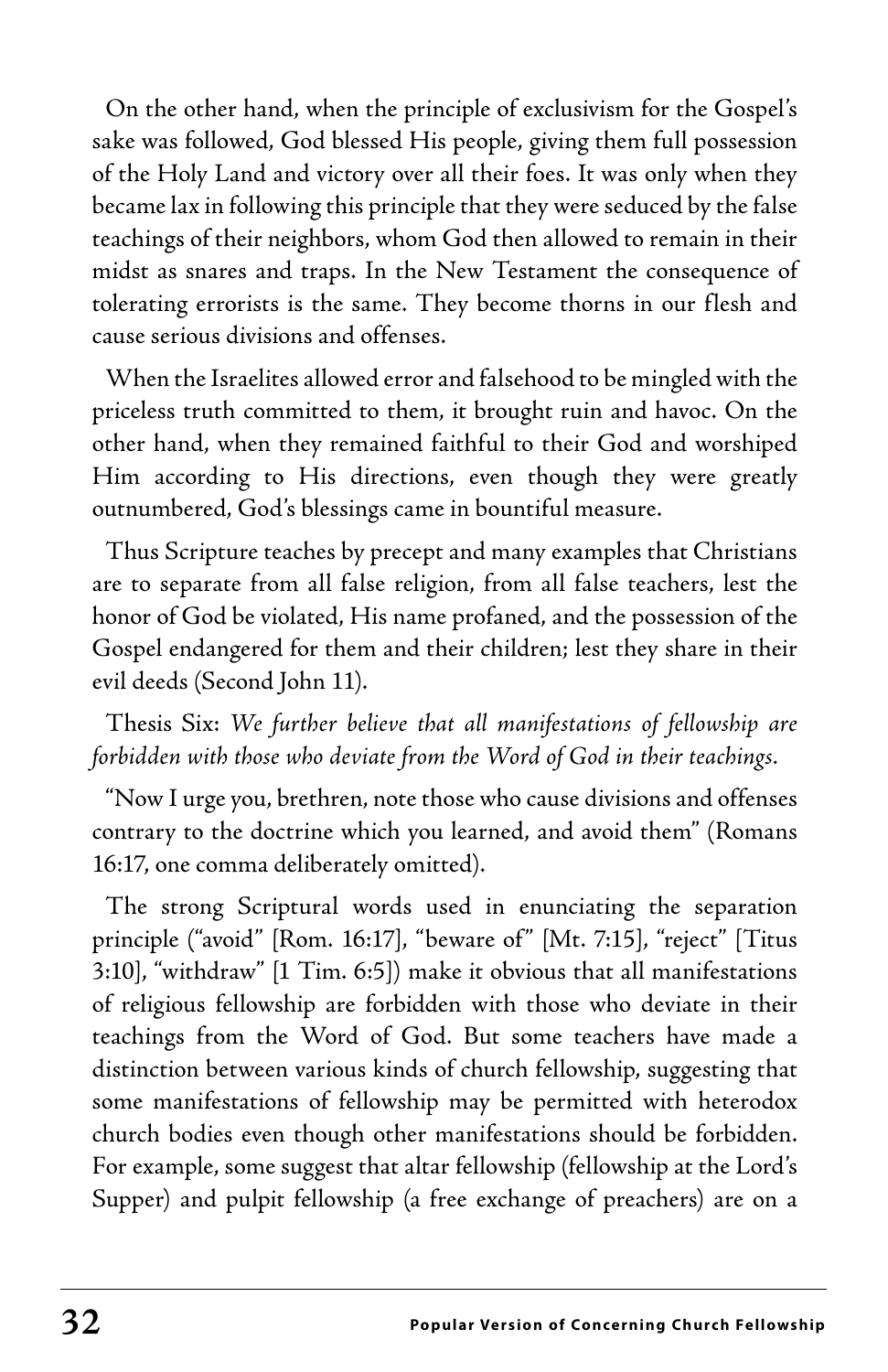higher level of fellowship, and that they may be forbidden while lower forms of fellowship, such as prayer fellowship, may be allowed with groups that deviate from the Word of God. But God's directions on any degree of religious fellowship make no such distinctions.

There are many ways in which fellowship may be manifested in smaller or larger gatherings: joining in worship and religious work, praying together at a time of need, joining forces as churches or fellow-Christians in relieving the poor, or sending missionaries to other countries. The book of Acts provides many examples of the exercise of such fellowship. But all of these manifestations of fellowship were based on the fact that the participants "continued steadfastly in the apostles' doctrine and fellowship, in the breaking of bread, and in prayers" (Acts 2:42). As long as they were continuing in God's Word, the basis for fellowship remained. But when doctrine other than the apostles' doctrine was causing divisions among them, the ones causing such divisions were to be avoided. We are not obeying God's Word to avoid them if we are practicing fellowship with them, even in a limited way. Where unity in the confessed faith, unity in the Word, is absent, we are forbidden to practice any fellowship.

Such separation from the promoters of false religion or unscriptural teaching does not involve a separation in secular matters, such as business dealings or cultural, economic, or civic relations. Jesus referred to His followers as being "in the world" but not "of the world" (John 17: 11, 14, confer also First Corinthians 5: 9-10).

 Christians are free to associate with unbelievers or errorists without joining in their false worship or promoting their false teaching. But they need to exercise their freedom with great care, lest they be led away from the truth or give others a wrong impression. In some cases certain relationships that would ordinarily be within the bounds of Scripture may be wrong, because of the danger of offense. For a full statement of our confession on this matter, consult the *Formula of Concord*, Article X, BC 515-516, 635-640.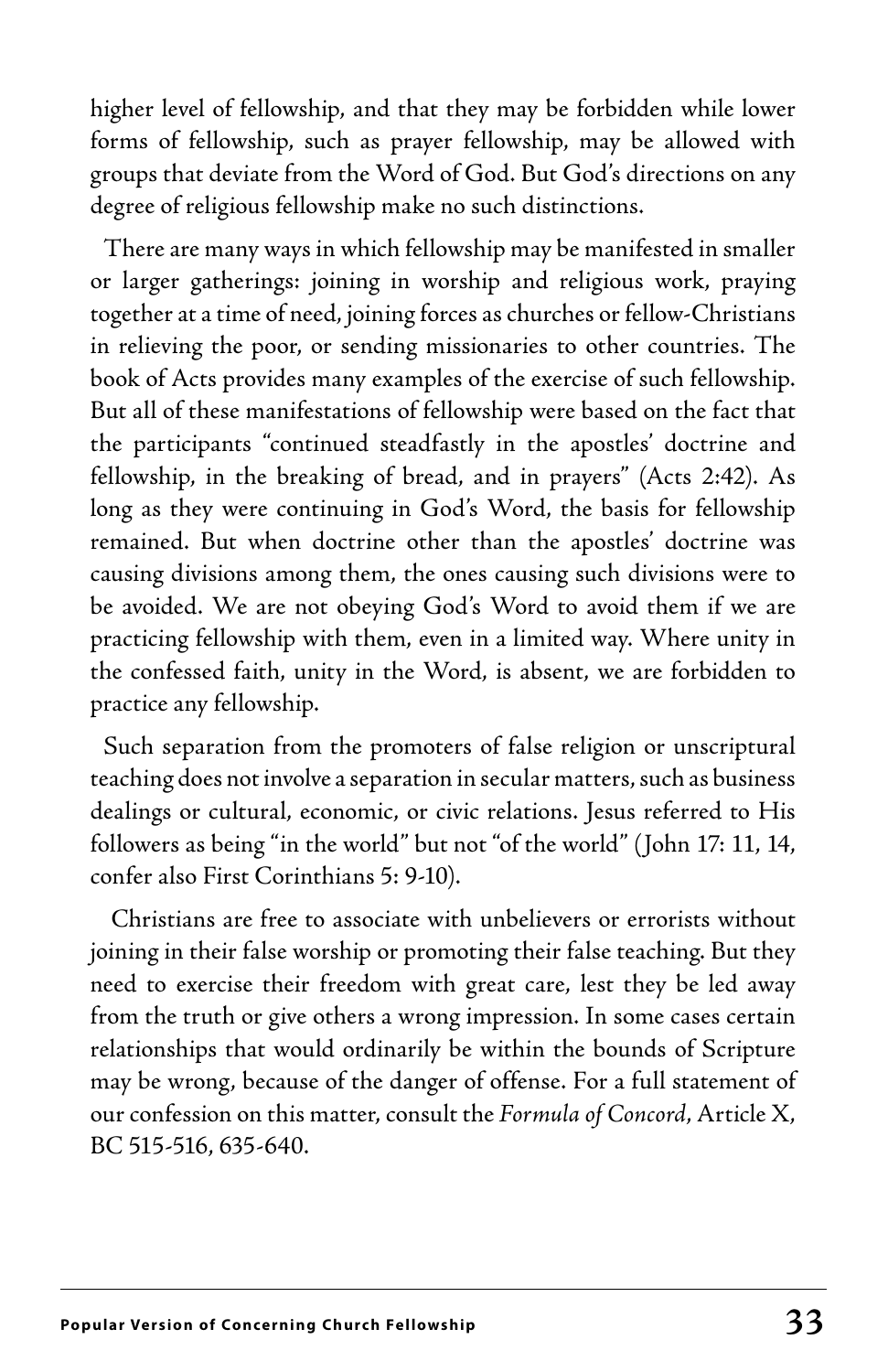Thesis Seven: *We further believe and teach that suspension of an established fellowship is to take place when it has been ascertained that a person or group is causing divisions and offenses through a false position in doctrine or practice.* 

"Now I urge you, brethren, note those who cause divisions and offenses contrary to the doctrine which you learned, and avoid them. For those who are such do not serve our Lord Jesus Christ, but their own belly, and by smooth words and flattering speech deceive the hearts of the simple" (Romans 16: 17-18, one comma deliberately omitted).

It is a matter of great joy when a Christian group discovers that it is in doctrinal agreement with another group and that full fellowship can be declared and practiced among them. But it is a matter of grief and disappointment when a Christian group finds that it is no longer in doctrinal agreement with a group with which it has exercised fellowship for many years. Nevertheless, as difficult and as heart-rending as it may be, God's Word is clear that when divisions and offenses are being caused by a person or group through an unscriptural position, it is necessary that fellowship with such a person or group come to an end. Since the only basis for the practice of fellowship is complete unity in doctrine, such fellowship must come to an end when there is disunity in doctrine.

Sometimes it may be difficult to determine whether the unity has been broken, because promoters of false teaching can be deceptive. False teachers array themselves in sheep's clothing (Matthew 7:15). The apostle Paul warned the Ephesian elders: "For I know this, that after my departure savage wolves will come in among you, not sparing the flock. Also from among yourselves men will rise up, speaking perverse things, to draw away the disciples after themselves. Therefore watch, and remember that for three years I did not cease to warn everyone night and day with tears" (Acts 20: 29-31). Later Paul instructed these Ephesians that they "should no longer be children, tossed to and fro and carried about with every wind of doctrine, by the trickery of men, in the cunning craftiness of deceitful plotting, but, speaking the truth in love, may grow up in all things into Him who is the head – Christ" (Ephesians 4: 14-15).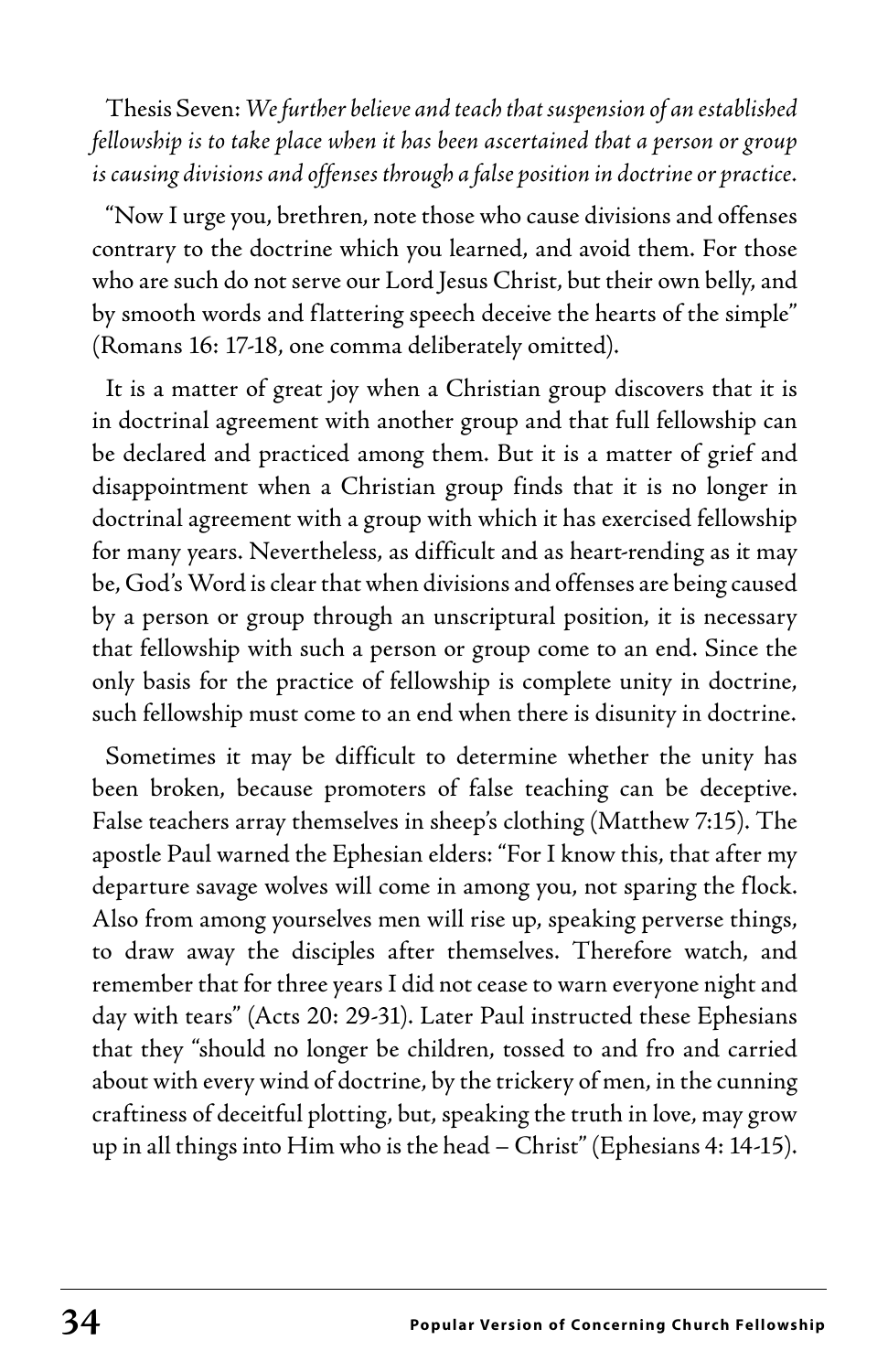But when it is ascertained, that is, made certain by careful study and investigation, that divisions and offenses contrary to Scriptural doctrine are actually being caused, it is clear that doctrinal unity is no longer present, and the practice of fellowship with those causers of divisions and offenses must come to an end.

We recognize that many Christians through ignorance or previous wrong training may hold erroneous opinions and beliefs on various matters of doctrine. We are happy to give such Christians a fuller instruction concerning Christian truth, as Priscilla and Aquila instructed Apollos (Acts 18:26). But when those who hold erroneous views continue to teach those views openly as God's truth, then they cannot be treated as "weak brethren" but as those who are causing divisions and offenses contrary to God's truth. The very purpose of our Lord's instruction to avoid false teachers is to prevent simple Christians from being deceived by the smooth words and flattering speech of such teachers. That is why they must be avoided.

### **REJECTION OF FALSE DOCTRINE**

Following the pattern of earlier Lutheran confessions, we now point out the flaws in various arguments that have been presented against the Scriptural doctrine presented above. With heart and mouth we reject all teachings and practices that oppose our confession.

*A. We reject and condemn any limitations on the extent of the application of the Scriptural injunctions to separate from false churches and teachers.*

*One: We reject the teaching that the application is limited to non-Christian bodies.* 

Many Protestant and even some Lutheran church bodies limit the application of the separation principle to non-Christian groups. Full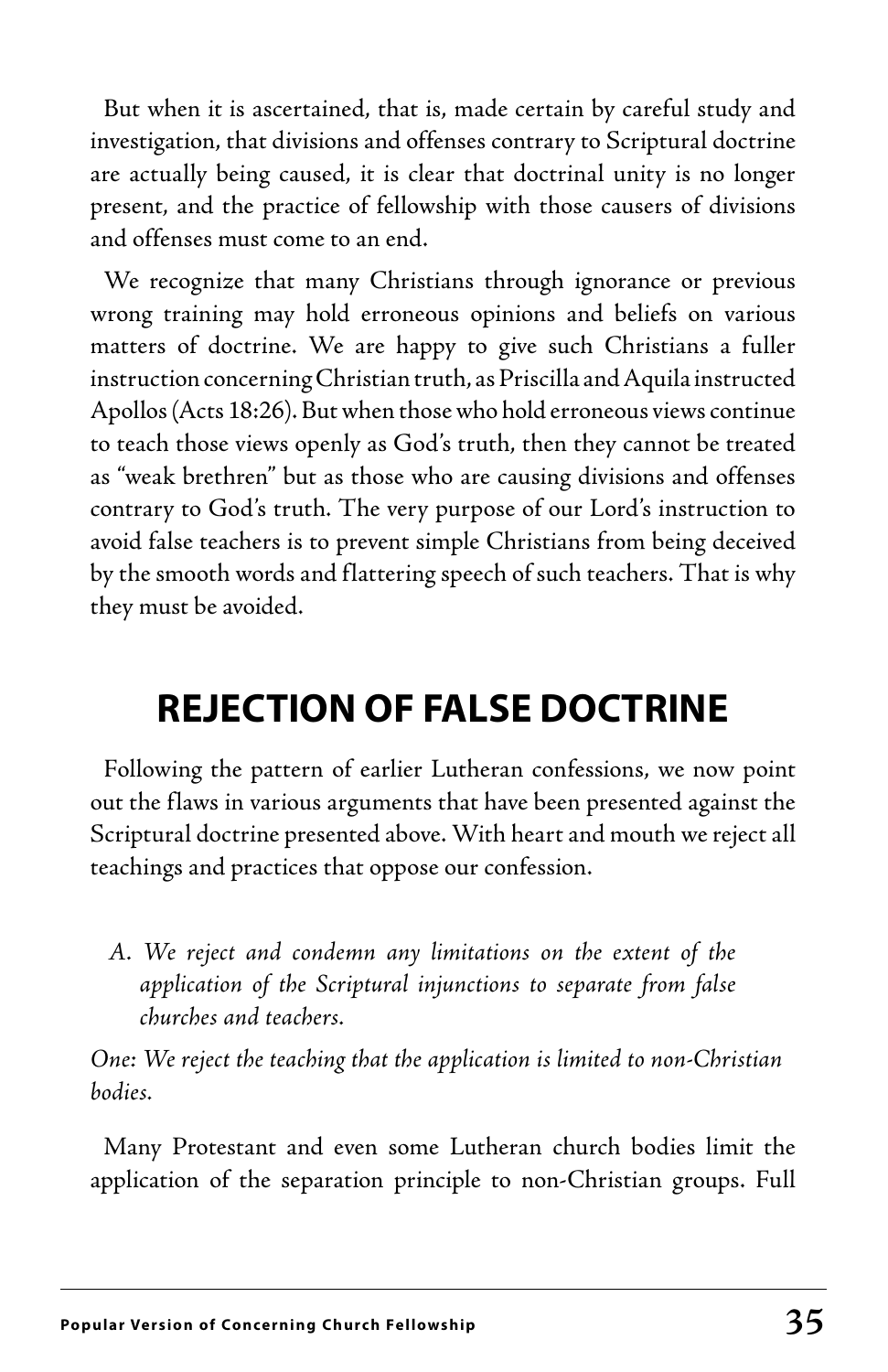church fellowship is exercised with those groups and individuals that are willing to confess that Jesus is the Lord, even though these groups do not define what is meant by that confession. This leads to the mingling of truth with error and a lack of interest in doctrinal matters. God's Word, as summarized above, condemns such unionism.

In their desire to practice fellowship with heterodox persons and groups, some teachers have stated that the passages of Scripture calling for separation (including Matthew 7:15, Romans 16:17 and 2 John 7-11) are concerned only with separation from unbelievers, that is, infidels, enemies of Christ, anti-Christian errorists, and reprobates. Since they say that these passages are applicable only to non-Christians, they see no need to prohibit fellowship with professed Christians who promote or tolerate false teaching. Thus they are opening the door for complete church fellowship with all who cannot be condemned as hardened enemies of Christ.

#### *Two: We reject the teaching that the application is limited to those who deny the redemptive work of Christ.*

There are groups who suggest that certain doctrines are necessary for salvation, such as faith in the redemptive work of Christ, and try to insist at least on agreement with these doctrines as necessary for Christian fellowship. But as we have seen, Scripture teaches that for the exercise of church fellowship we should have agreement on all doctrines taught by God's clear Word. It is true that when these necessary doctrines are taught, the Holy Spirit may use them to add genuine believers to the Holy Christian Church. Nevertheless, as we have seen, the exercise of fellowship cannot be based on the possibility of saving faith but on the doctrine which is confessed. Therefore we must condemn as unionistic all groups that exercise fellowship on the basis of agreement in some doctrines, while allowing differences in teaching with respect to other Scriptural doctrines.

The argument is made that all those who at least profess faith in Christ as Redeemer should work together in union, in keeping with Jesus' prayer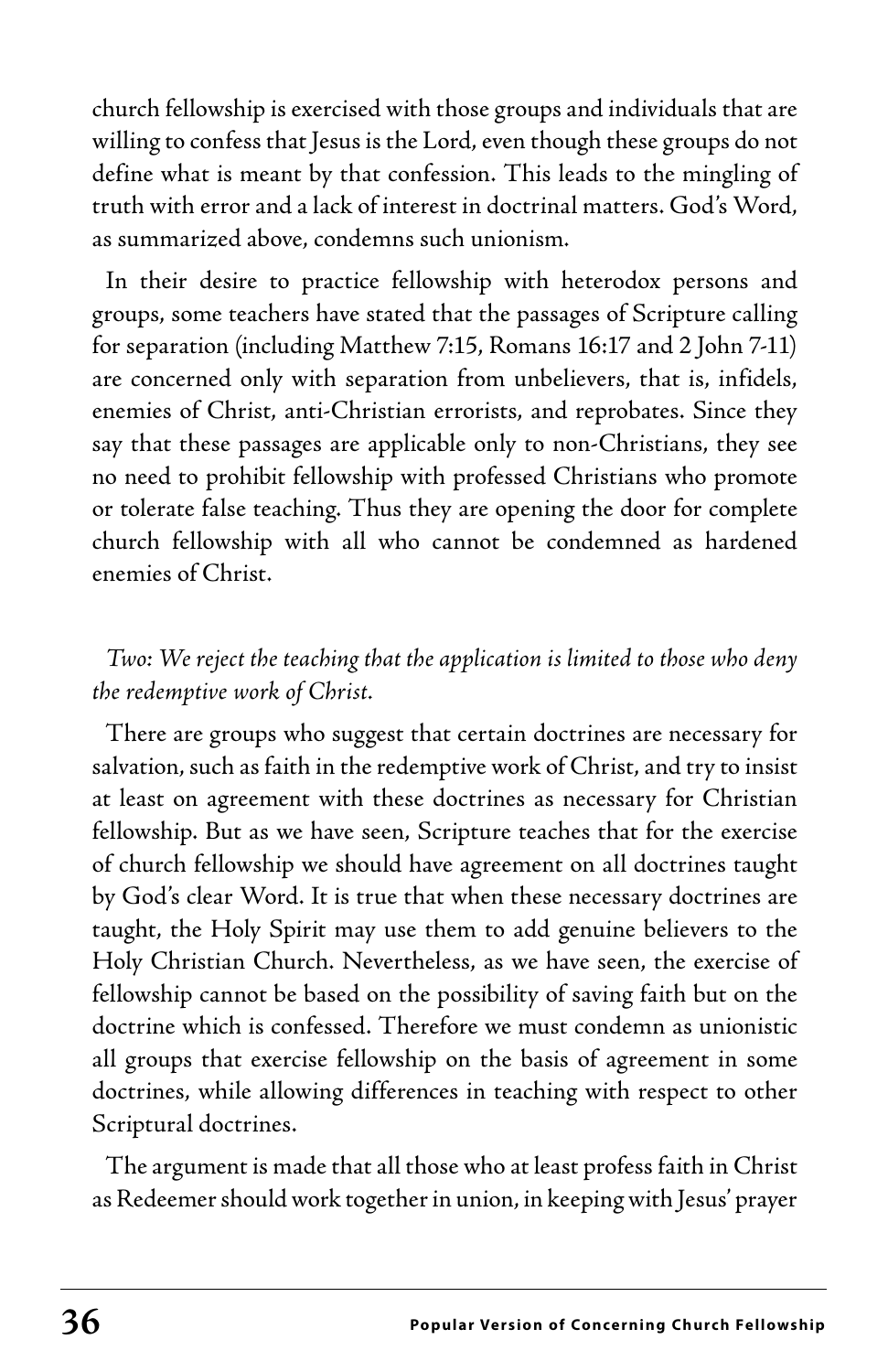in John 17:20-21: "I do not pray for these alone (the apostles), but also for those who will believe in Me through their word; that they all may be one, as You, Father, are in Me, and I in You; that they also may be one in Us." But the unity for which Christ prayed was not an external unity, but a spiritual unity, a unity of faith. This unity was created among Jesus' disciples in those days and the days following, and it is this unity which still binds together all true believers in Christ in the Holy Christian Church throughout the world and in all ages.

The argument is also made that much more good could be accomplished by Christians if they all joined together in their worship and work. In their opinion, a united front among Christians would be more successful in combating the dangers of atheism, materialism, the rise of non-Christian cults, communism, gross immorality, and various other social ills that beset our world and our churches, especially in the context of Christian missions in heathen lands.

However, we need to recognize that the real power among Christians is the power of the Gospel that Christians proclaim and teach. Human numbers and human organizations cannot add strength and effectiveness to God's holy Word. What weakens the Christian cause and hinders the progress of the Gospel is the mingling of human error with God's truth revealed in Scripture. "Our help is in the name of the LORD, who made heaven and earth" (Psalm 124:8). He who gave victory to Gideon with only 300 men and who evangelized the world through a far smaller number does not need large organizations to accomplish His purpose.

Sometimes the secular government in a nation has tried to force or demand an external union among churches for the supposed benefit to the nation. At the present time the secular powers are fostering the idea of tolerance of false religions and immorality and for that reason oppose Christians when they rightly condemn false religions and immorality. But it is a lie of Satan that we serve the national interest by being more tolerant of false religious views and ungodly behavior. When churches give up any part of the Gospel or Bible teaching, they bring down the wrath of God, as we see clearly from the history of Israel in the Old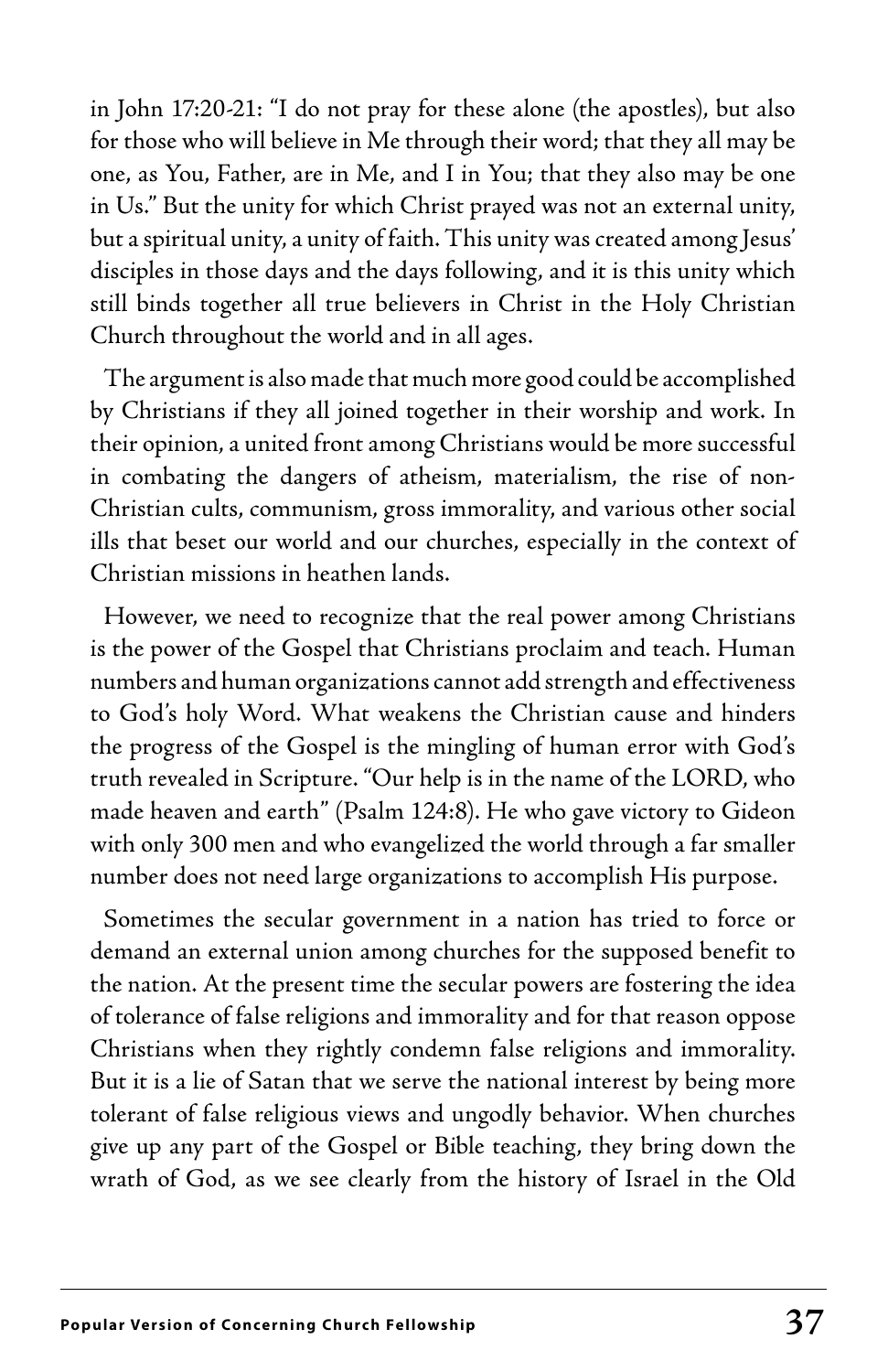Testament. We are happy to render to Caesar what is Caesar's and follow our Lord's instruction in Romans 13: 1-7. We thank God for the blessing of religious freedom (First Amendment to the U. S. Constitution) that He has given us for many years in the United States. But as Christians we are not partners in religion with any nation or form of government or political party. Jesus said: "My kingdom is not of this world" (John 18:36). "Our citizenship is in heaven" (Philippians 3:20), and as Christian churches we have only one assignment with all that it entails: "Preach the Gospel" (Mark 16:15).

#### *Three: We reject the teaching that the application is limited to those who err in fundamental doctrines.*

Christian teachers have labeled certain doctrines of God's Word as fundamental and others as non-fundamental. The fundamental doctrines are those that are absolutely necessary for saving faith. The nonfundamental doctrines are doctrines which are clearly taught in God's Word, but which some believers may be ignorant of or even disagree with without losing their faith in Christ. Although there are good reasons for maintaining this distinction between fundamental and non-fundamental doctrines, the distinction is abused when teachers claim that it is neither necessary nor possible to agree in all non-fundamental doctrines. They then claim that we may rightly practice fellowship with other church groups as long as we are in agreement on the fundamental doctrines. But Romans 16:17 and other Bible passages on separation make no distinction between fundamental and non-fundamental doctrines. We are to avoid all those who cause divisions and offenses contrary to the doctrine we have learned. Non-fundamental doctrines are not excluded. Hence it is not a small thing when one adheres to an error in nonfundamental doctrines. If adhered to despite ample information, errors in non-fundamental doctrines may become open rebellion against God and His Word, and thus endanger our salvation.

Consider these words from Martin Luther: "One word of God is all the words of God; one article is all the articles and all are one, and when one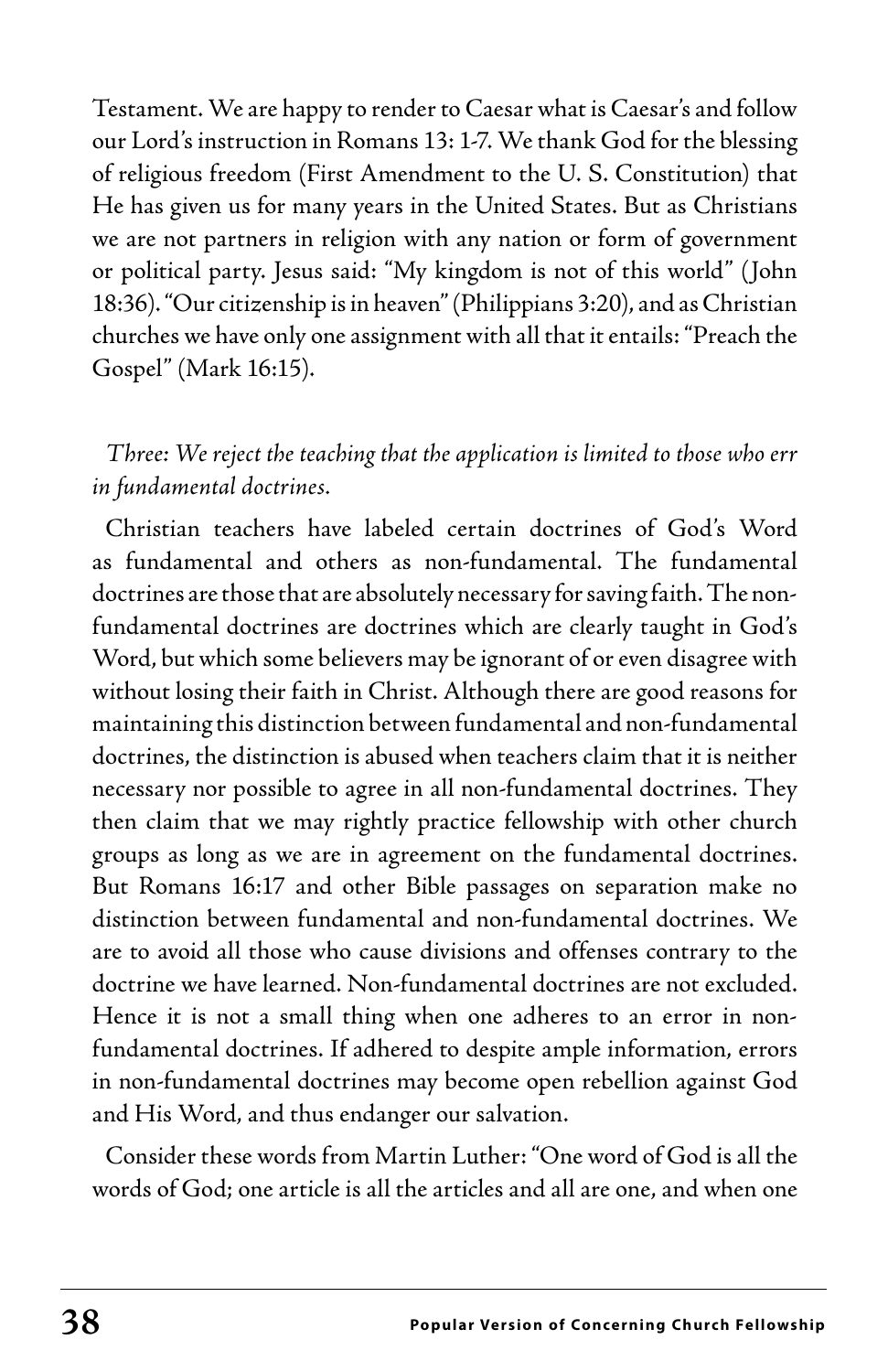article is lost, then by the loss of that one all are lost eventually. For all the articles belong together in one common chain." (*Luther's Works*, Vol. 27, pp. 38, 41).

For the sake of clarity, we understand that non-fundamental doctrines are clear doctrines of Scripture, not theological opinions or open questions which are not answered by God's Word. Therefore to say that we do not need to be of one mind with respect to non-fundamental doctrines is to deny the clarity and inviolability of Scripture, and to grant equal status to error with truth, as well as to give permission to preach and teach unscriptural doctrines. The apostle Paul wrote to Timothy: "Charge some that they teach no other doctrine."

*Four: We further reject the teaching that errorists and their followers are to be avoided only when they no longer listen to admonition, or that we are to remain in fellowship with errorists as long as we think there is hope that they might give up their errors.* 

*Five: Though the teaching Church is ever an admonishing Church, we reject the opinion that separation from errorists is dependent upon the course of admonition.* 

The question has arisen as to what the proper Christian course should be when groups that have been orthodox in the past have begun to allow or promote false teaching in their midst or have adopted policies that cause divisions and offenses contrary to Scriptural doctrine. At what point should fellowship with such groups be suspended or terminated? Some teachers assert that such existing fellowships should not be suspended or terminated as long as the group in question is willing to discuss the issues involved and listen to admonition from the Word of God.

The criterion for separation given us in Scripture, however, is this: Is the person or group causing divisions and offenses by their teaching or practice contrary to Scripture? When the determination has been made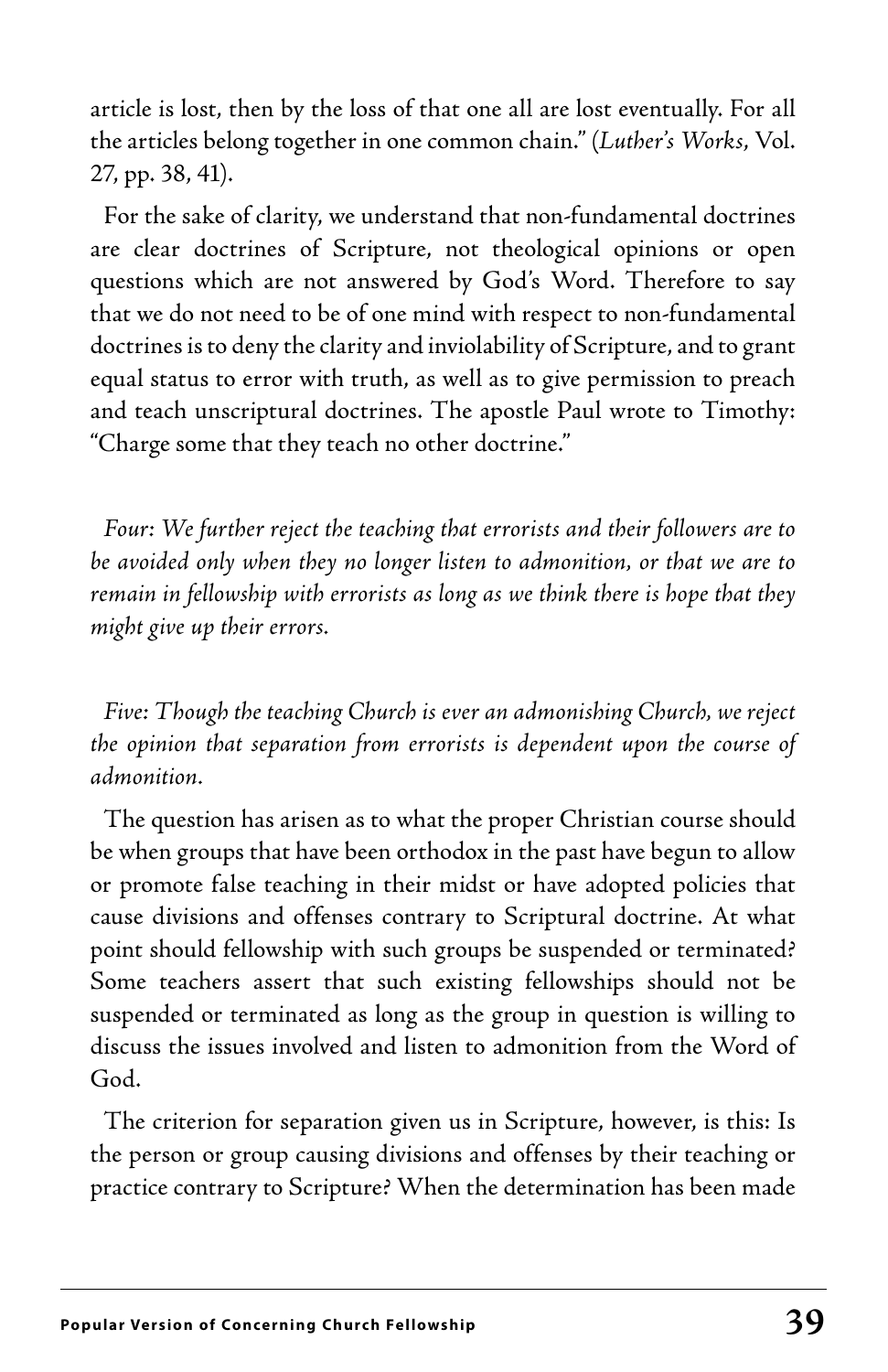that that is actually the case, then we are to avoid them, as the Holy Spirit teaches us through the words of the apostle Paul in Romans 16:17. Therefore the continuation of the practice of fellowship with such groups because we are still being allowed to admonish them must be condemned as disobedience to God's Word. By continuing in fellowship with such errorists we are permitting false teachers to advance their teaching, and we are not exercising love towards the simple Christians who are being deceived by the good words and fair speeches of the false teachers and those who are tolerating their divisions and offenses.

The argument is made that since Scripture directs us to bear the burdens of the weak, we should delay separation from such as cause divisions and offenses in the interest of Christian love and patience. We certainly agree with what Scripture teaches about dealing with the weak, as, for example, in Galatians 6: 1-2: "Brethren, if a man is overtaken in any trespass, you who are spiritual restore such a one in a spirit of gentleness, considering yourself lest you also be tempted. Bear one another's burdens, and so fulfill the law of Christ." No doubt there are weak Christians in every Christian congregation. Each individual Christian may at times be strong, and at other times weak. Christians may be weak in doctrine because they are new Christians who need more instruction. They may not have fully understood some of the things they were taught. They may be confused in their thinking by what they have heard in the world. Christians are continually at work "admonishing one another" (Colossians 3:16) and helping others to become Jesus' disciples by "teaching them to observe" (Matthew 28:20) the things that Christ has commanded.

But these considerations should not be used to weaken or negate Christ's warning to separate from those who cause divisions and offenses contrary to Scriptural doctrine. Teaching the truth, admonishing the erring, edifying the weak, instructing the wayward – all these have to do with disciples, learners, hearers. These learners and hearers may frequently entertain strange notions and erroneous thoughts. That is why they come to be taught the Word of God. The question of separation is totally out of place in such situations.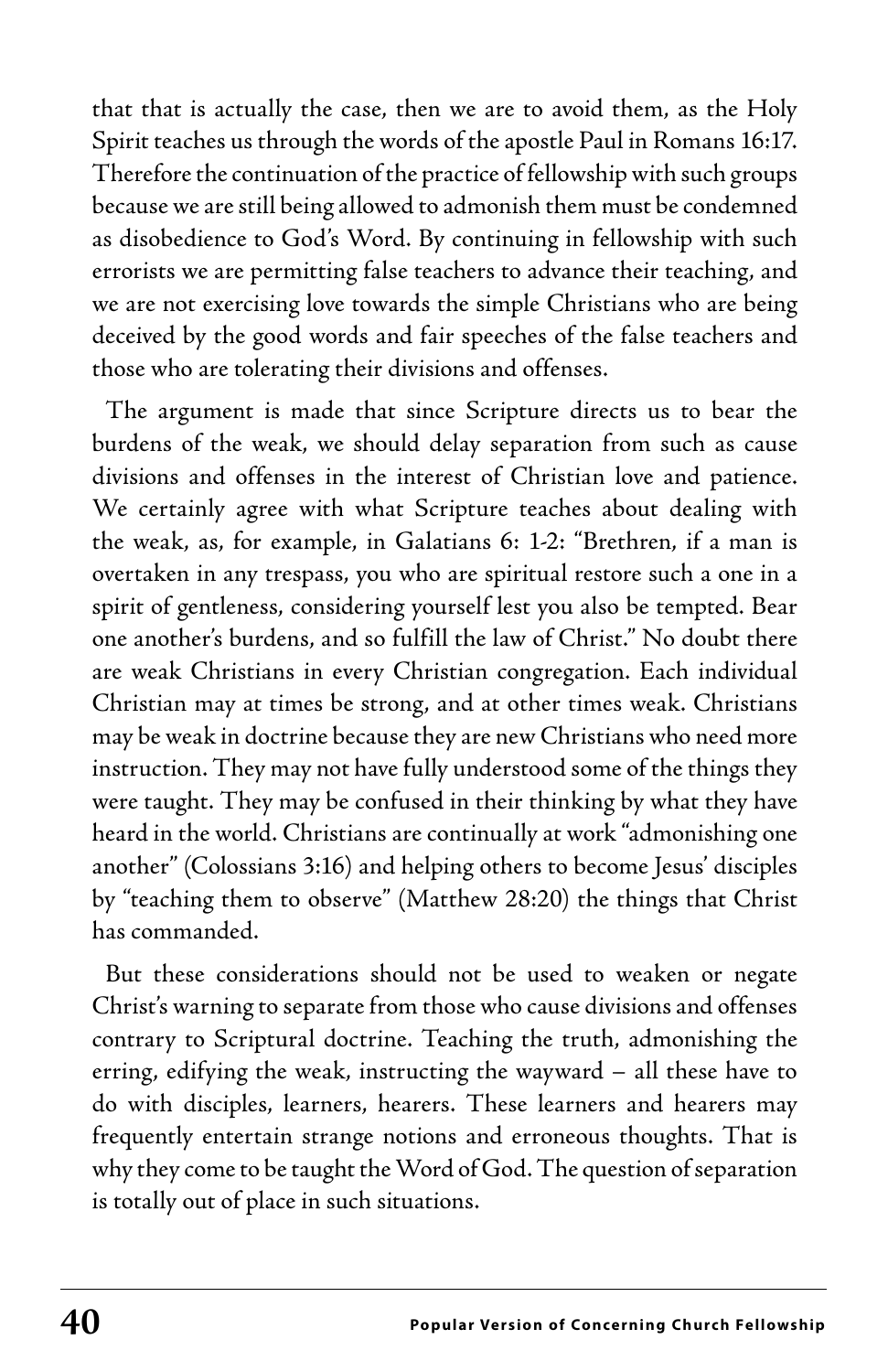Of course God does not want us to separate from those who have faulty religious ideas but who are sitting at Jesus' feet, so to speak, to learn God's truth. But Romans 16:17-18 is referring to people who are teachers or promoters of error, persons who are causing divisions by leading a portion of the church away from God's Word by their false teaching or practice. That is why we are to take note of them and avoid them. Church bodies or individual teachers who take a definite position contrary to God's Word, hold to it, and try to influence others cannot be considered weak brothers.

Nevertheless, we must not label a person or group as a causer of divisions and offenses without carefully examining the evidence. A person may express himself in words that are misunderstood. We need to be sure that we are accurate when we judge someone guilty of being a false teacher. We must make careful inquiry so that we can ascertain exactly what the position of a person or group is. Since in these cases we are dealing with brothers or former brothers, we will of course admonish those who seem to be going astray. The Christians in Rome who were instructed by Paul to avoid causers of divisions and offenses were also told by him: "Now I myself am confident concerning you, my brethren, that you also are full of goodness, filled with all knowledge, able also to admonish one another" (Romans 15:14).

There may be years of admonishing a person or group before it can be ascertained that that person or group is causing divisions and offenses by a false position in doctrine or practice. Or it could become clear at one meeting that the basis for fellowship has been removed by adherence to error. But the decision on when to separate is not to be made on the basis of whether admonition is making progress or not, or whether there is hope that it may make progress in the future. The decision to separate must be made on the evidence as to whether divisions and offenses contrary to Scriptural doctrine are being caused on an on-going basis. The argument that separation should be delayed as long as the errorist will listen to admonition does not take into account that he is not only listening, but he is also teaching and promoting his error at the same time and deceiving simple Christians. The devil is happy to have the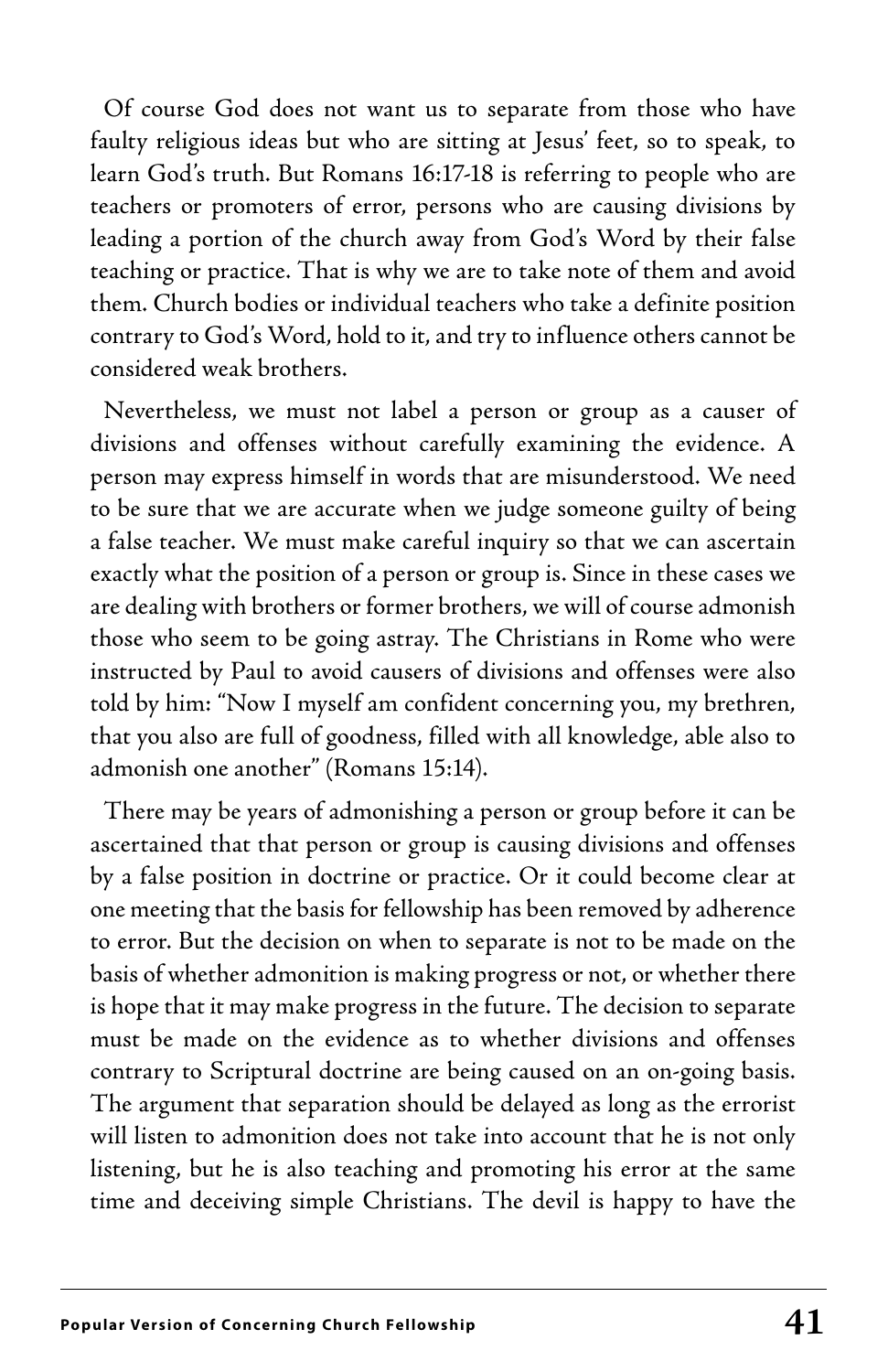errorist listen to endless admonition, if this will enable him to continue to cause divisions and offenses and thus deceive the simple.

Some argue that separation from causers of divisions and offenses should be delayed in the case of those with whom one has been in fellowship in the past, because we owe such persons a special debt of love in view of our past unity. But we cannot disregard any Word of God in order to show "love" to anyone. Our God is a God of love, and He does not ask us to do anything that is not loving. First of all, we are to have love for God, who is giving us the instructions to separate. Then we are to have love for the simple Christians who are in danger of being deceived by the good words and fair speeches of the errorists. If we follow God's Word, we are also showing love for the errorists, who may come to realize because of our act of separating from them that their teaching and practice is unscriptural. A clear confession of Christ demands that we take action according to His Word, regardless of the arguments of some that our actions give evidence that we are lacking in love. Our vertical ties of love to the Lord supersede our horizontal ties of "love" to others.

There are also those who argue that we should follow the example of Jesus, who did not break off fellowship with the Jewish synagogue and temple worship, even though this worship was governed by false and corrupt teachers, such as the Pharisees and Sadducees. But the sacrificial system of the Old Testament was established by God Himself, to be kept in place until the fulfillment was carried out by the Messiah's sacrifice, when God Himself tore the curtain that separated the Holy of Holies from the people.

Certainly Jesus' public words to the Pharisees and the Sadducees indicated that He was no participant in their errors. To these religious leaders Jesus spoke like this: "But you do not have His word abiding in you, because whom He sent, Him you do not believe" (John 5:38). Again He said: "He who sent Me is true, whom you do not know" (John 7:28). Again: "Therefore I said to you that you will die in your sins; for if you do not believe that I am He, you will die in your sins" (John 8:24). Jesus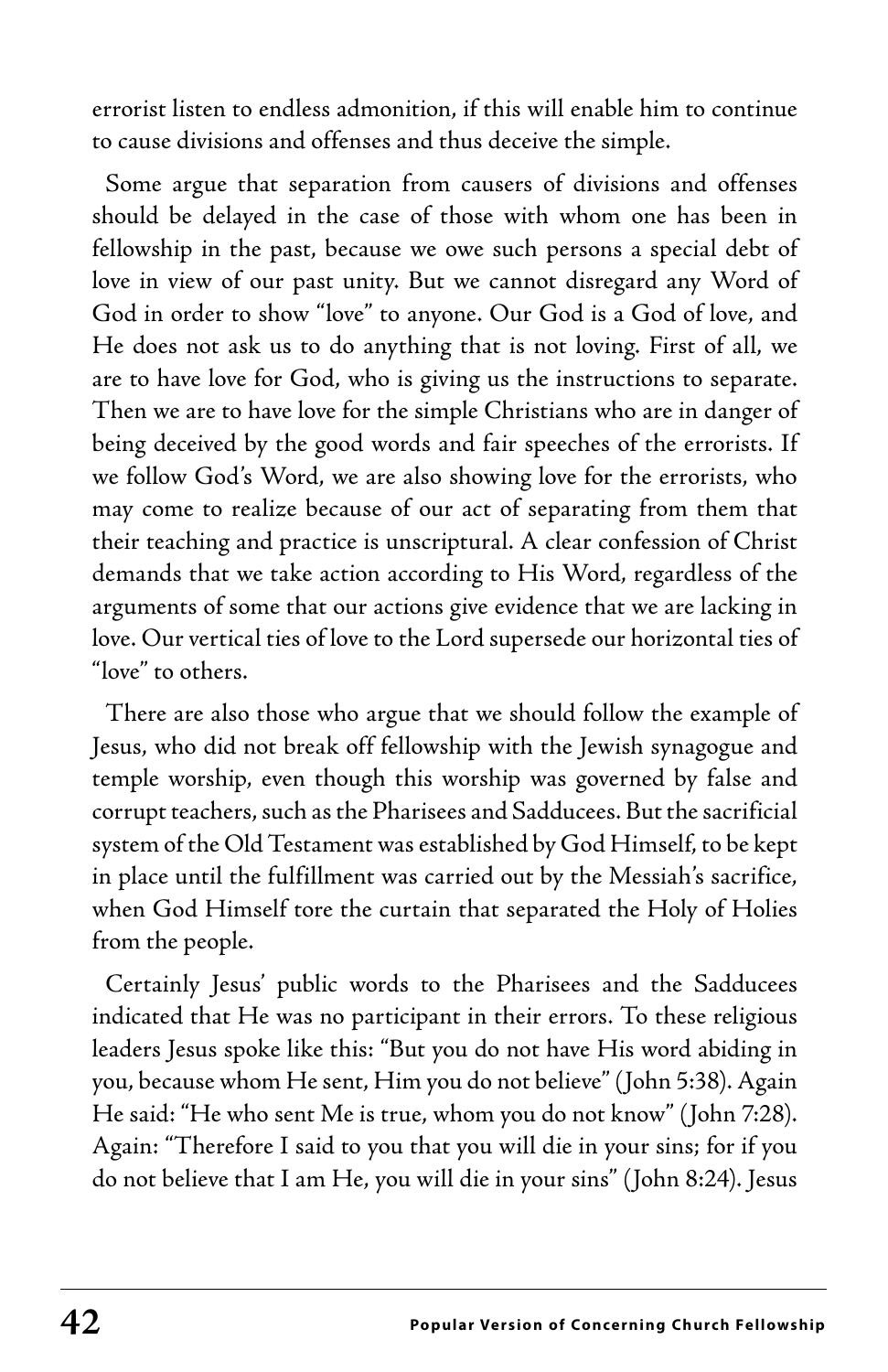told His disciples: "Beware of the leaven of the Pharisees and Sadducees" (Matthew 16:11). It was because of Jesus' refusal to tolerate the false views and practices of these leaders that He was put to death on the cross. Jesus' example surely should not be used to defend any practice of showing loving patience to false teachers.

It is also maintained by some that since the apostle Paul calls for Christians to preserve the unity in Ephesians 4: 1-3 ("bearing with one another in love, endeavoring to keep the unity of the Spirit in the bond of peace"), it is wrong to separate from a church body that can still rightly be called Christian. But according to Scripture the unity is broken by those who cause divisions through their teaching contrary to Scripture. Christian unity is preserved by our faithful obedience to what God has told us to do when such divisions arise: namely, "avoid them" (Romans 16:17). Thus separation from that which is false is the means God has given us for maintaining true unity in the church.

Great confusion has arisen in the church when our Lord's instruction in Matthew 18: 15-17, rather than Romans 16: 17-18, is used as the basis for dealing with false teachers and heterodox church bodies. The instruction in Matthew is for dealing with an individual sinner who is guilty of some sin that another Christian becomes aware of. First comes the private brotherly admonition, then the warning with one or two others, then the dealing by the whole group of Christians that are involved. The aim throughout is to gain the sinning brother. Patience is called for in this endeavor. Only after a definite refusal by the sinner to confess his sin and repent is the group of Christians directed to pronounce the sentence of excommunication and treat the offending person as an unbeliever. The one concern of the Christians in such a case is the sinner and his forgiveness.

But avoiding a false teacher or a false-teaching group is not at all the same as excommunicating an impenitent sinner. Excommunication is based on the evidence of an unrepentant heart. Avoiding false teachers is based on the evidence of on-going teaching and practice that is contrary to the Word of God. It may happen that an individual false teacher may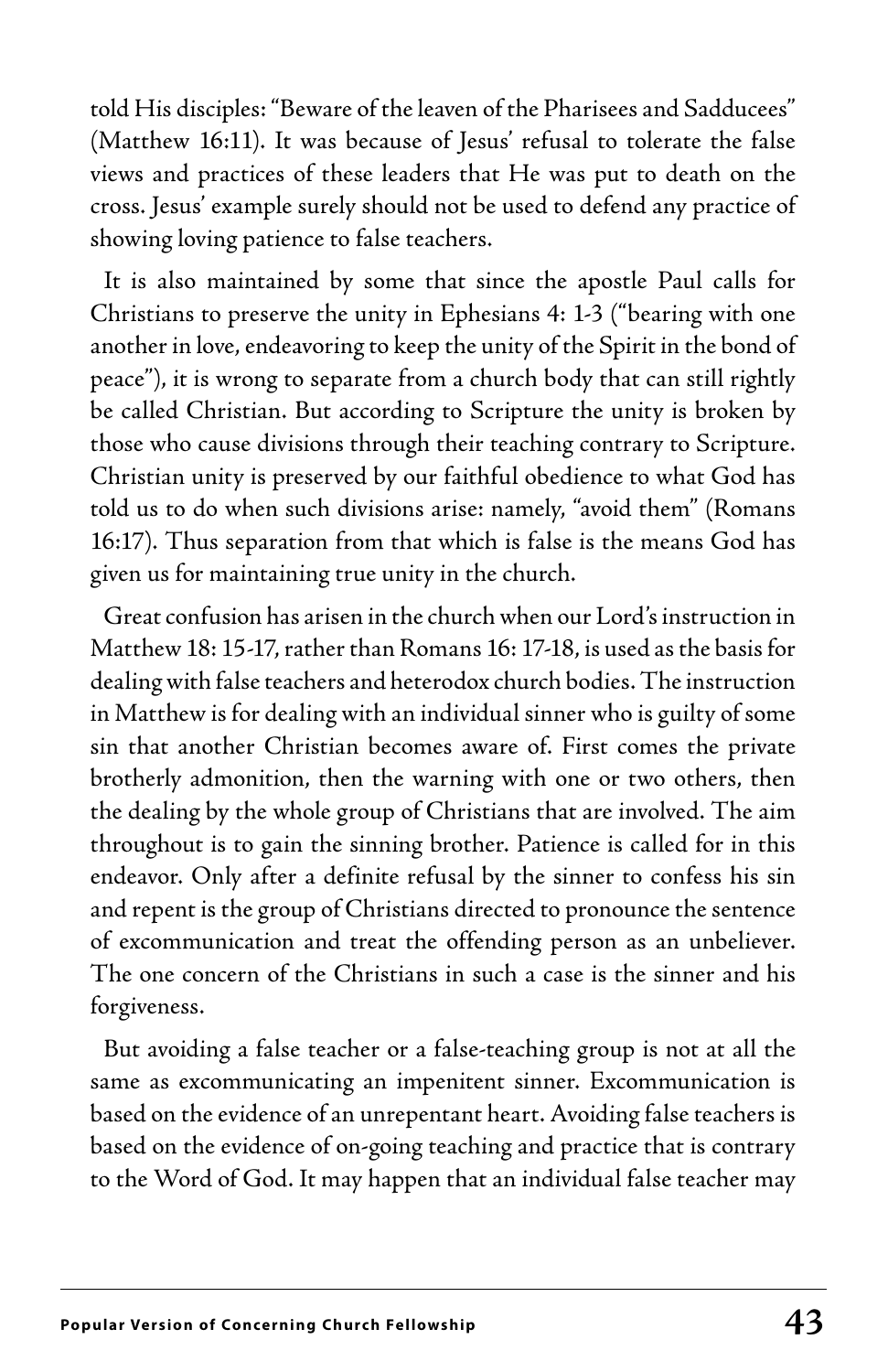show himself to be an impenitent sinner and therefore in need of being declared an unbeliever in order to lead him to repentance. But that is not what ordinarily takes place. The church is not asked to avoid false teachers only after they show themselves to be impenitent sinners, and to permit them to continue as teachers in the church until such time as the church can rightly declare them impenitent. False teachers and groups that promote or tolerate false teaching are to be avoided, because their teaching is dangerous, regardless of whether they are penitent or impenitent. Being patient with false teachers allows them to spread their errors among simple Christians, and that is the very thing that God does not want. That is why God tells us to avoid them.

For this reason it may be misleading to teach that false teachers or falseteaching groups should not be avoided until it can be stated that they are "persistent" false teachers or errorists. As we have said, we should not rush to judgment and declare a person or group guilty of false teaching without very carefully examining the evidence and allowing the teacher or group to explain their meaning. But if the divisions and offenses contrary to scriptural doctrine continue to take place, God clearly instructs us to avoid such a person or group. If the word "persistent" is used to allow a false teacher or false-teaching group to continue its false teaching, because that teacher or group is still willing to listen to admonition and thus may not be "persistent" in its intentions, then the word "persistent" has become an excuse for disobeying the Word of God.

Christians indeed ought to be concerned about the souls of the false teachers and the members of false-teaching church bodies. But our first concern is for doing what God tells us to do for the sake of the sheep and lambs who are endangered by the false teaching. It is for their protection that God gives us the instruction to "avoid." Previously, concurrently, and subsequently, as the Christian has call and opportunity, he will try to correct the erring teachers and their supporters, always being concerned lest he himself be taken in by the good words and fair speeches of the false teachers. Paul gave this instruction to Titus: "Reject a divisive man after the first and second admonition, knowing that such a person is warped and sinning, being self-condemned" (Titus 3: 10-11).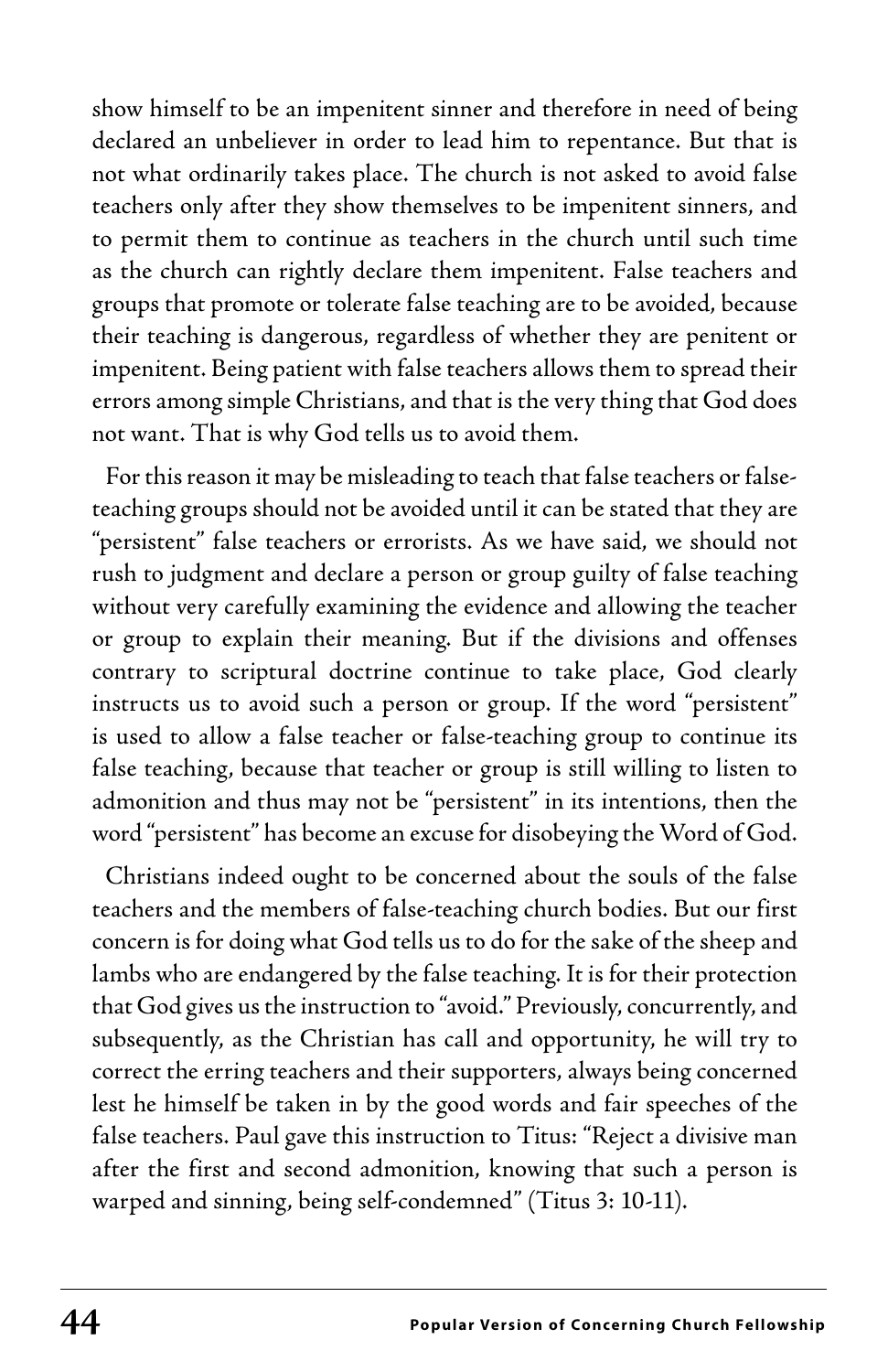Since one of the catchwords of our age is "tolerance," Christians may have a difficult time following God's instructions to avoid false teachers. Therefore it is particularly dangerous to say that one should not terminate fellowship with a false teacher or a false-teaching group as long as the person or group is willing to listen to admonition. Falseteaching churches may be willing to meet endlessly to discuss differences in teaching and practice. The time may never come when admonition will not be allowed. Meanwhile the false teaching is allowed to spread and grow. The surgery of separation may be painful, but it is what God has told us to do to halt the advance of the disease.

To sum up, we reject and condemn any limitations of the application of the scriptural injunction to separate from false teachers and groups that promote or tolerate false teaching. All who deviate are to be avoided. They are to be avoided when it is clear that they are causing divisions and offenses among Christians. To the extent that they are causing divisions and offenses contrary to Scriptural doctrine, they are serving themselves and their own desires ("their own belly" - Romans 16:18) rather than our Lord Jesus Christ. If we continue to practice fellowship with them, we become partners with them in their false teaching, and our own faith in Christ is endangered. It is wrong to put God to the test, to see whether God will preserve our faith in Christ even if we ignore His earnest warning to separate from false teachers. "You shall not tempt the LORD your God" (Matthew 4:7).

*B. We also reject and condemn all limitations on the intensiveness of such divinely commanded separation from false churches and teachers.* 

*One: We reject as false the teaching which would forbid only joint worship services with errorists.* 

Some teachers have introduced the idea of levels of fellowship in order to practice certain forms of fellowship with false teaching groups, while forbidding other forms of fellowship. For example, altar fellowship and pulpit fellowship are forbidden, whereas prayer fellowship and certain forms of joint religious work are acceptable. But there is nothing in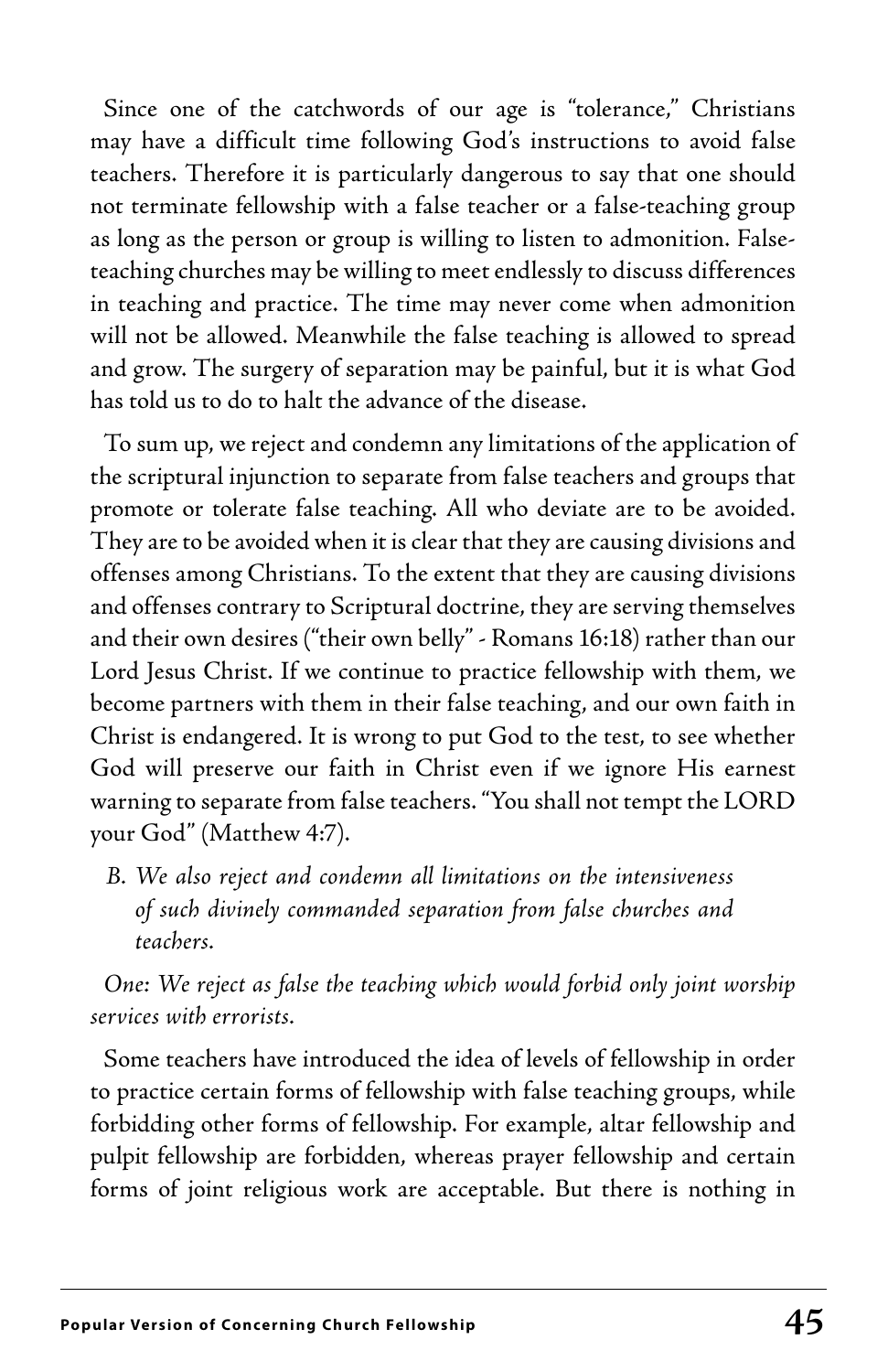Scripture that allows such distinctions. The word "avoid" in Romans 16:17 makes no such distinction. Whether we are communing together or sharing pulpits with each other or praying together or working together in some form of Christian ministry, we are declaring to one another and to the world that we have a common confession, that we are agreed in Christian teaching as brothers and sisters in Christ. But when it has become clear that a person or group is causing divisions and offenses contrary to Scriptural doctrine, then it is our Christian duty to separate ourselves from that person or group and no longer participate with them in any of these forms of fellowship.

We carry out this separation because God tells us to do this, and we do not want to disobey Him. We also practice such separation for the benefit of our fellow-believers, so that they may be warned against the dangers involved in supporting false teaching (Romans 16:18). But we also carry out God's instruction to "avoid" for the benefit of the errorists we are avoiding, so that they recognize that they are causing divisions and offenses contrary to the teaching of our Lord. Confession of the truth includes rejection of errors. Holding to or supporting any kind of false teaching, major or minor, is dangerous, whether it is through altar or pulpit fellowship or through some other kind of joint religious worship or work.

To join with heterodox persons or groups, as churches or as church people, in producing Christian literature, in conducting special ministries, in participating in so-called ecumenical services, or even in various charitable causes, is not giving testimony to them or to the world that they are false teachers. Coordination or cooperation with persons or groups that have a different confession can hardly be called avoiding them. Especially in times of doctrinal indifference we need to refrain from giving the impression that the divisions caused by false teaching are not serious. What could observers conclude when orthodox teachers and leaders join with the heterodox in religious seminars, ecumenical organizations, and other religious projects?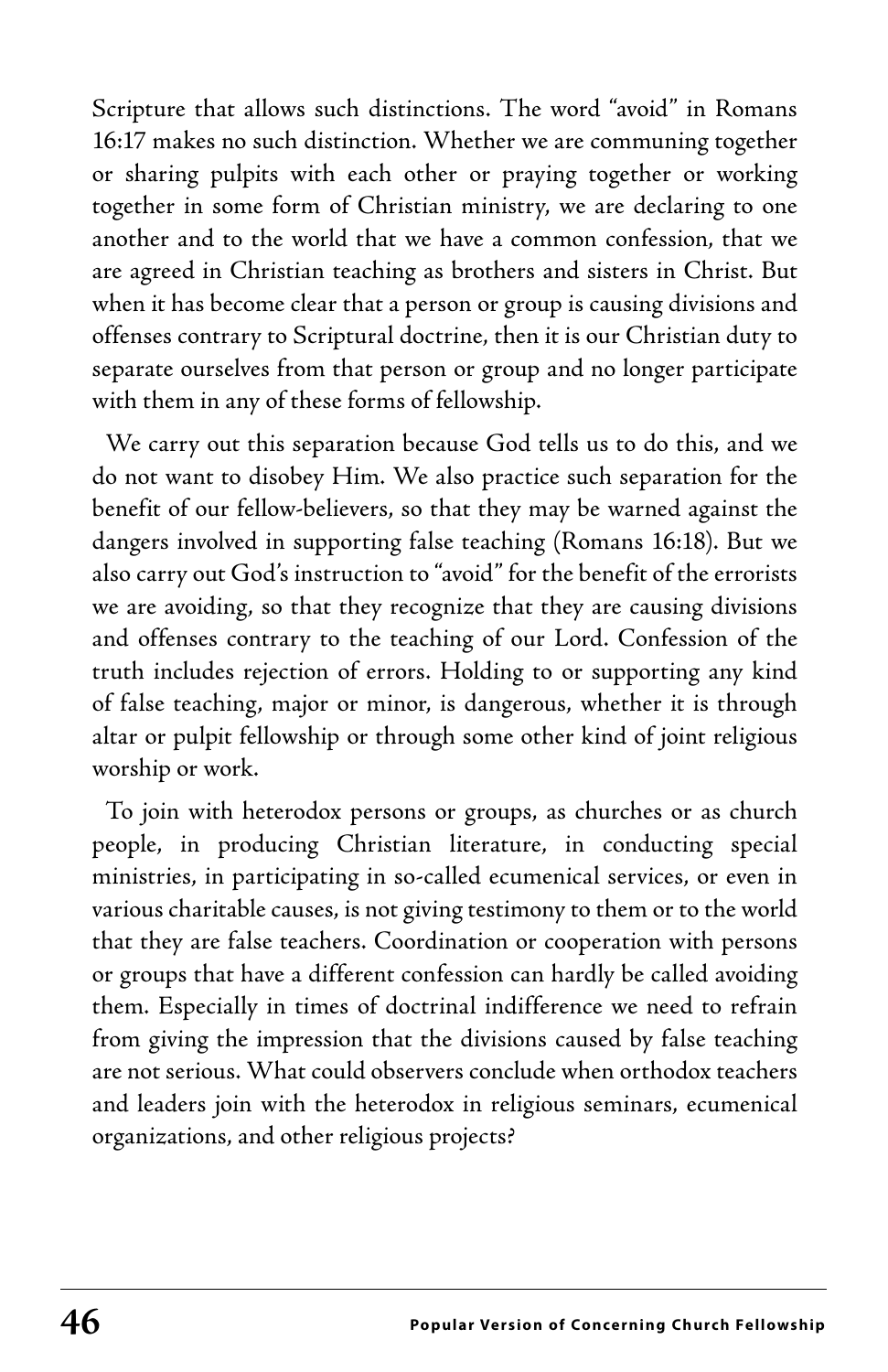*Two: We reject as spurious the distinction which is made between prayer fellowship and joint prayer, namely, that while the former is indeed forbidden with errorists, an occasional joint prayer would not be displeasing to God.* 

In an effort to justify the practice of joint prayer between the orthodox and the heterodox at meetings designed to settle doctrinal differences, a distinction has been made between such joint praying together and regular prayer fellowship. While it is granted that regular prayer fellowship is wrong, it is argued that under proper safeguards a joint prayer on certain occasions would be proper. But this is an artificial distinction without any real difference. In either case persons or groups that differ in doctrine and confession are praying together and thus practicing fellowship with each other. Can something be God-pleasing when done only occasionally, but become sinful when it is repeated regularly?

Jesus said: "Again I say to you that if two of you agree on earth concerning anything that they ask, it will be done for them by My Father in heaven. For where two or three are gathered together in My name, I am there in the midst of them" (Matthew 18: 19-20).

Notice the emphasis on agreement and the gathering together in Jesus' name, which implies agreement with the teaching of Christ and His apostles. When orthodox and heterodox meet and pray together, they are not praying in agreement with each other but against each other, each group praying that its particular view may prevail.

How can joint prayer be considered avoiding? Consider 2 John 8-11: "Look to yourselves, that we do not lose those things we worked for, but that we may receive a full reward. Whoever transgresses and does not abide in the doctrine of Christ does not have God. He who abides in the doctrine of Christ has both the Father and the Son. If anyone comes to you and does not bring this doctrine, do not receive him into your house nor greet him, for he who greets him shares in his evil deeds." John is not forbidding good manners and ordinary civility, but he is warning against a brotherly greeting that would carry spiritual implications. But if we are to deny a brotherly reception to a man because he is an adherent of false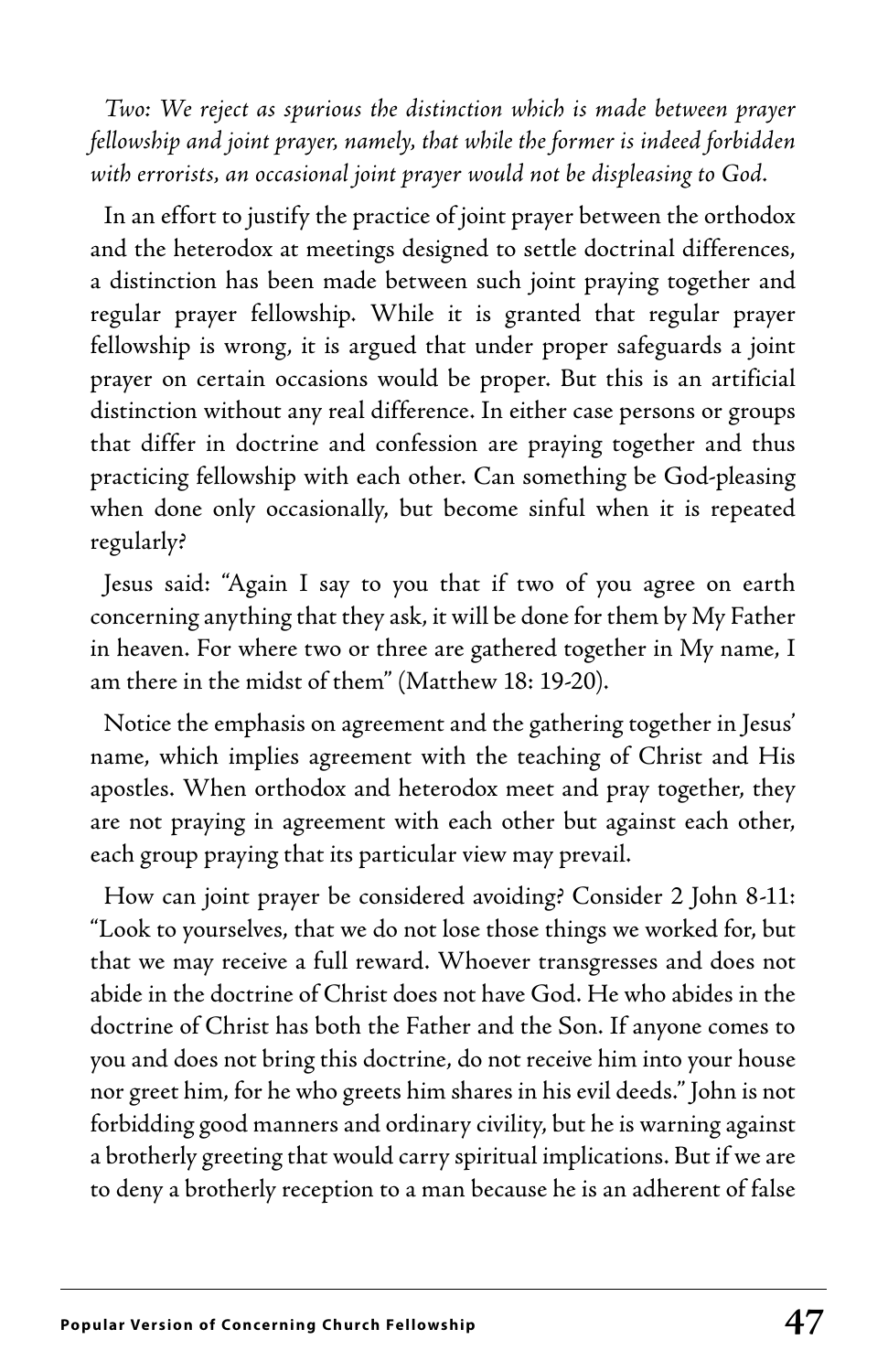doctrine, how could we rightly arrange a joint prayer with him? If we become guilty of sharing in his evil deeds by a mere brotherly greeting, surely we would become guilty to a greater degree by joining him in prayer.

#### *Three: We also reject the teaching that fellowship with errorists is permitted if there be no complicity with the error itself, or that the errorist may be fellowshipped but not his error.*

It is clear from Romans 16:17-18 and other passages that it is not only the error that is to be avoided, but the persons who teach and promote the error, the persons who are causing divisions and offenses contrary to Scriptural doctrine. Therefore the practice of fellowship with an errorist as long as his specific errors are not being presented at that particular time cannot be justified.

#### Four: We also reject the teaching that one may practice outward or external *fellowship with errorists, if one does not embrace the error in his heart.*

It is very important, of course, that our hearts do not embrace doctrinal error, for God looks beyond the outward appearance at the heart (First Samuel 16:7). It is also important that we testify against such error with our mouths. But to say that we can practice fellowship with an errorist as long as the personal faith in our heart is right and we continue to testify with our mouths against the error is to ignore our Lord's instructions to "avoid" such errorists in order to prevent the simple Christians in our care or concern from being misled.

There have been times in history when open testimony against error has led to swift action by the errorist to break off fellowship with the critic. Martin Luther did not have to break with the Roman Catholic Church; that Church was quick to break with him because of his testimony. But in our tolerant and ecumenical age errorists may, at least for a time, tolerate someone with a different point of view as long as that person is only talking and not acting. Many a fine confession is negated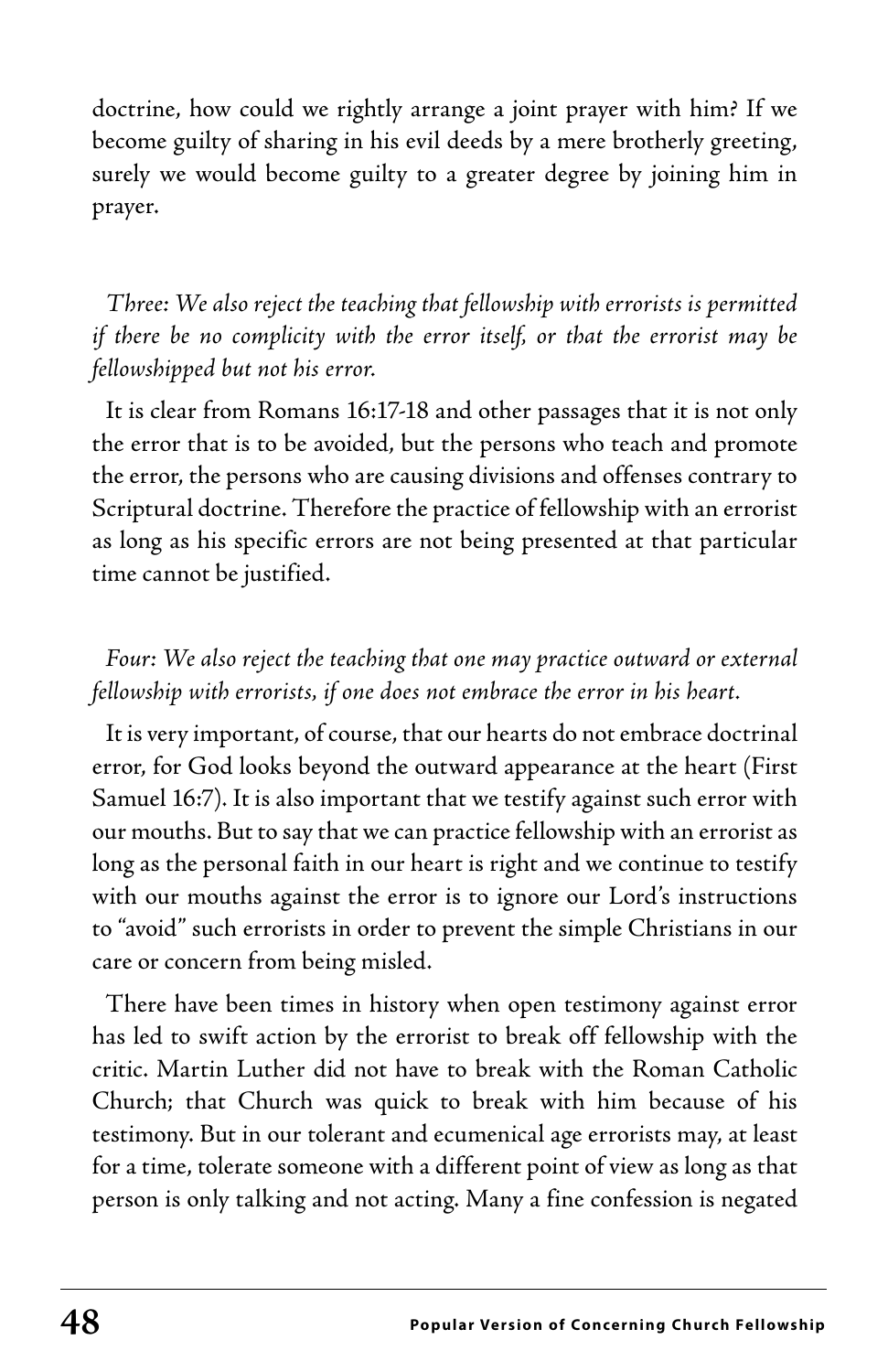by the continuance of fellowship with an errorist who has been rebuked. In such cases the action of separating speaks louder than words and protects the simple Christians from being deceived.

We recognize that there may be occasions when, for the sake of family or civic obligations, an orthodox Christian may consider attending a church service or function that is led by the heterodox. In such situations he will do what he can to make it clear that he is not practicing fellowship with the heterodox. He will also want to refrain from giving offense. Consider Naaman's question and Elisha's answer in Second Kings 5: 18- 19.

*Five: We also reject the idea of protesting fellowships when they are used as license to practice fellowship with errorists.* 

Continuing testimony against errorists without breaking the bond of fellowship is sometimes defended as a "protesting fellowship" or as a "state of confession." Such a stance may be in place when error first arises in a church body, and the position of the church body itself is in doubt.

We confess in the *Brief Statement* of 1932: *"A church does not forfeit its orthodox character through the casual intrusion of errors, provided these are combated and eventually removed by means of doctrinal discipline, Acts 20:30; First Timothy 1:3"* (#29).

It is the duty of pastors and church leaders to sound the alarm when error arises in a church body. A true shepherd is not a "hireling" who runs away when the wolf attacks, but he faithfully warns those in his care against the error, even when that error occurs in his own church body. There may be a period of strife and uncertainty when it is not clear whether the truth or the error will prevail. When such is the case, it may be in place for the Christian to disavow the error without immediately suspending fellowship with the church body where the error has arisen.

But when it is clear that the church body itself is allowing the error to continue and spread and is thus causing divisions and offenses contrary to Scriptural doctrine, it is disobedience to God's Word to remain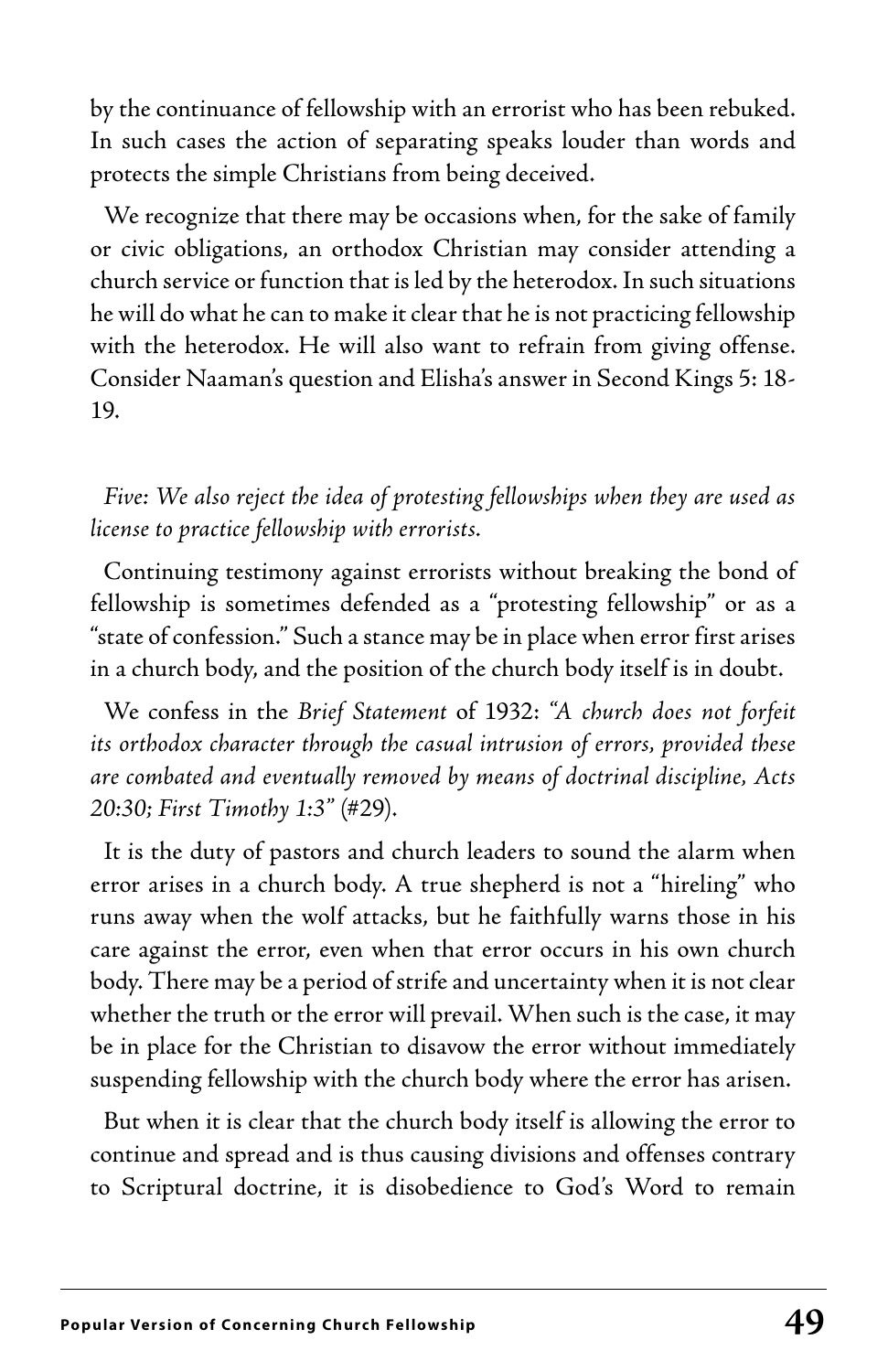in fellowship with such a church body and defend such fellowship by calling it a "protesting fellowship" or a "state of confession." Without the appropriate action of "avoiding," the error that is being tolerated by the church body is seen as not serious, as something not clearly condemned in Scripture, or as not being divisive.

*Six: Finally, we reject the plea of "cooperation in externals" when it is used as license for actual joint church work with errorists.* 

It is not impossible for church bodies or congregations who are divided in doctrine to cooperate with each other in truly external matters such as sports activities or gathering of statistics. But when "cooperation in externals" is used to justify or allow working together with the heterodox in religious matters, then we condemn the use of the expression as well as the fellowship practices that result from it. For to work together with the heterodox in parachurch groups, mission projects, and ecumenical organizations is certainly not "avoiding" them but "sharing in his evil deeds," with the result that simple Christians are in danger of being confused or misled.

Whatever other erroneous opinions there may still be, over and above the foregoing, can be gathered from the preceding explanations. For we reject and condemn everything that is not in accordance with, but contrary and opposed to, the doctrine recorded above and thoroughly grounded in God's Word.

We believe that Jesus is our only Savior and that only in His precious Gospel do we find peace and joy and comfort and hope. With Him we would ever be in fellowship. We yearn for the day when we shall experience the fullness of that fellowship and see Him face to face. There, with the great cloud of witnesses that has gone before, we shall be in fellowship with all believers in Him. All visible church bodies on earth shall pass away. But His Word shall never pass away. Even though we may find ourselves alone and separated from all human beings but united with Christ and His Word, we shall be rich in His fellowship, and through Him, with the Father and the Holy Spirit. Deliver us from evil. Come, Lord Jesus, come quickly.